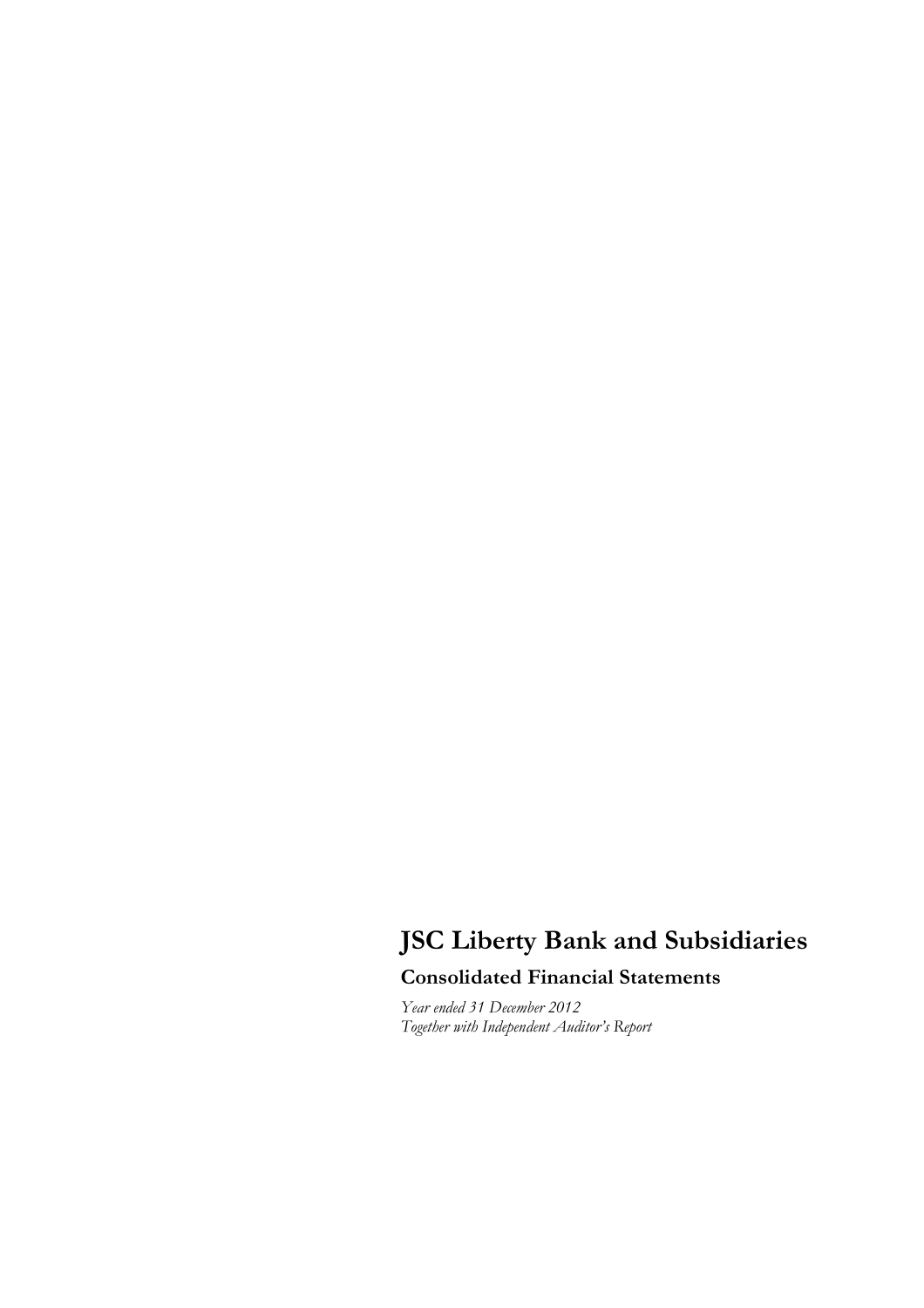# Contents

# Independent auditor's report

#### Notes to consolidated financial statements

| 3.  |  |
|-----|--|
|     |  |
| 5.  |  |
| 6.  |  |
|     |  |
| -8. |  |
| 9.  |  |
| 10. |  |
| 11. |  |
| 12. |  |
| 13. |  |
| 14. |  |
| 15. |  |
| 16. |  |
| 17. |  |
| 18. |  |
| 19. |  |
| 20. |  |
| 21. |  |
| 22. |  |
| 23. |  |
| 24. |  |
| 25. |  |
| 26. |  |
| 27. |  |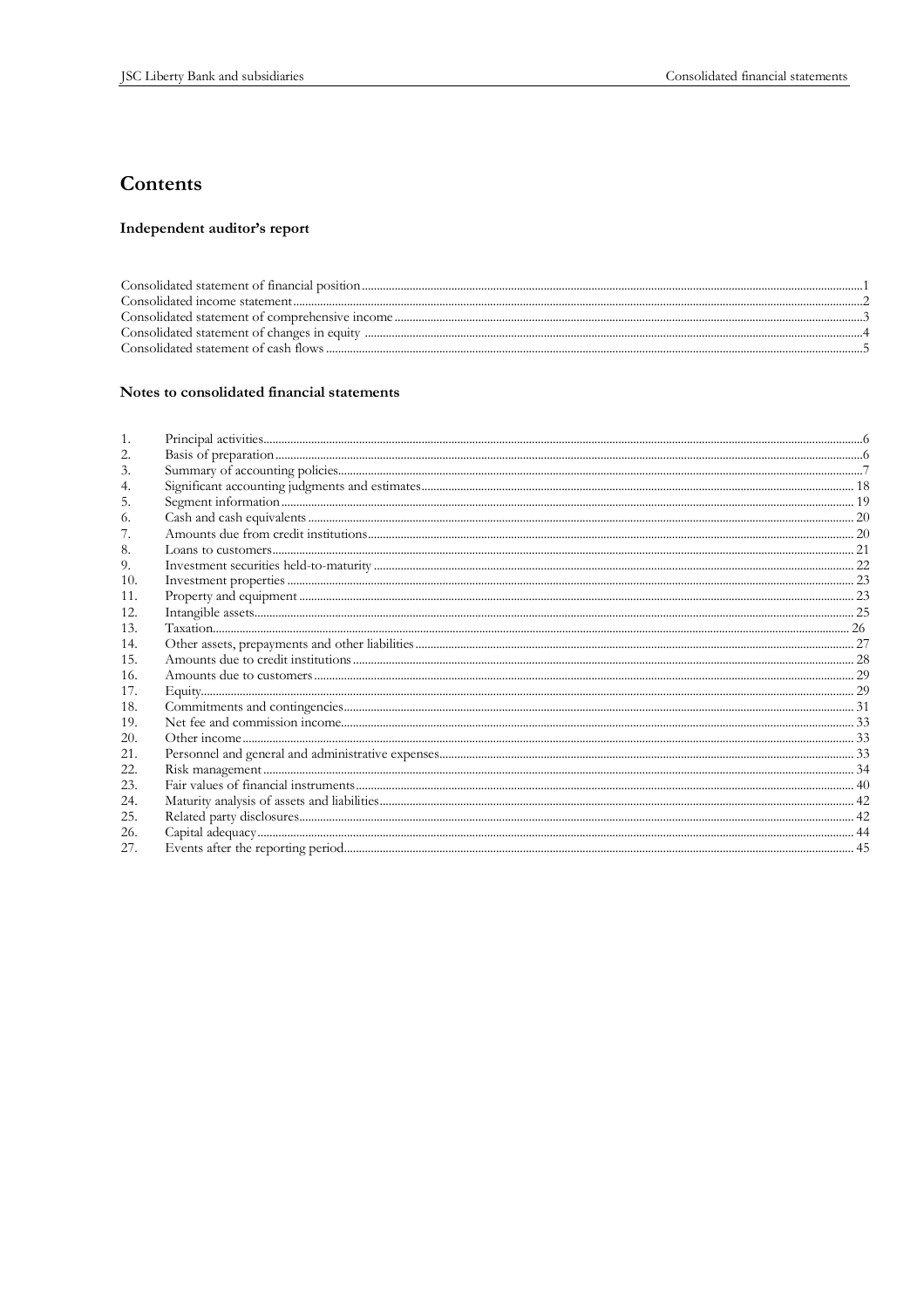

**Ernst & Young LLC** Kote Abkhazi Street, 44 Tbilisi, 0105, Georgia +995 (32) 43 9375 Tel: Fax: +995 (32) 43 9376 www.ey.com/georgia

**შპს ერნსტ ენდ იანგი**<br>საქართველო, 0105 თბილისი<br>კოტე აფხაზის ქუჩა 44 ტელ: +995 (32) 439 375 ფაქსი: +995 (32) 439 376

# Independent auditors' report

To the Shareholders and Supervisory Board of JSC Liberty Bank -

We have audited the accompanying consolidated financial statements of JSC Liberty Bank and its subsidiaries ("the Group"), which comprise the consolidated statement of financial position as at 31 December 2012, and the consolidated income statement, consolidated statement of comprehensive income, consolidated statement of changes in equity and consolidated statement of cash flows for the year then ended, and a summary of significant accounting policies and other explanatory information.

# *Management's responsibility for the consolidated financial statements*

Management is responsible for the preparation and fair presentation of these consolidated financial statements in accordance with International Financial Reporting Standards, and for such internal control as management determines is necessary to enable the preparation of consolidated financial statements that are free from material misstatement, whether due to fraud or error.

# Auditors' responsibility

Our responsibility is to express an opinion on these consolidated financial statements based on our audit. We conducted our audit in accordance with International Standards on Auditing. Those standards require that we comply with ethical requirements and plan and perform the audit to obtain reasonable assurance whether the consolidated financial statements are free from material misstatement.

An audit involves performing procedures to obtain audit evidence about the amounts and disclosures in the consolidated financial statements. The procedures selected depend on the auditors' judgment, including the assessment of the risks of material misstatement of the consolidated financial statements, whether due to fraud or error. In making those risk assessments, the auditor considers internal control relevant to the entity's preparation and fair presentation of the consolidated financial statements in order to design audit procedures that are appropriate in the circumstances, but not for the purpose of expressing an opinion on the effectiveness of the entity's internal control. An audit also includes evaluating the appropriateness of accounting policies used and the reasonableness of accounting estimates made by management, as well as evaluating the overall presentation of the consolidated financial statements.

We believe that the audit evidence we have obtained is sufficient and appropriate to provide a basis for our audit opinion.

# *Opinion*

In our opinion, the consolidated financial statements present fairly, in all material respects, the financial position of the Group as at 31 December 2012, and its financial performance and its cash flows for the year then ended in accordance with International Financial Reporting Standards.

ERNST&YOUNG LLC

1 April 2013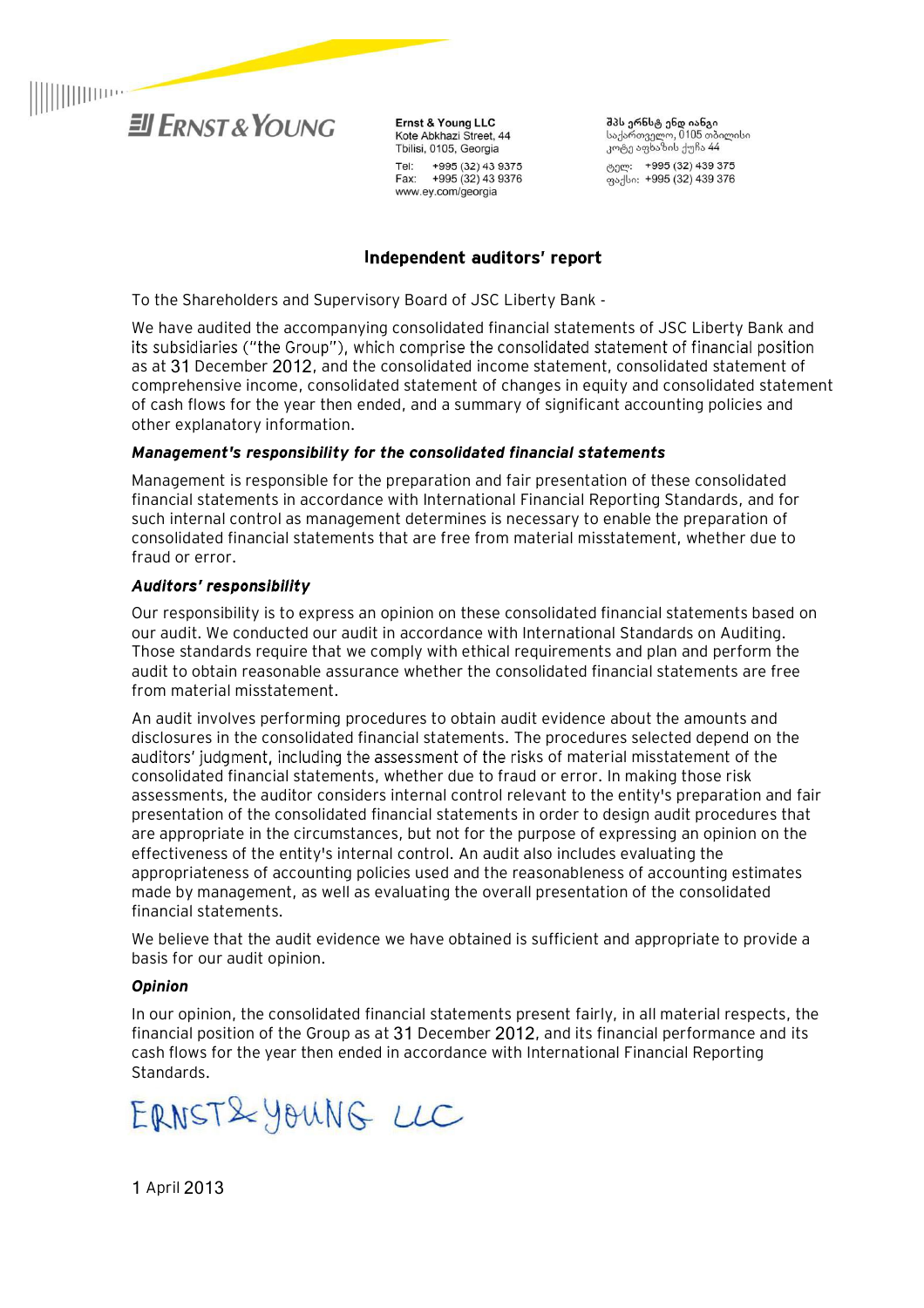# **Consolidated statement of financial position**

# **As of 31 December 2012**

*(Thousands of Georgian Lari)* 

|                                        | <b>Notes</b> | 2012           | 2011      |
|----------------------------------------|--------------|----------------|-----------|
| Assets                                 |              |                |           |
| Cash and cash equivalents              | 6            | 232,954        | 136,715   |
| Amounts due from credit institutions   | 7            | 2,673          | 23,463    |
| Loans to customers                     | 8            | 378,118        | 324,240   |
| Investment securities:                 |              |                |           |
| - available-for-sale                   |              | $\overline{2}$ | 411       |
| - held-to-maturity                     | 9            | 59,159         | 100,805   |
| Investment properties                  | 10           | 4,793          | 25,021    |
| Property and equipment                 | 11           | 126,095        | 97,201    |
| Intangible assets                      | 12           | 9,280          | 6,155     |
| Current income tax assets              | 13           | 637            | 637       |
| Deferred income tax assets             | 13           |                | 762       |
| Prepayments                            | 14           | 9,586          | 7,028     |
| Other assets                           | 14           | 15,635         | 9,934     |
| <b>Total assets</b>                    |              | 838,932        | 732,372   |
| Liabilities                            |              |                |           |
| Amounts due to credit institutions     | 15           | 28,173         | 21,212    |
| Amounts due to customers               | 16           | 696,417        | 604,976   |
| Deferred tax liabilities               | 13           | 3,746          |           |
| Contingent capital participation notes |              |                | 19,150    |
| Other liabilities                      | 14           | 11,934         | 14,258    |
| <b>Total liabilities</b>               |              | 740,270        | 659,596   |
|                                        |              |                |           |
| Equity                                 | 17           |                |           |
| Share capital                          |              | 53,284         | 42,708    |
| Additional paid-in capital             |              | 42,559         | 32,809    |
| Preferred shares                       |              | 893            |           |
| Accumulated losses                     |              | (18, 839)      | (24, 504) |
| Other reserves                         |              | 20,765         | 21,763    |
| Total equity                           |              | 98,662         | 72,776    |
| Total liabilities and equity           |              | 838,932        | 732,372   |

### **Signed and authorised for release on behalf of the Management Board of the Bank:**

Vladimer Gurgenidze  $\sqrt{\frac{2 \cdot 5 \cdot 6}{2 \cdot 6 \cdot 6}}$  Executive Chairman and Executive Chairman and Chief Financial Officer

Vladimer Gurgenidze  $\|$  Executive Chairman and Chief Executive Officer

1 April 2013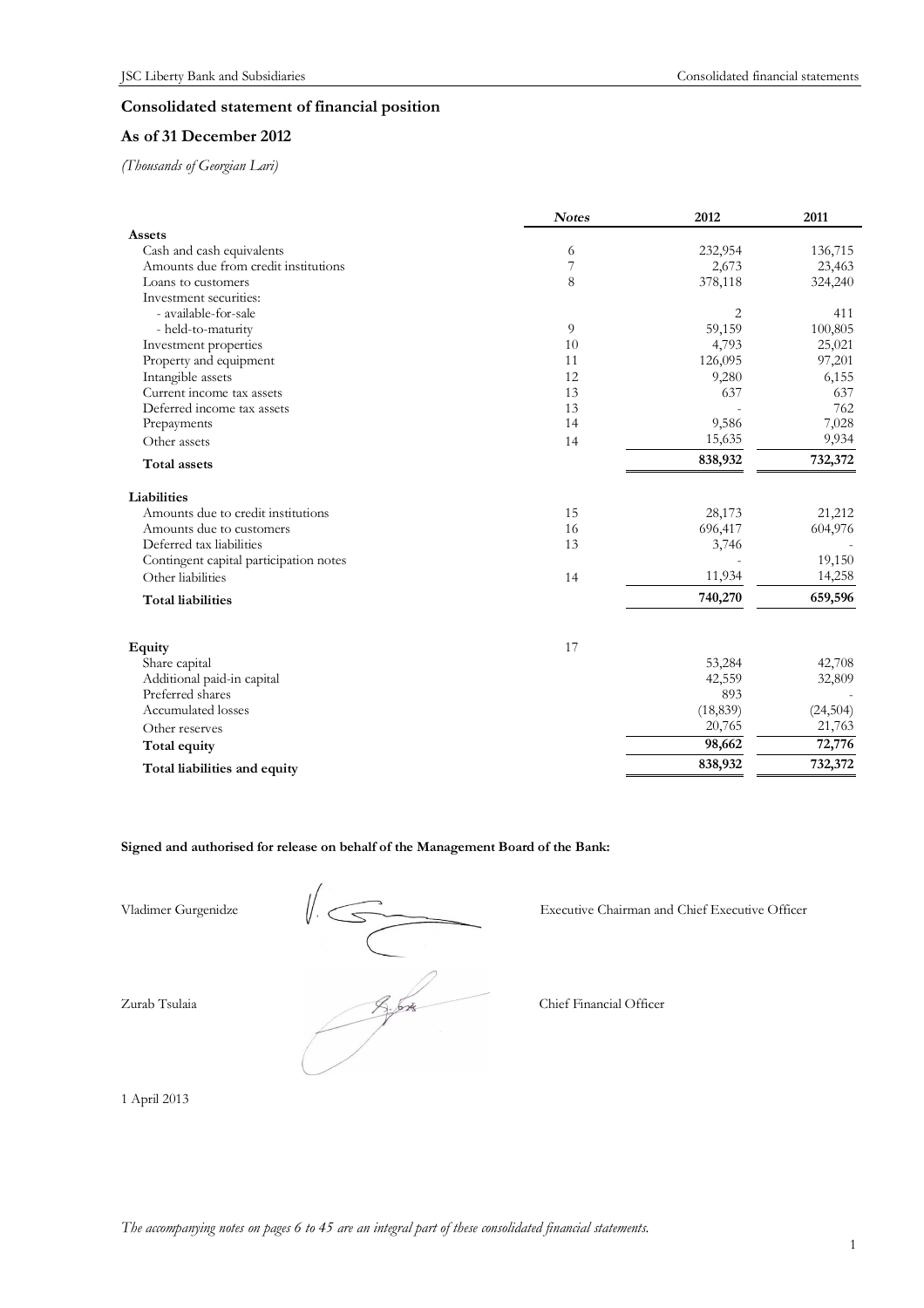# **Consolidated income statement**

# **For the year ended 31 December 2012**

*(Thousands of Georgian Lari)* 

| Interest income<br>109,892<br>79,347<br>Loans to customers<br>11,989<br>Investment securities<br>11,380<br>2,937<br>2,923<br>Amounts due from credit institutions<br>124,209<br>94,259<br>Interest expense<br>Amounts due to customers<br>(66, 617)<br>(45,352)<br>Amounts due to credit institutions<br>(3,283)<br>(4,268)<br>Contingent capital participation notes<br>(2,792)<br>(2,264)<br>(110)<br>(30)<br>Other<br>(72, 274)<br>(52, 442)<br>51,935<br>41,817<br>Net interest income<br>(12,504)<br>(17,702)<br>8<br>Loan impairment charge<br>39,431<br>24,115<br>Net interest income after loan impairment charge<br>Net fee and commission income<br>19<br>28,855<br>34,328<br>Net gains from disposal of subsidiaries<br>461<br>Net gains/(losses) from foreign currencies:<br>- Dealing<br>6,056<br>5,056<br>- Translation differences<br>(77)<br>(529)<br>Share of (loss)/income from associates<br>(63)<br>23<br>4,880<br>4,562<br>Other income<br>20<br>39,651<br>43,901<br>Non-interest income<br>21<br>(37,605)<br>Personnel expenses<br>(30, 742)<br>General and administrative expenses<br>21<br>(17, 712)<br>(18,900)<br>Depreciation, amortisation and impairment<br>(10,005)<br>(9,382)<br>Other operating expenses<br>(1,902)<br>(1,484)<br>(885)<br>(183)<br>Other impairment and provisions<br>14<br>Non-interest expense<br>(69, 297)<br>(59, 503)<br>9,785<br>8,513<br>Profit before income tax expense<br>13<br>(4,601)<br>(875)<br>Income tax expense<br>7,638<br>5,184<br>Profit for the year<br>Income per share:<br>17<br>- Basic income per share (in full amount)<br>0.00111<br>0.00237<br>- Diluted income per share (in full amount)<br>0.00110<br>0.00234 | <b>Notes</b> | 2012 | 2011 |
|-----------------------------------------------------------------------------------------------------------------------------------------------------------------------------------------------------------------------------------------------------------------------------------------------------------------------------------------------------------------------------------------------------------------------------------------------------------------------------------------------------------------------------------------------------------------------------------------------------------------------------------------------------------------------------------------------------------------------------------------------------------------------------------------------------------------------------------------------------------------------------------------------------------------------------------------------------------------------------------------------------------------------------------------------------------------------------------------------------------------------------------------------------------------------------------------------------------------------------------------------------------------------------------------------------------------------------------------------------------------------------------------------------------------------------------------------------------------------------------------------------------------------------------------------------------------------------------------------------------------------------------------------------------------------------------------------|--------------|------|------|
|                                                                                                                                                                                                                                                                                                                                                                                                                                                                                                                                                                                                                                                                                                                                                                                                                                                                                                                                                                                                                                                                                                                                                                                                                                                                                                                                                                                                                                                                                                                                                                                                                                                                                               |              |      |      |
|                                                                                                                                                                                                                                                                                                                                                                                                                                                                                                                                                                                                                                                                                                                                                                                                                                                                                                                                                                                                                                                                                                                                                                                                                                                                                                                                                                                                                                                                                                                                                                                                                                                                                               |              |      |      |
|                                                                                                                                                                                                                                                                                                                                                                                                                                                                                                                                                                                                                                                                                                                                                                                                                                                                                                                                                                                                                                                                                                                                                                                                                                                                                                                                                                                                                                                                                                                                                                                                                                                                                               |              |      |      |
|                                                                                                                                                                                                                                                                                                                                                                                                                                                                                                                                                                                                                                                                                                                                                                                                                                                                                                                                                                                                                                                                                                                                                                                                                                                                                                                                                                                                                                                                                                                                                                                                                                                                                               |              |      |      |
|                                                                                                                                                                                                                                                                                                                                                                                                                                                                                                                                                                                                                                                                                                                                                                                                                                                                                                                                                                                                                                                                                                                                                                                                                                                                                                                                                                                                                                                                                                                                                                                                                                                                                               |              |      |      |
|                                                                                                                                                                                                                                                                                                                                                                                                                                                                                                                                                                                                                                                                                                                                                                                                                                                                                                                                                                                                                                                                                                                                                                                                                                                                                                                                                                                                                                                                                                                                                                                                                                                                                               |              |      |      |
|                                                                                                                                                                                                                                                                                                                                                                                                                                                                                                                                                                                                                                                                                                                                                                                                                                                                                                                                                                                                                                                                                                                                                                                                                                                                                                                                                                                                                                                                                                                                                                                                                                                                                               |              |      |      |
|                                                                                                                                                                                                                                                                                                                                                                                                                                                                                                                                                                                                                                                                                                                                                                                                                                                                                                                                                                                                                                                                                                                                                                                                                                                                                                                                                                                                                                                                                                                                                                                                                                                                                               |              |      |      |
|                                                                                                                                                                                                                                                                                                                                                                                                                                                                                                                                                                                                                                                                                                                                                                                                                                                                                                                                                                                                                                                                                                                                                                                                                                                                                                                                                                                                                                                                                                                                                                                                                                                                                               |              |      |      |
|                                                                                                                                                                                                                                                                                                                                                                                                                                                                                                                                                                                                                                                                                                                                                                                                                                                                                                                                                                                                                                                                                                                                                                                                                                                                                                                                                                                                                                                                                                                                                                                                                                                                                               |              |      |      |
|                                                                                                                                                                                                                                                                                                                                                                                                                                                                                                                                                                                                                                                                                                                                                                                                                                                                                                                                                                                                                                                                                                                                                                                                                                                                                                                                                                                                                                                                                                                                                                                                                                                                                               |              |      |      |
|                                                                                                                                                                                                                                                                                                                                                                                                                                                                                                                                                                                                                                                                                                                                                                                                                                                                                                                                                                                                                                                                                                                                                                                                                                                                                                                                                                                                                                                                                                                                                                                                                                                                                               |              |      |      |
|                                                                                                                                                                                                                                                                                                                                                                                                                                                                                                                                                                                                                                                                                                                                                                                                                                                                                                                                                                                                                                                                                                                                                                                                                                                                                                                                                                                                                                                                                                                                                                                                                                                                                               |              |      |      |
|                                                                                                                                                                                                                                                                                                                                                                                                                                                                                                                                                                                                                                                                                                                                                                                                                                                                                                                                                                                                                                                                                                                                                                                                                                                                                                                                                                                                                                                                                                                                                                                                                                                                                               |              |      |      |
|                                                                                                                                                                                                                                                                                                                                                                                                                                                                                                                                                                                                                                                                                                                                                                                                                                                                                                                                                                                                                                                                                                                                                                                                                                                                                                                                                                                                                                                                                                                                                                                                                                                                                               |              |      |      |
|                                                                                                                                                                                                                                                                                                                                                                                                                                                                                                                                                                                                                                                                                                                                                                                                                                                                                                                                                                                                                                                                                                                                                                                                                                                                                                                                                                                                                                                                                                                                                                                                                                                                                               |              |      |      |
|                                                                                                                                                                                                                                                                                                                                                                                                                                                                                                                                                                                                                                                                                                                                                                                                                                                                                                                                                                                                                                                                                                                                                                                                                                                                                                                                                                                                                                                                                                                                                                                                                                                                                               |              |      |      |
|                                                                                                                                                                                                                                                                                                                                                                                                                                                                                                                                                                                                                                                                                                                                                                                                                                                                                                                                                                                                                                                                                                                                                                                                                                                                                                                                                                                                                                                                                                                                                                                                                                                                                               |              |      |      |
|                                                                                                                                                                                                                                                                                                                                                                                                                                                                                                                                                                                                                                                                                                                                                                                                                                                                                                                                                                                                                                                                                                                                                                                                                                                                                                                                                                                                                                                                                                                                                                                                                                                                                               |              |      |      |
|                                                                                                                                                                                                                                                                                                                                                                                                                                                                                                                                                                                                                                                                                                                                                                                                                                                                                                                                                                                                                                                                                                                                                                                                                                                                                                                                                                                                                                                                                                                                                                                                                                                                                               |              |      |      |
|                                                                                                                                                                                                                                                                                                                                                                                                                                                                                                                                                                                                                                                                                                                                                                                                                                                                                                                                                                                                                                                                                                                                                                                                                                                                                                                                                                                                                                                                                                                                                                                                                                                                                               |              |      |      |
|                                                                                                                                                                                                                                                                                                                                                                                                                                                                                                                                                                                                                                                                                                                                                                                                                                                                                                                                                                                                                                                                                                                                                                                                                                                                                                                                                                                                                                                                                                                                                                                                                                                                                               |              |      |      |
|                                                                                                                                                                                                                                                                                                                                                                                                                                                                                                                                                                                                                                                                                                                                                                                                                                                                                                                                                                                                                                                                                                                                                                                                                                                                                                                                                                                                                                                                                                                                                                                                                                                                                               |              |      |      |
|                                                                                                                                                                                                                                                                                                                                                                                                                                                                                                                                                                                                                                                                                                                                                                                                                                                                                                                                                                                                                                                                                                                                                                                                                                                                                                                                                                                                                                                                                                                                                                                                                                                                                               |              |      |      |
|                                                                                                                                                                                                                                                                                                                                                                                                                                                                                                                                                                                                                                                                                                                                                                                                                                                                                                                                                                                                                                                                                                                                                                                                                                                                                                                                                                                                                                                                                                                                                                                                                                                                                               |              |      |      |
|                                                                                                                                                                                                                                                                                                                                                                                                                                                                                                                                                                                                                                                                                                                                                                                                                                                                                                                                                                                                                                                                                                                                                                                                                                                                                                                                                                                                                                                                                                                                                                                                                                                                                               |              |      |      |
|                                                                                                                                                                                                                                                                                                                                                                                                                                                                                                                                                                                                                                                                                                                                                                                                                                                                                                                                                                                                                                                                                                                                                                                                                                                                                                                                                                                                                                                                                                                                                                                                                                                                                               |              |      |      |
|                                                                                                                                                                                                                                                                                                                                                                                                                                                                                                                                                                                                                                                                                                                                                                                                                                                                                                                                                                                                                                                                                                                                                                                                                                                                                                                                                                                                                                                                                                                                                                                                                                                                                               |              |      |      |
|                                                                                                                                                                                                                                                                                                                                                                                                                                                                                                                                                                                                                                                                                                                                                                                                                                                                                                                                                                                                                                                                                                                                                                                                                                                                                                                                                                                                                                                                                                                                                                                                                                                                                               |              |      |      |
|                                                                                                                                                                                                                                                                                                                                                                                                                                                                                                                                                                                                                                                                                                                                                                                                                                                                                                                                                                                                                                                                                                                                                                                                                                                                                                                                                                                                                                                                                                                                                                                                                                                                                               |              |      |      |
|                                                                                                                                                                                                                                                                                                                                                                                                                                                                                                                                                                                                                                                                                                                                                                                                                                                                                                                                                                                                                                                                                                                                                                                                                                                                                                                                                                                                                                                                                                                                                                                                                                                                                               |              |      |      |
|                                                                                                                                                                                                                                                                                                                                                                                                                                                                                                                                                                                                                                                                                                                                                                                                                                                                                                                                                                                                                                                                                                                                                                                                                                                                                                                                                                                                                                                                                                                                                                                                                                                                                               |              |      |      |
|                                                                                                                                                                                                                                                                                                                                                                                                                                                                                                                                                                                                                                                                                                                                                                                                                                                                                                                                                                                                                                                                                                                                                                                                                                                                                                                                                                                                                                                                                                                                                                                                                                                                                               |              |      |      |
|                                                                                                                                                                                                                                                                                                                                                                                                                                                                                                                                                                                                                                                                                                                                                                                                                                                                                                                                                                                                                                                                                                                                                                                                                                                                                                                                                                                                                                                                                                                                                                                                                                                                                               |              |      |      |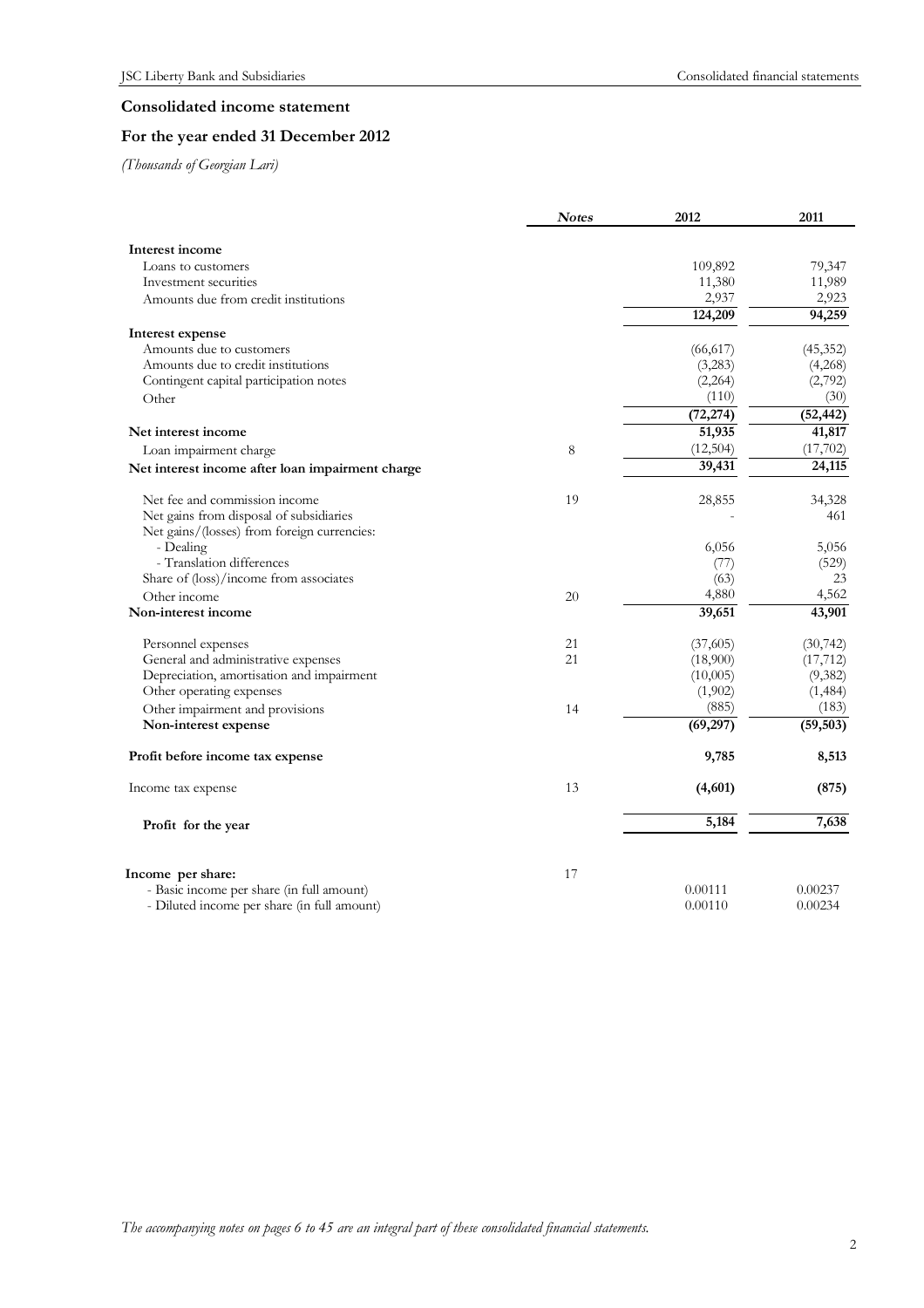# **Consolidated statement of comprehensive income**

# **For the year ended 31 December 2012**

*(Thousands of Georgian Lari)* 

|                                                                 | <b>Notes</b> | 2012  | 2011  |
|-----------------------------------------------------------------|--------------|-------|-------|
| Profit for the year                                             |              | 5,184 | 7,638 |
| Other comprehensive income                                      |              |       |       |
| Impairment of the building due to fire loss                     |              | (608) |       |
| Unrealised losses on investment securities available-for-sale   | 17           |       | (238) |
| Revaluation of buildings                                        | 17           |       | (138) |
| Income tax relating to components of other comprehensive income | 13, 17       | 91    |       |
| Other comprehensive income for the year, net of tax             |              | (517) | (349) |
| Total comprehensive income for the year                         |              | 4,667 | 7,289 |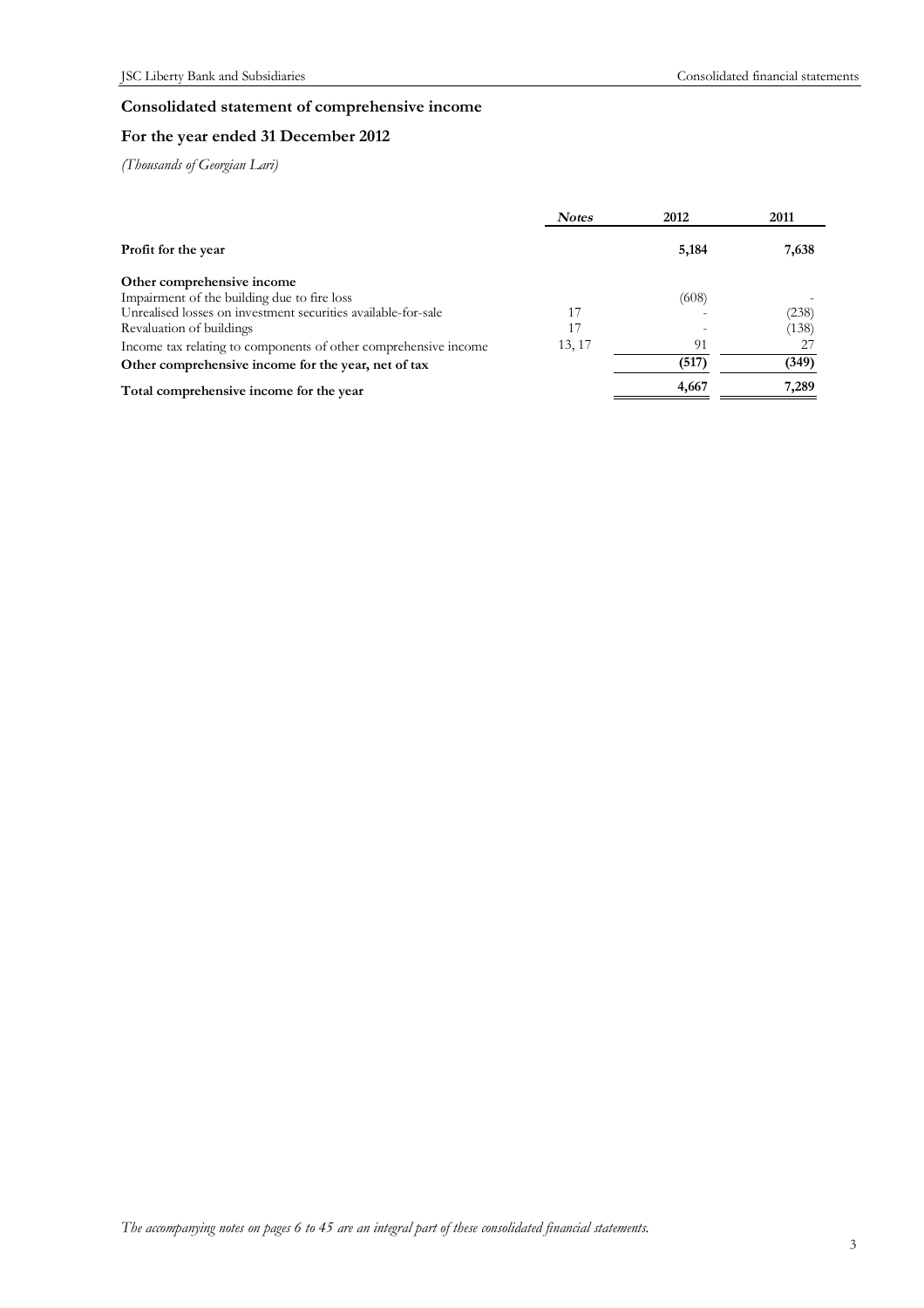# **Consolidated statement of changes in equity**

# **For the year ended 31 December 2012**

*(Thousands of Georgian Lari)* 

|                                                  | Attributable to shareholders of the Bank |                                         |                            |                           |                             |                   |        |
|--------------------------------------------------|------------------------------------------|-----------------------------------------|----------------------------|---------------------------|-----------------------------|-------------------|--------|
|                                                  | <b>Share</b><br>capital                  | <b>Additional</b><br>paid-in<br>capital | Preferred<br><b>Shares</b> | <b>Treasury</b><br>shares | s<br>Accumulate<br>d losses | Other<br>reserves | Total  |
| 31 December 2010                                 | 28,858                                   | 19,113                                  |                            | (3,371)                   | (32, 692)                   | 22,702            | 34,610 |
| Total comprehensive income/(loss)                |                                          |                                         |                            |                           |                             |                   |        |
| for the year                                     |                                          |                                         |                            |                           | 7,638                       | (349)             | 7,289  |
| Depreciation of revaluation reserve              |                                          |                                         |                            |                           |                             |                   |        |
| (Note 17)                                        |                                          |                                         |                            |                           | 483                         | (483)             |        |
| Transfer of revaluation reserve of sold<br>asset |                                          |                                         |                            |                           | 107                         | (107)             |        |
| Issue of share capital (Note 17)                 | 13,850                                   | 13,696                                  |                            |                           |                             |                   | 27,546 |
| Dividends of subsidiaries                        |                                          |                                         |                            |                           | (40)                        |                   | (40)   |
| Sale of treasury shares (Note 17)                |                                          |                                         |                            | 3,371                     |                             |                   | 3,371  |
| 31 December 2011                                 | 42,708                                   | 32,809                                  |                            |                           | (24, 504)                   | 21,763            | 72,776 |
| Total comprehensive income/(loss)                |                                          |                                         |                            |                           |                             |                   |        |
| for the year                                     |                                          |                                         |                            |                           | 5,184                       | (517)             | 4,667  |
| Depreciation of revaluation reserve<br>(Note 17) |                                          |                                         |                            |                           | 481                         | (481)             |        |
| Share based payments (Note 17)                   |                                          | 1,712                                   |                            |                           |                             |                   | 1,712  |
| Issue of share capital (Note 17)                 | 10,576                                   | 8,038                                   |                            |                           |                             |                   | 18,614 |
|                                                  |                                          |                                         | 893                        |                           |                             |                   | 893    |
| Issue of preferred shares (Note 17)              |                                          |                                         |                            |                           |                             |                   |        |
| 31 December 2012                                 | 53,284                                   | 42,559                                  | 893                        |                           | (18, 839)                   | 20,765            | 98,662 |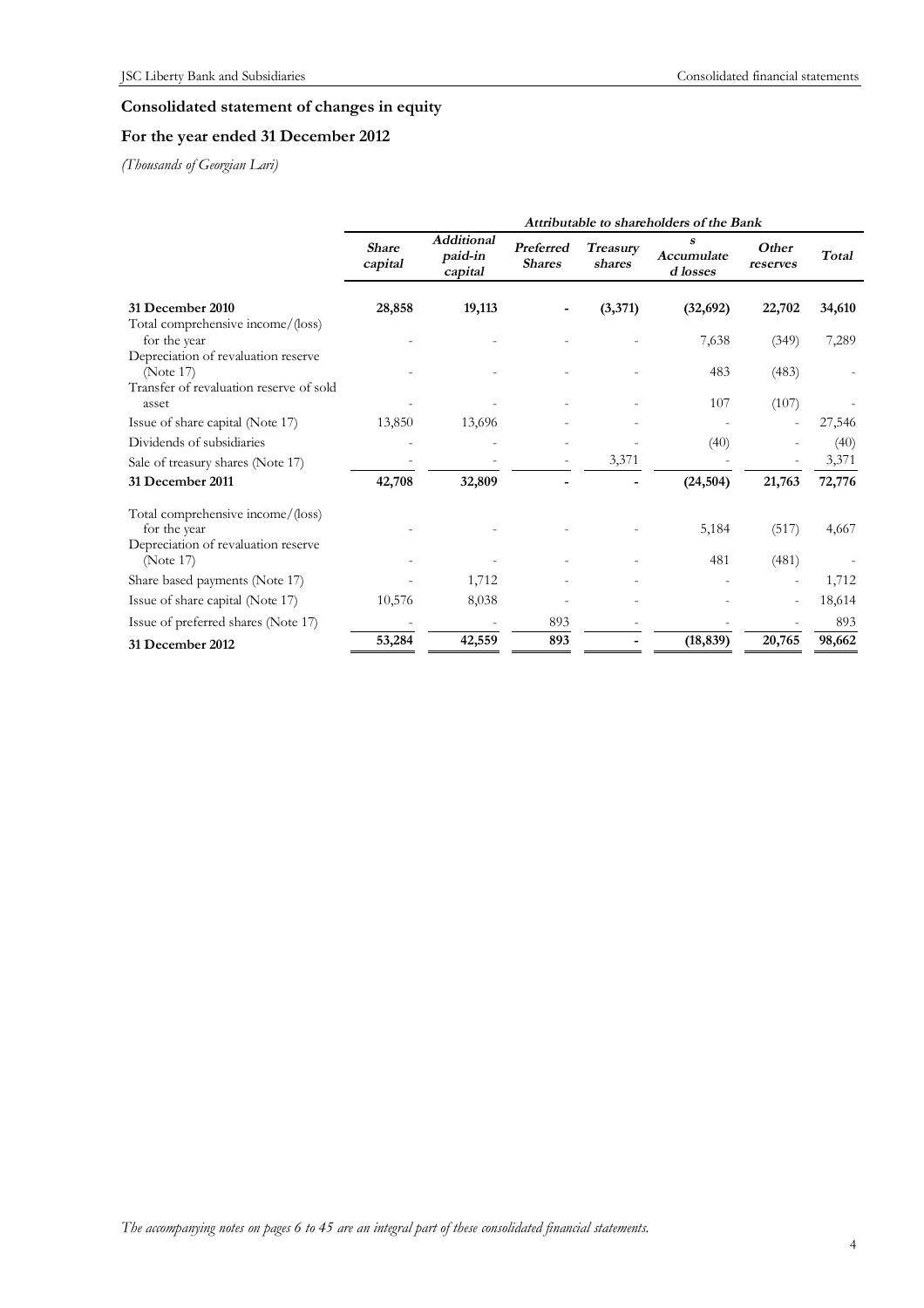# **Consolidated statement of cash flows**

# **For the year ended 31 December 2012**

*(Thousands of Georgian Lari)* 

|                                                                         | <b>Notes</b> | 2012      | 2011       |
|-------------------------------------------------------------------------|--------------|-----------|------------|
| Cash flows from operating activities                                    |              |           |            |
| Interest received                                                       |              | 129,929   | 85,359     |
| Interest paid                                                           |              | (70, 512) | (50, 658)  |
| Fees and commissions received                                           |              | 33,147    | 38,924     |
| Fees and commissions paid                                               |              | (4,503)   | (4, 422)   |
| Net realised gains from dealing in foreign currencies                   |              | 6,183     | 5,098      |
| Recoveries of assets previously written off                             | 8, 14        | 163       | 106        |
| Other income received                                                   | 20           | 4,388     | 3,811      |
| Personnel expenses paid                                                 |              | (36, 711) | (29,692)   |
| General, administrative and other operating expenses paid               |              | (20, 664) | (18,894)   |
| Cash flows from operating activities before changes in operating assets |              | 41,420    | 29,632     |
| and liabilities                                                         |              |           |            |
| Net (increase)/ decrease in operating assets                            |              |           |            |
| Amounts due from credit institutions                                    |              | 20,711    | (16, 156)  |
| Loans to customers                                                      |              | (75,058)  | (180, 485) |
| Other assets                                                            |              | (10,304)  | (1, 944)   |
| Net increase/ (decrease) in operating liabilities                       |              |           |            |
| Amounts due to credit institutions                                      |              | 6,724     | (56,082)   |
| Amounts due to customers                                                |              | 89,999    | 223,413    |
| Other liabilities                                                       |              | (1, 416)  | 1,928      |
| Net cash flows from operating activities before income tax              |              | 72,076    | 306        |
| Income tax paid                                                         |              |           | (182)      |
| Net cash from operating activities                                      |              | 72,076    | 124        |
| Cash flows from investing activities                                    |              |           |            |
| Proceeds from disposal of subsidiaries and associates                   |              |           | 860        |
| Proceeds from redemption of investment available-for-sale               |              |           | 367        |
| Purchase of investment securities                                       |              | (121,730) | (65, 859)  |
| Proceeds from redemption of investment securities                       |              | 165,598   | 53,394     |
| Purchase of intangibles, property and equipment                         |              | (20, 373) | (17,362)   |
| Proceeds from sale of property and equipment                            |              |           | 577        |
| Net cash used in investing activities                                   |              | 23,495    | (28, 023)  |
| Cash flows from financing activities                                    |              |           |            |
| Proceeds from issue of share capital                                    |              |           | 13,850     |
| Increase in additional paid in capital                                  |              |           | 13,690     |
| Sale of treasury shares                                                 |              |           | 3,371      |
| Proceeds from issue of preferred shares                                 |              | 893       |            |
| Dividends paid by subsidiaries                                          |              |           | (40)       |
| Net cash from financing activities                                      |              | 893       | 30,871     |
| Effect of exchange rates changes on cash and cash equivalents           |              | (225)     | (5,528)    |
| Net increase/(decrease) in cash and cash equivalents                    |              | 96,239    | (2, 556)   |
| Cash and cash equivalents, beginning                                    | 6            | 136,715   | 139,271    |
| Cash and cash equivalents, ending                                       | 6            | 232,954   | 136,715    |

*The accompanying notes on pages 6 to 45 are an integral part of these consolidated financial statements.*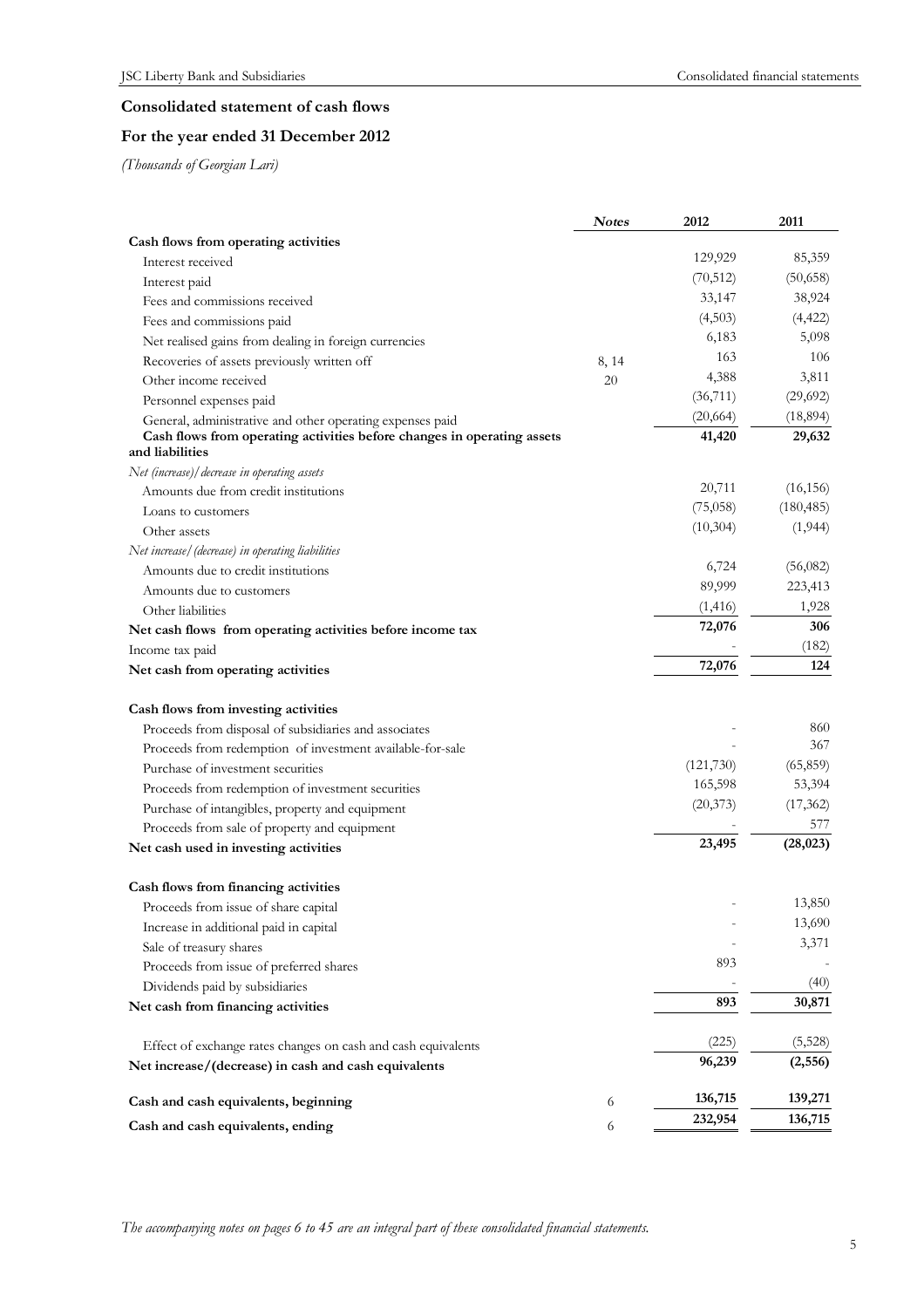### **1. Principal activities**

JSC Liberty Bank (the "Bank") is a joint stock company, formed on the basis of the former State Bank AgromretsvBank. By the Decree number 288 of the Cabinet of Ministers of Georgia, dated 14 April 1993, and the Ordinance of the President of Georgia number 178, dated 29 May 1994, the organisational forms of state owned banks and enterprises were transformed into Joint Stock Companies. The Bank operates under a general banking license issued by the National Bank of Georgia (the "NBG"), the central bank of Georgia, on 10 February 1993, as well as licenses for foreign currency operations.

The Bank accepts deposits from the public and extends credit, transfers payments in Georgia and abroad, exchanges currencies and provides commercial and broker-dealer services to its commercial and retail customers. Its main office is in Tbilisi, Georgia and it had as of 31 December 2012, 434 (31 December 2011: 253) branches, service centers, distribution outlets and mobile banking units operating in Georgia. The Bank's registered legal address is Liberty Tower, 74 I. Chavchavadze Avenue, 0162 Tbilisi, Georgia.

As of 31 December 2012 and 2011, the following shareholders owned more than 1% of the outstanding ordinary shares. Other shareholders owned less than 1% individually of the outstanding ordinary shares.

|                                                           | 2012                                 | 2011                                 |
|-----------------------------------------------------------|--------------------------------------|--------------------------------------|
| <b>Shareholder</b>                                        | Ownership interest,<br>$\frac{0}{0}$ | Ownership interest,<br>$\frac{9}{6}$ |
| Liberty Holdings Georgia LLC (former Liberty Capital LLC) | $72.44\%$                            | 76.46%                               |
| <b>BNY Limited (Nominees)</b>                             | 11.71%                               | 13.53%                               |
| <b>JSC Liberty Capital</b>                                | $8.05\%$                             |                                      |
| Stichting Liberty ESOP*                                   | 3.16%                                | 3.89%                                |
| Other shareholders (individually holding less than 1%)    | $4.64\%$                             | $6.12\%$                             |
| Total                                                     | 100.00%                              | 100.00%                              |

\*Ordinary shares sold on a deferred payment basis to Stichting Liberty ESOP as the trustee for the share based compensation programme Note 17.

The Bank is a publicly traded company and its ordinary shares are traded on the Georgian Stock Exchange. Free float amounted to 19.5% as of 31 December 2012. (31 December 2011: 23.1%)

The Bank is the parent company of the group (the "Group") which consists of the following entities consolidated in the financial statements:

|                        |                             | The Group ownership interest    |            |                          |                                                   |
|------------------------|-----------------------------|---------------------------------|------------|--------------------------|---------------------------------------------------|
| Name                   | Country of<br>incorporation | 31 December 31 December<br>2012 | 2011       | Date of<br>incorporation | <b>Activities</b>                                 |
| Bus Stop LLC           | Georgia                     | $100.00\%$                      | $100.00\%$ | 27 August 2009           | Outdoor advertising<br>Courier services/ Start-up |
| <b>JSC</b> Smartex (a) | Georgia                     | 21.47%                          | 22.24%     | 5 January 2009           | incubator.                                        |

(a) 21.47% held by the Bank and 78.53% held by JSC Liberty Capital. It is not consolidated in the Group's financial statements and is recognised under the equity method of accounting.

The majority equity interest of the Group is ultimately beneficially owned and controlled by Dan Costache Patriciu.

# **2. Basis of preparation**

#### **General**

These consolidated financial statements have been prepared in accordance with International Financial Reporting Standards ("IFRS").

The Bank and its subsidiaries maintain their accounting records in accordance with IFRS.

The consolidated financial statements have been prepared under the historical cost convention except for derivative financial instruments, investment properties, buildings and available-for-sale securities as disclosed in the accounting policies below.

These consolidated financial statements are presented in thousands of Georgian Lari ("GEL"), except per share amounts and unless otherwise indicated.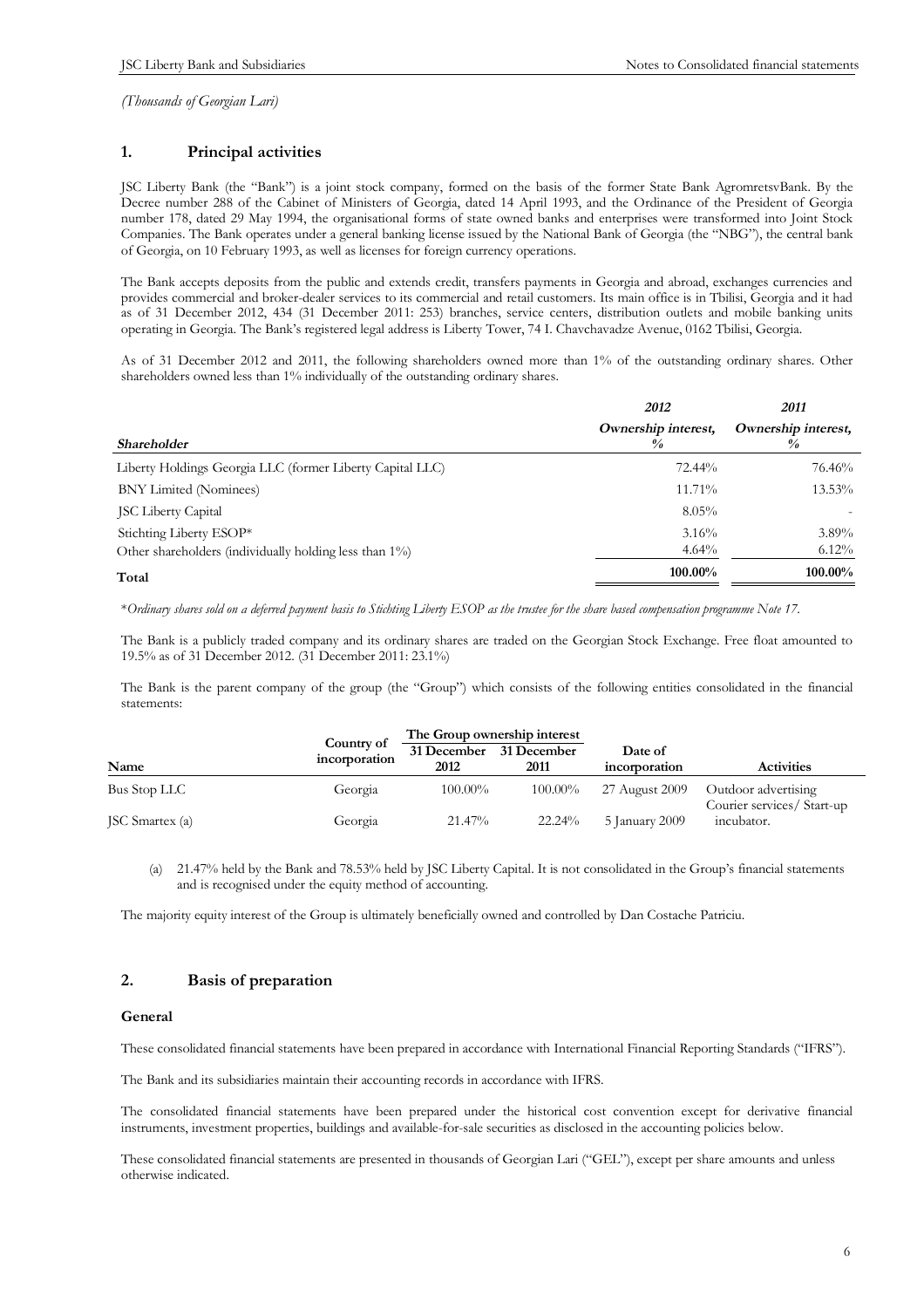### **3. Summary of accounting policies**

#### **Changes in accounting policies**

The Group has adopted the following amended IFRS during the year ended 31 December 2012:

*Amendments to IFRS 7 "Financial Instruments: Disclosures"* 

The Amendments were issued in October 2010 and are effective for annual periods beginning on or after 1 July 2011. The amendment requires additional disclosure about financial assets that have been transferred but not derecognised to enable the user of the Group's financial statements to understand the relationship with those assets that have not been derecognised and their associated liabilities. In addition, the amendment requires disclosures about continuing involvement in derecognised assets to enable the user to evaluate the nature of, and risks associated with, the entity's continuing involvement in those derecognised assets. The amendment has no impact on the Group's disclosures, financial position or performance.

Other amendments resulting from Improvements to the following standards did not have any impact on the accounting policies, financial position or performance of the Group:

- IAS 12 Income Taxes (Amendment) Deferred Taxes: Recovery of Underlying Assets
- IFRS 1 First-Time Adoption of International Financial Reporting Standards (Amendment) Severe Hyperinflation and Removal of Fixed Dates for First-Time Adopter

#### **Basis of consolidation**

Subsidiaries, which are those entities in which the Group has an interest of more than one half of the voting rights, or otherwise has power to exercise control over their operations, are consolidated. Subsidiaries are consolidated from the date on which control is transferred to the Group and are no longer consolidated from the date that control ceases. All intra-group transactions, balances and unrealised gains on transactions between group companies are eliminated in full; unrealised losses are also eliminated unless the transaction provides evidence of an impairment of the asset transferred. Where necessary, accounting policies for subsidiaries have been changed to ensure consistency with the policies adopted by the Group.

A change in the ownership interest of a subsidiary, without a change of control, is accounted for as an equity transaction. Losses are attributed to the non-controlling interests even if that results in a deficit balance.

If the Group loses control over a subsidiary, it derecognises the assets (including goodwill) and liabilities of the subsidiary, the carrying amount of any non-controlling interests, the cumulative translation differences, recorded in equity; recognises the fair value of the consideration received, the fair value of any investment retained and any surplus or deficit in profit or loss and reclassifies the parent's share of components previously recognised in other comprehensive income to profit or loss.

#### **Investments in associates**

Associates are entities in which the Group generally has between 20% and 50% of the voting rights, or is otherwise able to exercise significant influence, but which it does not control or jointly control. Investments in associates are accounted for under the equity method and are initially recognised at cost, including goodwill. Subsequent changes in the carrying value reflect the post-acquisition changes in the Group's share of net assets of the associate. The Group's share of its associates' profits or losses is recognised in the consolidated income statement, and its share of movements in reserves is recognised in other comprehensive income. However, when the Group's share of losses in an associate equals or exceeds its interest in the associate, the Group does not recognise further losses, unless the Group is obliged to make further payments to, or on behalf of, the associate.

Unrealised gains on transactions between the Group and its associates are eliminated to the extent of the Group's interest in the associates; unrealised losses are also eliminated unless the transaction provides evidence of an impairment of the asset transferred.

#### **Financial assets**

#### *Initial recognition*

Financial assets in the scope of IAS 39 are classified as either financial assets at fair value through profit or loss, loans and receivables, held-to-maturity investments, or available-for-sale financial assets, as appropriate. When financial assets are recognised initially, they are measured at fair value, plus, in the case of investments not at fair value through profit or loss, directly attributable transaction costs. The Group determines the classification of its financial assets upon initial recognition, and subsequently can reclassify financial assets in certain cases as described below.

#### *Date of recognition*

All regular way purchases and sales of financial assets are recognised on the trade date i.e. the date that the Group commits to purchase the asset. Regular way purchases or sales are purchases or sales of financial assets that require delivery of assets within the period generally established by regulation or convention in the marketplace.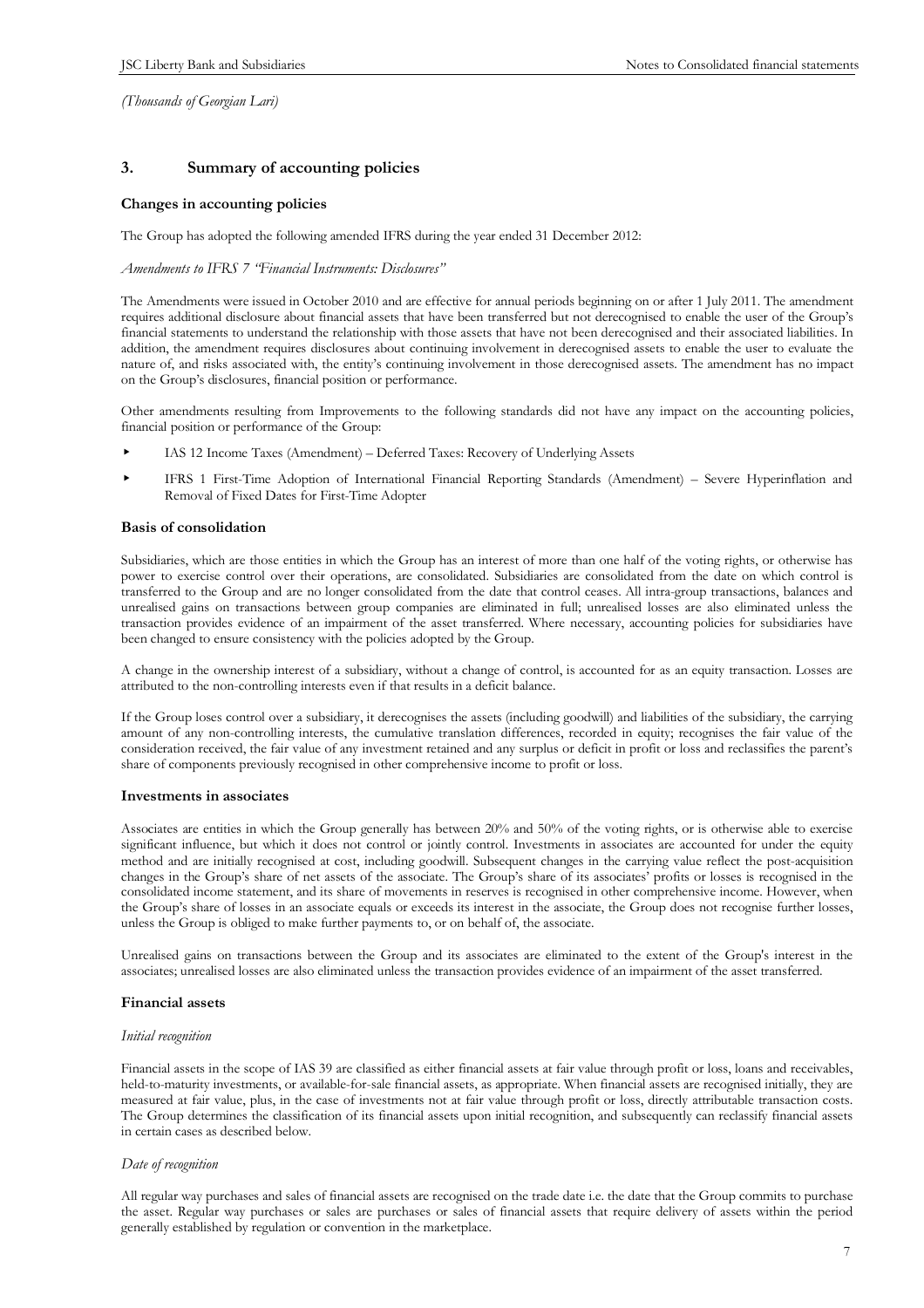# **3. Summary of accounting policies (continued)**

#### **Financial assets (continued)**

#### *Held-to-maturity investments*

Non-derivative financial assets with fixed or determinable payments and fixed maturity are classified as held-to-maturity when the Group has the positive intention and ability to hold them to maturity. Investments intended to be held for an undefined period are not included in this classification. Held-to-maturity investments are subsequently measured at amortised cost. Gains and losses are recognised in the consolidated income statement when the investments are impaired, as well as through the amortisation process.

#### *Loans and receivables*

Loans and receivables are non-derivative financial assets with fixed or determinable payments that are not quoted in an active market. They are not entered into with the intention of immediate or short-term resale and are not classified as trading securities or designated as investment securities available-for-sale. Such assets are carried at amortised cost using the effective interest method. Gains and losses are recognised in the consolidated income statement when the loans and receivables are derecognised or impaired, as well as through the amortisation process.

#### *Available-for-sale financial assets*

Available-for-sale financial assets are those non-derivative financial assets that are designated as available-for-sale or are not classified in any of the three preceding categories. After initial recognition available-for sale financial assets are measured at fair value with gains or losses being recognised in other comprehensive income until the investment is derecognised or until the investment is determined to be impaired at which time the cumulative gain or loss previously reported in other comprehensive income is reclassified to the consolidated income statement. However, interest calculated using the effective interest method is recognised in the consolidated income statement.

#### *Determination of fair value*

The fair value for financial instruments traded in active market at the reporting date is based on their quoted market price or dealer price quotations (bid price for long positions and ask price for short positions), without any deduction for transaction costs.

#### *Determination of fair value (continued)*

For all other financial instruments not listed in an active market, the fair value is determined by using appropriate valuation techniques. Valuation techniques include net present value techniques, comparison to similar instruments for which market observable prices exist, options pricing models and other relevant valuation models.

#### *Offsetting*

Financial assets and liabilities are offset and the net amount is reported in the consolidated statement of financial position when there is a legally enforceable right to set off the recognised amounts and there is an intention to settle on a net basis, or to realise the asset and settle the liability simultaneously. This is not generally the case with master netting agreements, and the related assets and liabilities are presented gross in the consolidated statement of financial position.

### **Cash and cash equivalents**

Cash and cash equivalents consist of cash on hand, amounts due from the NBG, excluding obligatory reserves, and amounts due from credit institutions that mature within ninety days of the date of origination and are free from contractual encumbrances.

#### **Amounts due from credit institutions**

In the normal course of business, the Group maintains advances or deposits for various periods of time with other banks. Amounts due from credit institutions are initially recognised at fair value and are subsequently measured at amortised cost using the effective interest method. Amounts due from credit institutions are carried net of any allowance for impairment losses.

#### **Derivative financial instruments**

In the normal course of business, the Group enters into various derivative financial instruments including forwards and swaps in the foreign exchange and capital markets. Such financial instruments are held for trading and are recorded at fair value. The fair values are estimated based on quoted market prices or pricing models that take into account the current market and contractual prices of the underlying instruments and other factors. Derivatives are carried as assets when their fair value is positive and as liabilities when it is negative. Gains and losses resulting from these instruments are included in the consolidated income statement as net gains/(losses) from trading securities or net gains/(losses) from foreign currencies dealing, depending on the nature of the instrument.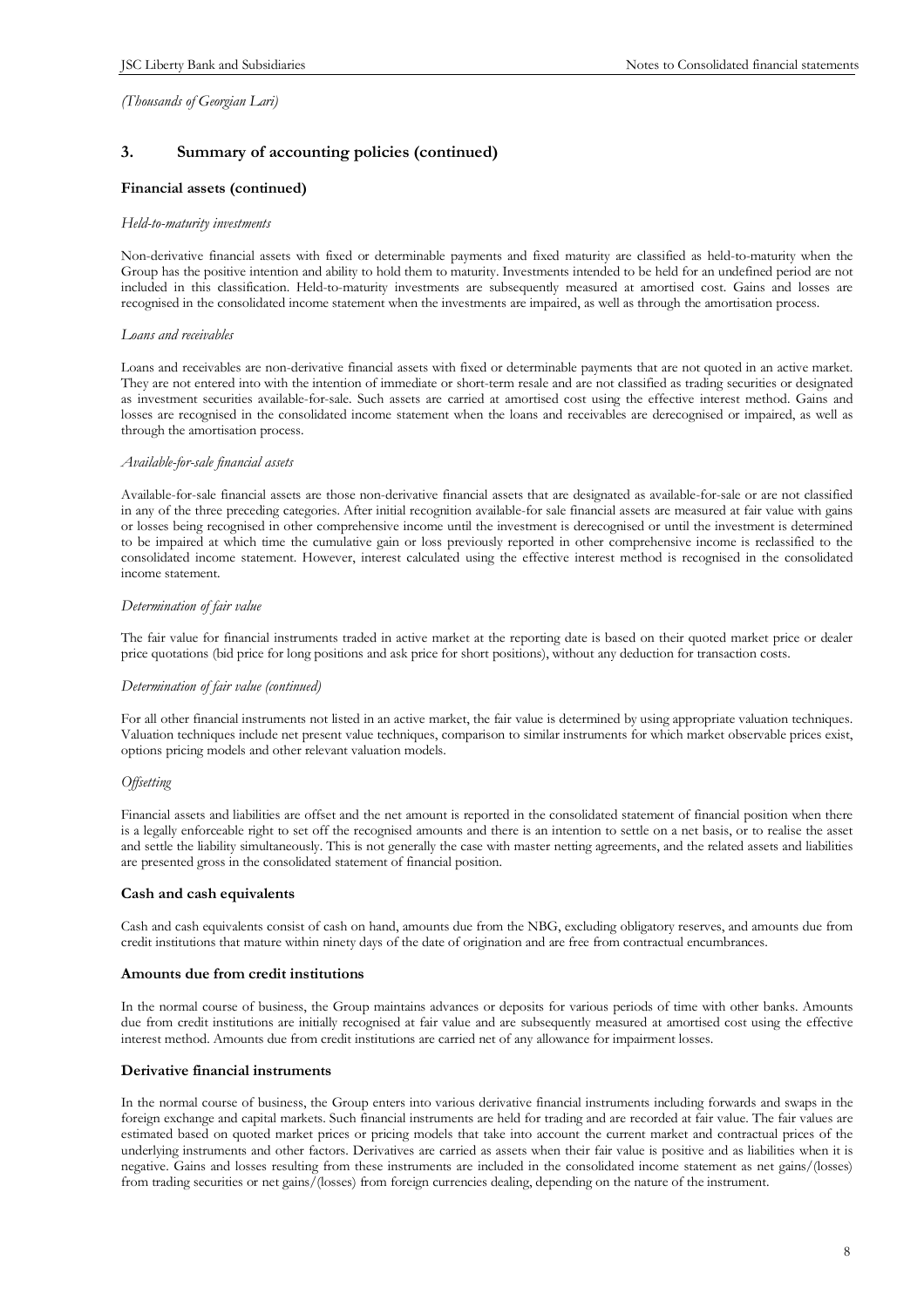# **3. Summary of accounting policies (continued)**

#### **Borrowings**

Issued financial instruments or their components are classified as liabilities, where the substance of the contractual arrangement results in the Group having an obligation either to deliver cash or another financial asset to the holder, or to satisfy the obligation other than by the exchange of a fixed amount of cash or another financial asset for a fixed number of own equity instruments. Such instruments include amounts due to credit institutions, amounts due to customers and debt securities issued. After initial recognition, borrowings are subsequently measured at amortised cost using the effective interest method. Gains and losses are recognised in the consolidated income statement when the borrowings are derecognised as well as through the amortisation process.

If the Group purchases its own debt, it is removed from the statement of financial position and the difference between the carrying amount of the liability and the consideration paid is recognised in the consolidated income statement.

#### **Leases**

#### *i. Finance - Group as lessee*

The Group recognises finance leases as assets and liabilities in the consolidated statement of financial position at the date of commencement of the lease term at amounts equal to the fair value of the leased property or, if lower, at the present value of the minimum lease payments. In calculating the present value of the minimum lease payments the discount factor used is the interest rate implicit in the lease, when it is practicable to determine; otherwise, the Group's incremental borrowing rate is used. Initial direct costs incurred are included as part of the asset. Lease payments are apportioned between the finance charge and the reduction of the outstanding liability. The finance charge is allocated to periods during the lease term so as to produce a constant periodic rate of interest on the remaining balance of the liability for each period.

The costs identified as directly attributable to activities performed by the lessee for a finance lease, are included as part of the amount recognised as an asset under the lease.

#### *ii. Operating - Group as lessee*

Leases of assets under which the risks and rewards of ownership are effectively retained by the lessor are classified as operating leases. Lease payments under an operating lease are recognised as expenses on a straight-line basis over the lease term and included into other operating expenses.

#### *iii. Operating - Group as lessor*

The Group presents assets subject to operating leases in the consolidated statement of financial position according to the nature of the asset. Lease income from operating leases is recognised in the consolidated income statement on a straight-line basis over the lease term as other income. The aggregate cost of incentives provided to lessees is recognised as a reduction of rental income over the lease term on a straight-line basis. Initial direct costs incurred specifically to earn revenues from an operating lease are added to the carrying amount of the leased asset.

### **Impairment of financial assets**

The Group assesses at each reporting date whether there is any objective evidence that a financial asset or a group of financial assets is impaired. A financial asset or a group of financial assets is deemed to be impaired if, and only if, there is objective evidence of impairment as a result of one or more events that has occurred after the initial recognition of the asset (an incurred 'loss event') and that loss event (or events) has an impact on the estimated future cash flows of the financial asset or the group of financial assets that can be reliably estimated. Evidence of impairment may include indications that the borrower or a group of borrowers is experiencing significant financial difficulty, default or delinquency in interest or principal payments, the probability that they will enter bankruptcy or other financial reorganisation and where observable data indicate that there is a measurable decrease in the estimated future cash flows, such as changes in arrears or economic conditions that correlate with defaults.

#### *Amounts due from credit institutions and loans to customers*

For amounts due from credit institutions and loans to customers carried at amortised cost, the Group first assesses individually whether objective evidence of impairment exists individually for financial assets that are individually significant, or collectively for financial assets that are not individually significant. If the Group determines that no objective evidence of impairment exists for an individually assessed financial asset, whether significant or not, it includes the asset in a group of financial assets with similar credit risks characteristics and collectively assesses them for impairment. Assets that are individually assessed for impairment and for which an impairment loss is, or continues to be, recognised are not included in a collective assessment of impairment.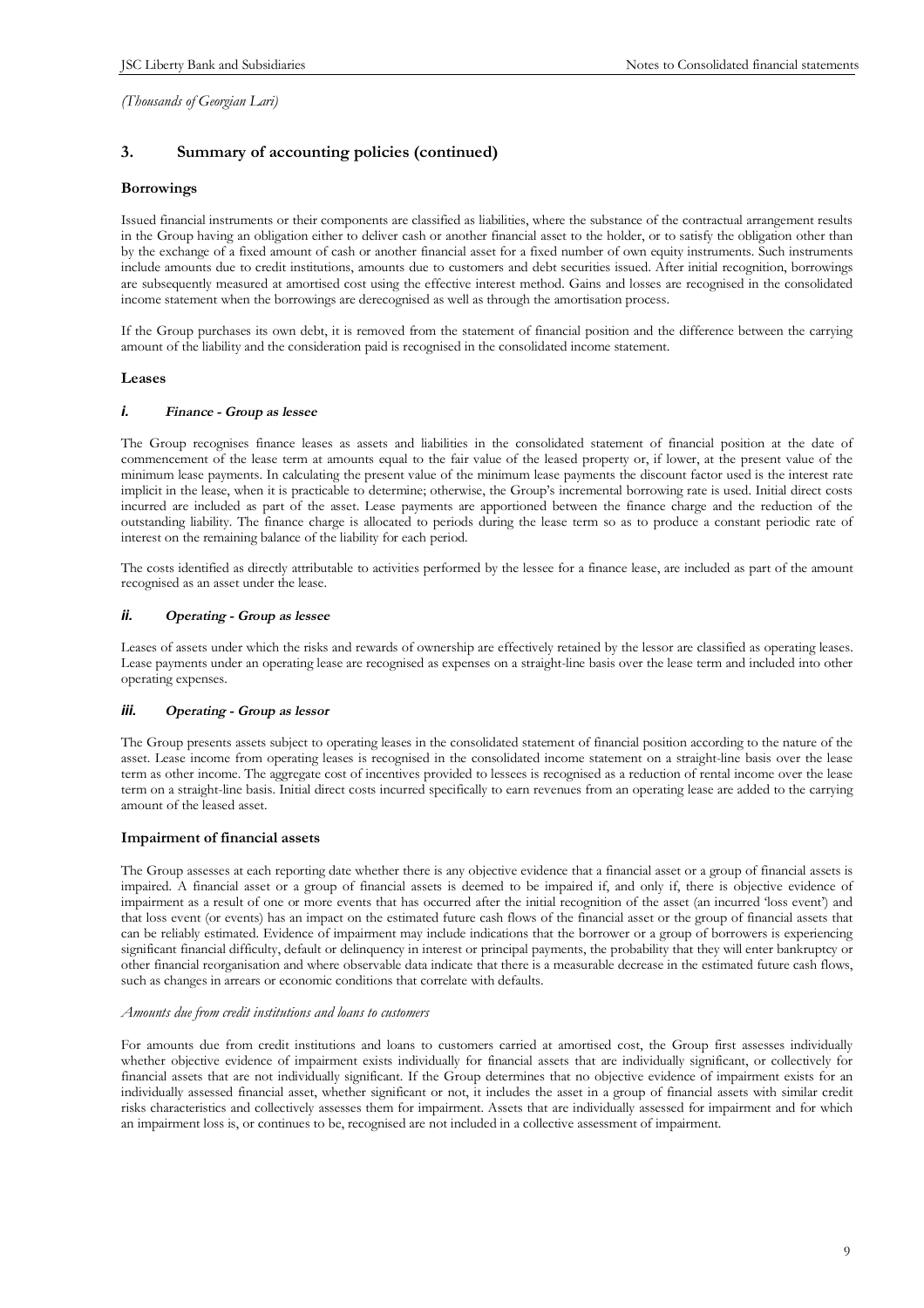# **3. Summary of accounting policies (continued)**

#### **Impairment of financial assets (continued)**

If there is objective evidence that an impairment loss has been incurred, the amount of the loss is measured as the difference between the assets' carrying amount and the present value of estimated future cash flows (excluding future expected credit losses that have not yet been incurred). The carrying amount of the asset is reduced through the use of an allowance account and the amount of the loss is recognised in the consolidated income statement. Interest income continues to be accrued on the reduced carrying amount based on the original effective interest rate of the asset. Loans together with the associated allowance are written off when there is no realistic prospect of future recovery and all collateral has been realised or has been transferred to the Group. If, in a subsequent year, the amount of the estimated impairment loss increases or decreases because of an event occurring after the impairment was recognised, the previously recognised impairment loss is increased or reduced by adjusting the allowance account. If a future write-off is later recovered, the recovery is credited to the consolidated income statement.

The present value of the estimated future cash flows is discounted at the financial asset's original effective interest rate. If a loan has a variable interest rate, the discount rate for measuring any impairment loss is the current effective interest rate. The calculation of the present value of the estimated future cash flows of a collateralised financial asset reflects the cash flows that may result from foreclosure less costs for obtaining and selling the collateral, whether or not foreclosure is probable.

For the purpose of a collective evaluation of impairment, financial assets are grouped on the basis of the Group's internal product monitoring system that considers credit risk characteristics such as asset type, industry, geographical location, collateral type, past-due status and other relevant factors.

Future cash flows on a group of financial assets that are collectively evaluated for impairment are estimated on the basis of historical loss experience for assets with credit risk characteristics similar to those in the group. Historical loss experience is adjusted on the basis of current observable data to reflect the effects of current conditions that did not affect the years on which the historical loss experience is based and to remove the effects of conditions in the historical period that do not exist currently. Estimates of changes in future cash flows reflect, and are directionally consistent with, changes in related observable data from year to year. The methodology and assumptions used for estimating future cash flows are reviewed regularly to reduce any differences between loss estimates and actual loss experience.

#### *Held-to-maturity financial investments*

For held-to-maturity investments the Group assesses individually whether there is objective evidence of impairment. If there is objective evidence that an impairment loss has been incurred, the amount of the loss is measured as the difference between the asset's carrying amount and the present value of estimated future cash flows. The carrying amount of the asset is reduced and the amount of the loss is recognised in the consolidated income statement.

If, in a subsequent year, the amount of the estimated impairment loss decreases because of an event occurring after the impairment was recognised, any amounts formerly charged are credited to the consolidated income statement.

#### *Available-for-sale financial investments*

For available-for-sale financial investments, the Group assesses at each reporting date whether there is objective evidence that an investment or a group of investments is impaired.

In the case of equity investments classified as available-for-sale, objective evidence would include a significant or prolonged decline in the fair value of the investment below its cost. Where there is evidence of impairment, the cumulative loss – measured as the difference between the acquisition cost and the current fair value, less any impairment loss on that investment previously recognised in the consolidated income statement – is reclassified from other comprehensive income to the consolidated income statement. Impairment losses on equity investments are not reversed through the consolidated income statement; increases in their fair value after impairment are recognised in other comprehensive income.

In the case of debt instruments classified as available-for-sale, impairment is assessed based on the same criteria as financial assets carried at amortised cost. Future interest income is based on the reduced carrying amount and is accrued using the rate of interest used to discount the future cash flows for the purpose of measuring the impairment loss. The interest income is recorded in the consolidated income statement. If, in a subsequent year, the fair value of a debt instrument increases and the increase can be objectively related to an event occurring after the impairment loss was recognised in the consolidated income statement, the impairment loss is reversed through the consolidated income statement.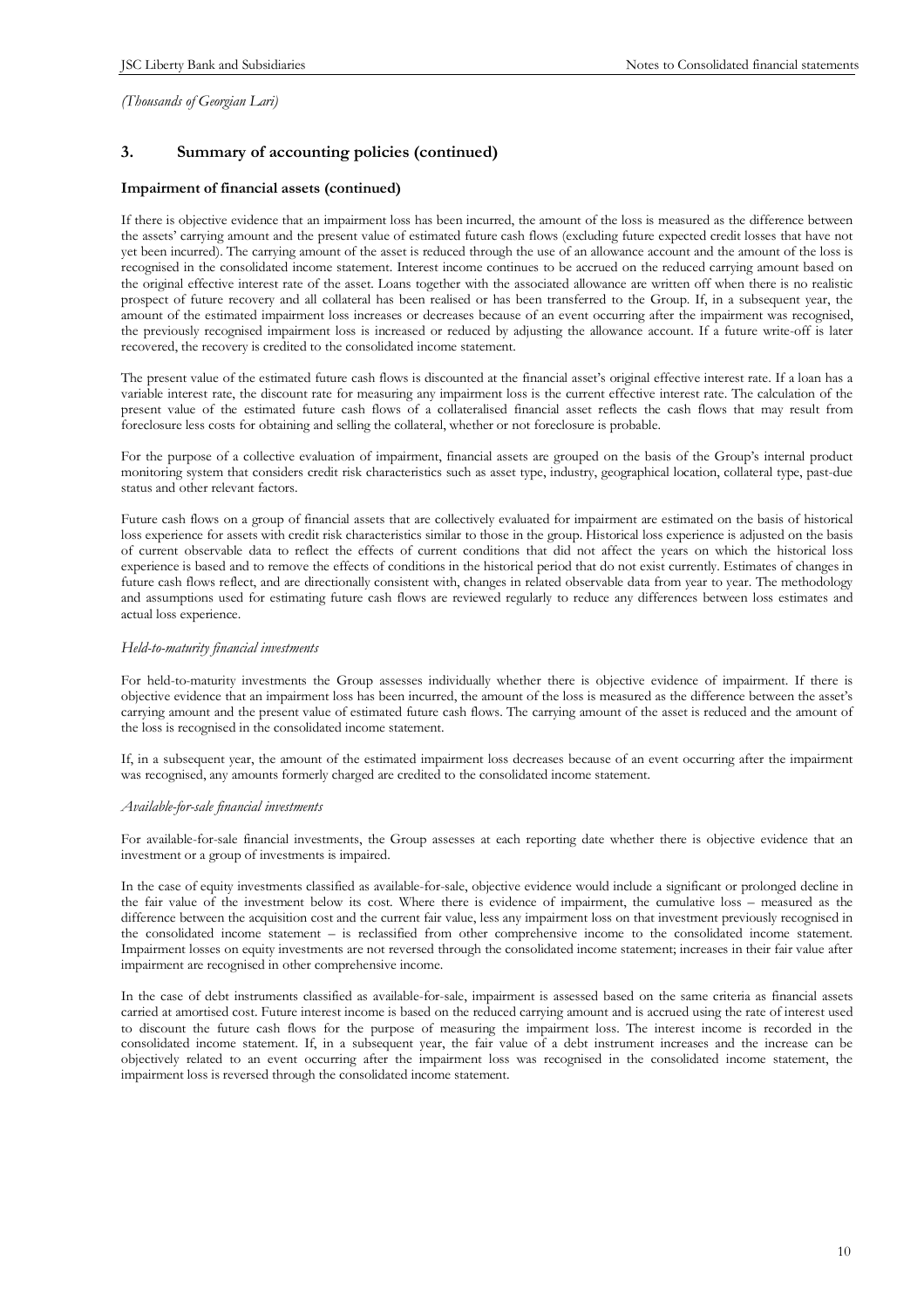# **3. Summary of accounting policies (continued)**

#### **Impairment of financial assets (continued)**

#### *Renegotiated loans*

Where possible, the Group seeks to restructure loans rather than to take possession of collateral. This may involve extending the payment arrangements and the agreement of new loan conditions. Once the terms have been renegotiated, the loan is no longer considered past due.

The accounting treatment of such restructuring is conducted in 2 basic scenarios:

• If the loan restructuring is not caused by the financial difficulties of the borrower but the cash flows were renegotiated, the loan is not recognized as impaired. The loan is not derecognised but the new effective interest rate is determined based on the remaining cash flows under the loan agreement till maturity. If the new effective interest rate is below the market rate at the date of restructuring, the new carrying amount is calculated as the fair value of the loan after restructuring, being the present value of the future cash flows discounted using the market rate at the date of restructuring. In this case, the difference between the carrying amount before restructuring and the fair value of the loan after restructuring is recognized as a loss on loans restructuring.

• If the loan is impaired after restructuring, the Group uses the original effective interest rate in respect of new cash flows to estimate the recoverable amount of the loan. The difference between the recalculated present value of the new cash flows taking into account collateral and the carrying amount before restructuring is included in loan impairment charge for the period.

Management continuously reviews renegotiated loans to ensure that all criteria are met and that future payments are likely to occur. The loans continue to be subject to an individual or collective impairment assessment, calculated using the loan's original effective interest rate.

#### **Derecognition of financial assets and liabilities**

#### *Financial assets*

A financial asset (or, where applicable a part of a financial asset or part of a group of similar financial assets) is derecognised where:

- the rights to receive cash flows from the asset have expired;
- the Group has transferred its rights to receive cash flows from the asset, or retained the right to receive cash flows from the asset, but has assumed an obligation to pay them in full without material delay to a third party under a 'pass-through' arrangement; and
- the Group either (a) has transferred substantially all the risks and rewards of the asset, or (b) has neither transferred nor retained substantially all the risks and rewards of the asset, but has transferred control of the asset.

Where the Group has transferred its rights to receive cash flows from an asset and has neither transferred nor retained substantially all the risks and rewards of the asset nor transferred control of the asset, the asset is recognised to the extent of the Group's continuing involvement in the asset. Continuing involvement that takes the form of a guarantee over the transferred asset is measured at the lower of the original carrying amount of the asset and the maximum amount of consideration that the Group could be required to repay.

#### *Financial liabilities*

A financial liability is derecognised when the obligation under the liability is discharged or cancelled or expires.

Where an existing financial liability is replaced by another from the same lender on substantially different terms, or the terms of an existing liability are substantially modified, such an exchange or modification is treated as a derecognition of the original liability and the recognition of a new liability, and the difference in the respective carrying amounts is recognised in the consolidated income statement.

#### **Financial guarantees**

In the ordinary course of business, the Group gives financial guarantees, consisting of letters of credit, guarantees and acceptances. Financial guarantees are initially recognised in the consolidated financial statements at fair value, in 'Other liabilities', being the premium received. Subsequent to initial recognition, the Group's liability under each guarantee is measured at the higher of the amortised premium and the best estimate of the expenditure that is required to settle any financial obligation arising as a result of the guarantee.

Any increase in the liability relating to financial guarantees is taken to the consolidated income statement. The premium received is recognised in the consolidated income statement on a straight-line basis over the life of the guarantee.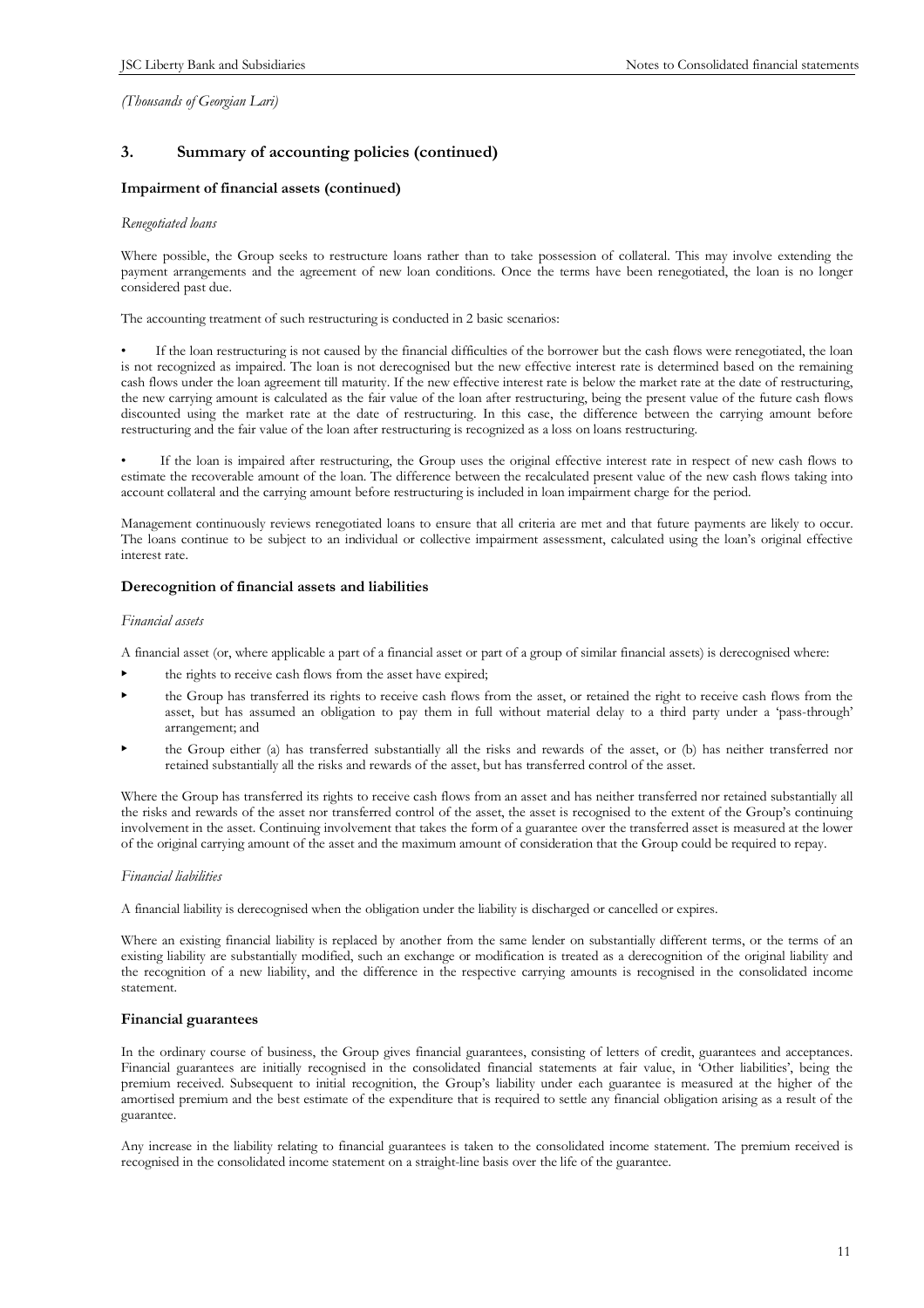# **3. Summary of accounting policies (continued)**

#### **Taxation**

The current income tax expense is calculated in accordance with the regulations of Georgia. It represents the sum of the current and deferred tax expenses.

Deferred tax assets and liabilities are calculated in respect of temporary differences using the liability method. Deferred income taxes are provided for all temporary differences arising between the tax bases of assets and liabilities and their carrying values for financial reporting purposes, except where the deferred income tax arises from the initial recognition of goodwill or of an asset or liability in a transaction that is not a business combination and, at the time of the transaction, affects neither the accounting profit nor taxable profit or loss.

A deferred tax asset is recorded only to the extent that it is probable that taxable profit will be available against which the deductible temporary differences can be utilised. Deferred tax assets and liabilities are measured at tax rates that are expected to apply to the period when the asset is realised or the liability is settled, based on tax rates that have been enacted or substantively enacted at the reporting date.

Deferred income tax is provided on temporary differences arising on investments in subsidiaries, associates and joint ventures, except where the timing of the reversal of the temporary difference can be controlled and it is probable that the temporary difference will not reverse in the foreseeable future.

Georgia also has various operating taxes, which are assessed on the Group's activities. These taxes are included as a component of other operating expenses.

#### **Property and equipment**

Property and equipment, except for buildings, is carried at cost, excluding the costs of day-to-day servicing, less accumulated depreciation and any accumulated impairment. Such cost includes the cost of replacing part of equipment when that cost is incurred if the recognition criteria are met.

The carrying values of property and equipment are reviewed for impairment when events or changes in circumstances indicate that the carrying value may not be recoverable.

Following initial recognition at cost, buildings are carried at a revalued amount, which is the fair value at the date of the revaluation less any subsequent accumulated depreciation and subsequent accumulated impairment losses. Valuations are performed frequently enough to ensure that the fair value of a revalued asset does not differ materially from its carrying amount.

Accumulated depreciation as at the revaluation date is eliminated against the gross carrying amount of the asset and the net amount is restated to the revalued amount of the asset. Any revaluation surplus is credited to the revaluation reserve for property and equipment included in other comprehensive income, except to the extent that it reverses a revaluation decrease of the same asset previously recognised in the consolidated income statement, in which case the increase is recognised in the consolidated income statement. A revaluation deficit is recognised in the consolidated income statement, except that a deficit directly offsetting a previous surplus on the same asset is directly offset against the surplus in the revaluation reserve for property and equipment.

An annual transfer from the revaluation reserve for property and equipment to retained earnings is made for the difference between depreciation based on the revalued carrying amount of the assets and depreciation based on the assets original cost. Upon disposal, any revaluation reserve relating to the particular asset being sold is transferred to retained earnings.

Depreciation of an asset begins when it is available for use. Depreciation is calculated on a straight-line basis at the following annual prescribed rates:

| Buildings and other real estate | $2\% - 5\%$   |
|---------------------------------|---------------|
| Furniture and fixtures          | $15\% - 20\%$ |
| Computer and office equipment   | $20\% - 25\%$ |
| Motor vehicles                  | $20\% - 25\%$ |
| Leasehold improvements          | $10\% - 25\%$ |

The asset's residual values, useful lives and methods are reviewed, and adjusted as appropriate, at each financial year-end.

Costs related to repairs and renewals are charged when incurred and included in other operating expenses, unless they qualify for capitalisation.

Leasehold improvements are amortized over the life of the related leased asset

Assets under construction comprise costs directly related to construction of property and equipment including an appropriate allocation of directly attributable variable and fixed overheads that are incurred in construction. Depreciation of these assets, on the same basis as similar property assets, commences when the assets are put into operation.

Compensation from third parties for items of property, plant and equipment that were impaired, lost or given up is included in other income when the compensation becomes receivable.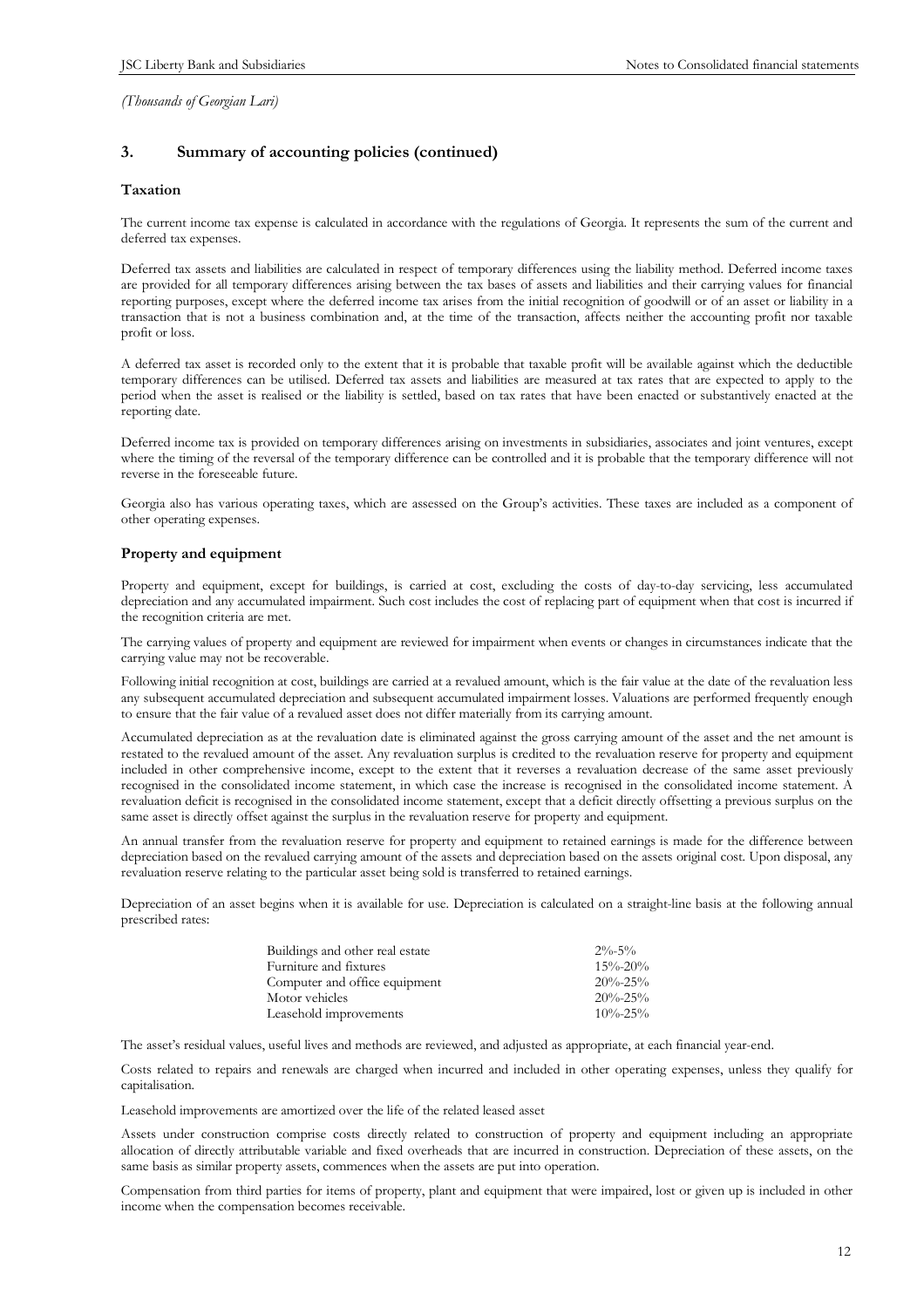# **3. Summary of accounting policies (continued)**

#### **Investment properties**

The Group holds certain properties as investments to earn rental income, generate capital appreciation or both. Investment properties are measured initially at cost, including subsequent costs. Subsequent to initial recognition, investment properties are stated to fair values. Gains or losses arising from changes in fair values of investment properties are included in the consolidated income statement in other income or other operating expenses lines.

#### **Intangible assets**

Intangible assets include computer software and licenses.

Intangible assets acquired separately are measured on initial recognition at cost. Following initial recognition, intangible assets are carried at cost less any accumulated amortisation and any accumulated impairment losses. The useful lives of intangible assets are assessed to be finite. Intangible assets with finite lives are amortised over the useful economic lives of 5 to 10 years and assessed for impairment whenever there is an indication that the intangible asset may be impaired.

Costs associated with maintaining computer software programs are recorded as an expense as incurred.

#### **Provisions**

Provisions are recognised when the Group has a present legal or constructive obligation as a result of past events, and it is probable that an outflow of resources embodying economic benefits will be required to settle the obligation and a reliable estimate of the amount of obligation can be made.

#### **Assets classified as held-for-sale**

The Group classifies a non-current asset as held-for-sale if its carrying amount will be recovered principally through a sale transaction rather than through continuing use. For this to be the case, the non-current asset (or disposal group) must be available for immediate sale in its present condition subject only to terms that are usual and customary for sales of such assets (or disposal groups) and its sale must be highly probable.

The sale qualifies as highly probable if the Bank's management is committed to a plan to sell the non-current asset (or disposal group) and an active program to locate a buyer and complete the plan must have been initiated. Further, the non-current asset (or disposal group) must have been actively marketed for a sale at price that is reasonable in relation to its current fair value and in addition the sale should be expected to qualify for recognition as a completed sale within one year from the date of classification of the non-current asset (or disposal group) as held for sale.

The Group measures an asset (or disposal group) classified as held for sale at the lower of its carrying amount and fair value less costs to sell. The Group recognises an impairment loss for any initial or subsequent write-down of the asset (or disposal group) to fair value less costs to sell if events or changes in circumstance indicate that their carrying amount may be impaired.

#### **Equity**

#### *Share capital and additional paid in capital*

Ordinary shares are classified as equity. External costs directly attributable to the issue of new shares, other than on a business combination, are shown as a deduction from the proceeds in equity. Any excess of the fair value of consideration received over the par value of shares issued is recognised as additional paid-in capital.

#### *Treasury shares*

Where the Bank purchase the Bank's shares, the consideration paid, including any attributable transaction costs, net of income taxes, is deducted from total equity as treasury shares until they are cancelled, sold or reissued. Where such shares are subsequently sold or reissued, any consideration received is included in equity. Treasury shares are stated at weighted average cost.

#### *Dividends*

Dividends are recognised as a liability and deducted from equity at the reporting date only if they are declared before or on the reporting date. Dividends are disclosed when they are proposed before the reporting date or proposed or declared after the reporting date but before the financial statements are authorised for issue.

#### **Segment reporting**

The Group's segment reporting is based on the following operating segments: Retail Banking, Corporate and SME (Small & Medium Size) Banking, Private Banking and Corporate Centre functions.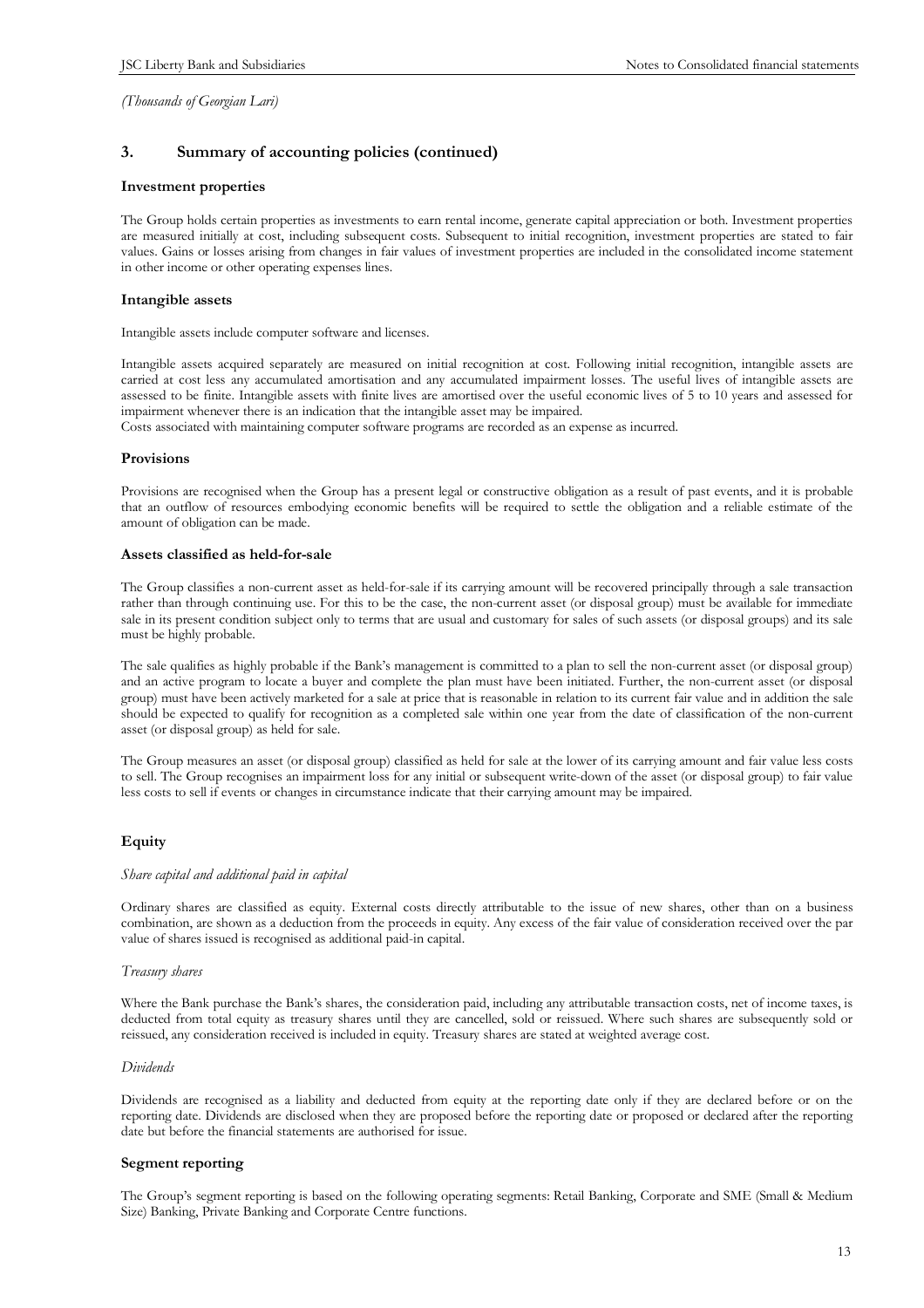# **3. Summary of accounting policies (continued)**

#### **Contingencies**

Contingent liabilities are not recognised in the consolidated statement of financial position but are disclosed unless the possibility of any outflow in settlement is remote. A contingent asset is not recognised in the consolidated statement of financial position but disclosed when an inflow of economic benefits is probable.

#### **Retirement and other benefit obligations**

The Group does not have any pension arrangements separate from the state pension system of Georgia. In addition, the Group has no post-retirement benefits.

#### **Share-based payment transactions**

Employees (including senior executives) of the bank receive remuneration in the form of share–based payment transactions, whereby employees render services as consideration for equity instruments ('equity–settled transactions').

#### *Equity–settled transactions*

The cost of equity settled transactions with employees is measured by reference to the fair value at the date on which they are granted.

The cost of equity–settled transactions is recognised, together with a corresponding increase in equity, over the period in which the performance and/or service conditions are fulfilled, ending on the date on which the relevant employees become fully entitled to the award ('the vesting date'). The cumulative expense recognised for equity–settled transactions at each reporting date until the vesting date reflects the extent to which the vesting period has expired and the Bank's best estimate of the number of equity instruments that will ultimately vest. The income statement expense or credit for a period is recorded in 'Personnel expenses' and represents the movement in cumulative expense recognised as at the beginning and end of that period.

Where the terms of an equity–settled award are modified, the minimum expense recognised in 'Personnel expenses' is the expense as if the terms had not been modified. An additional expense is recognised for any modification which increases the total fair value of the share–based payment arrangement, or is otherwise beneficial to the employee as measured at the date of modification.

Where an equity–settled award is cancelled, it is treated as if it had vested on the date of cancellation, and any expense not yet recognised for the award is recognised immediately. This includes any award where non–vesting conditions within the control of either the entity or the counterparty are not met. However, if a new award is substituted for the cancelled award, and designated as a replacement award on the date that it is granted, the cancelled and new awards are treated as if they were a modification of the original award, as described in the previous paragraph.

The dilutive effect of outstanding options is reflected as additional share dilution in the computation of diluted earnings per share (Note 17).

#### **Recognition of income and expenses**

Revenue is recognised to the extent that it is probable that the economic benefits will flow to the Group and the revenue can be reliably measured. The following specific recognition criteria must also be met before revenue is recognised:

#### *Interest and similar income and expense*

For all financial instruments measured at amortised cost and interest bearing securities classified as trading or available-for-sale, interest income or expense is recorded at the effective interest rate, which is the rate that exactly discounts estimated future cash payments or receipts through the expected life of the financial instrument or a shorter period, where appropriate, to the net carrying amount of the financial asset or financial liability. The calculation takes into account all contractual terms of the financial instrument (for example, prepayment options) and includes any fees or incremental costs that are directly attributable to the instrument and are an integral part of the effective interest rate, but not future credit losses. The carrying amount of the financial asset or financial liability is adjusted if the Group revises its estimates of payments or receipts. The adjusted carrying amount is calculated based on the original effective interest rate and the change in carrying amount is recorded as interest income or expense.

Once the recorded value of a financial asset or a group of similar financial assets has been reduced due to an impairment loss, interest income continues to be recognised using the original effective interest rate applied to the new carrying amount.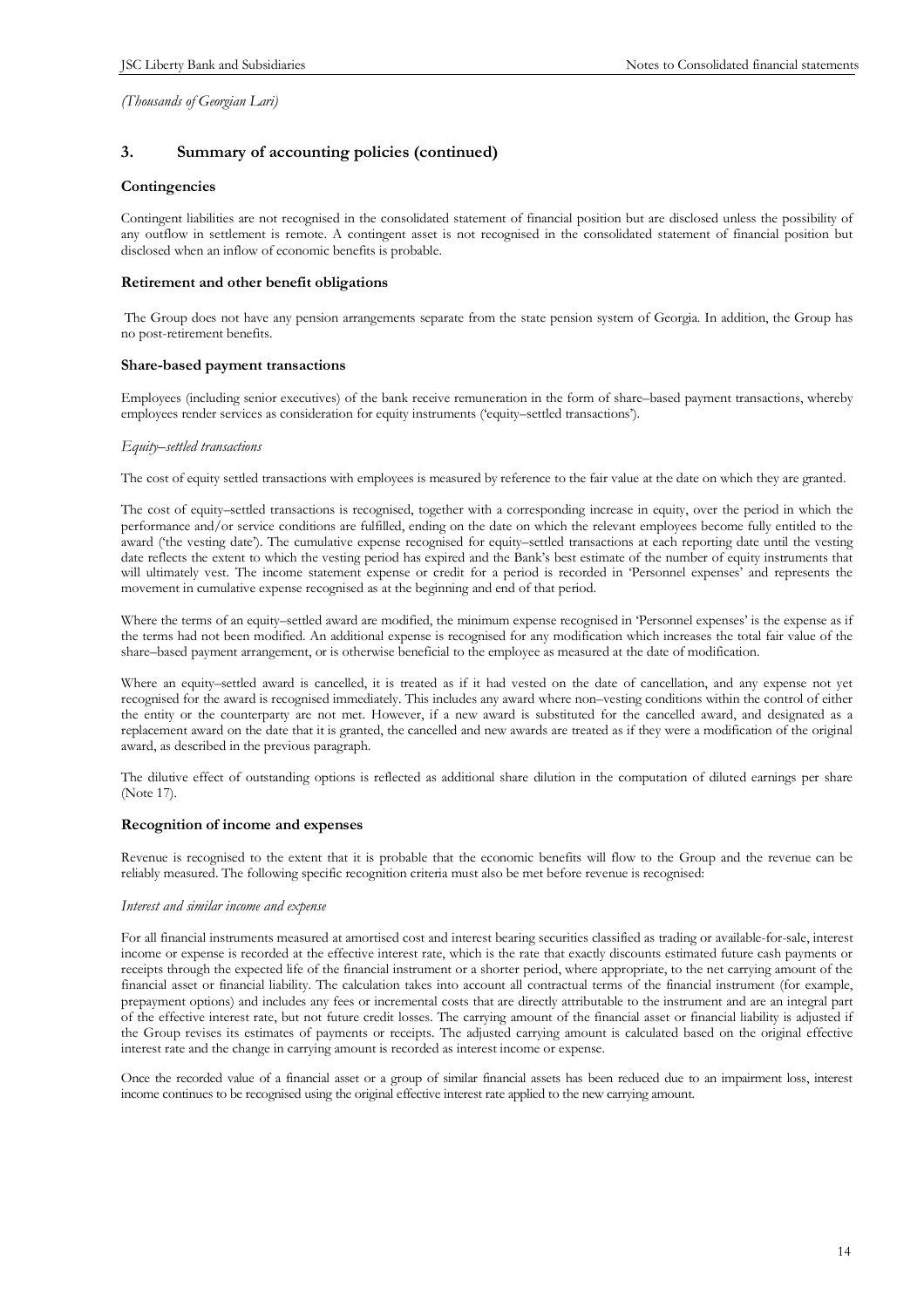# **3. Summary of accounting policies (continued)**

#### **Recognition of income and expenses (continued)**

#### *Fee and commission income*

The Group earns fee and commission income from a diverse range of services it provides to its customers. Fee income can be divided into the following two categories:

#### • *Fee income earned from services that are provided over a certain period of time*

Fees earned for the provision of services over a period of time are accrued over that period. These fees include commission income. Loan commitment fees for loans that are likely to be drawn down and other credit related fees are deferred (together with any incremental costs) and recognised as an adjustment to the effective interest rate on the loan.

#### • *Fee income from providing transaction services*

Fees arising from negotiating or participating in the negotiation of a transaction for a third party – such as the arrangement of the acquisition of shares or other securities or the purchase or sale of businesses – are recognised on completion of the underlying transaction. Fees or components of fees that are linked to a certain performance are recognised after fulfilling the corresponding criteria.

#### *Dividend income*

Revenue is recognised when the Groups' right to receive the payment is established.

#### **Foreign currency translation**

The consolidated financial statements are presented in Georgian Lari, which is the Bank's and subsidiaries' functional and presentation currency. Transactions in foreign currencies are initially recorded in the functional currency, converted at the rate of exchange ruling at the date of the transaction. Monetary assets and liabilities denominated in foreign currencies are retranslated at the functional currency rate of exchange ruling at the reporting date. Gains and losses resulting from the translation of foreign currency transactions are recognised in the consolidated income statement as gains less losses from foreign currencies - translation differences. Non-monetary items that are measured in terms of historical cost in a foreign currency are translated using the exchange rates as at the dates of the initial transactions. Non-monetary items measured at fair value in a foreign currency are translated using the exchange rates at the date when the fair value was determined.

Differences between the contractual exchange rate of a transaction in a foreign currency and the NBG exchange rate on the date of the transaction are included in gains less losses from dealing in foreign currencies.

The exchange rates used by the Group in the preparation of the consolidated financial statements as at 31 December 2012 and 31 December 2011 are as follows:

|                 | 2012   | 2011   |
|-----------------|--------|--------|
| GEL/1 US Dollar | 1.6567 | 1.6703 |
| GEL/1 Euro      | 2.1825 | 2.1614 |

#### **Future changes in accounting policies**

#### *Standards and interpretations issued but not yet effective*

Up to the date of approval of the consolidated financial statements, certain new standards, interpretations and amendments to existing standards have been published that are not yet effective for the current reporting period and which the Group has not early adopted, as follows:

#### *IFRS 9 "Financial Instruments"*

IFRS 9, as issued, reflects the first phase of the IASB's work on the replacement of IAS 39 and applies to classification and measurement of financial assets and financial liabilities as defined in IAS 39. The standard was initially effective for annual periods beginning on or after 1 January 2013, but Amendments to IFRS 9 mandatory Effective Date of IFRS 9 and Transition Disclosures, issued in December 2011, moved the mandatory effective date to 1 January 2015. In subsequent phases, the IASB will address hedge accounting and impairment of financial assets. The Group will quantify the effect of the adoption of the first phase of IFRS 9 in conjunction with the other phases, at the time the other phases are issued issued, to present a comprehensive picture.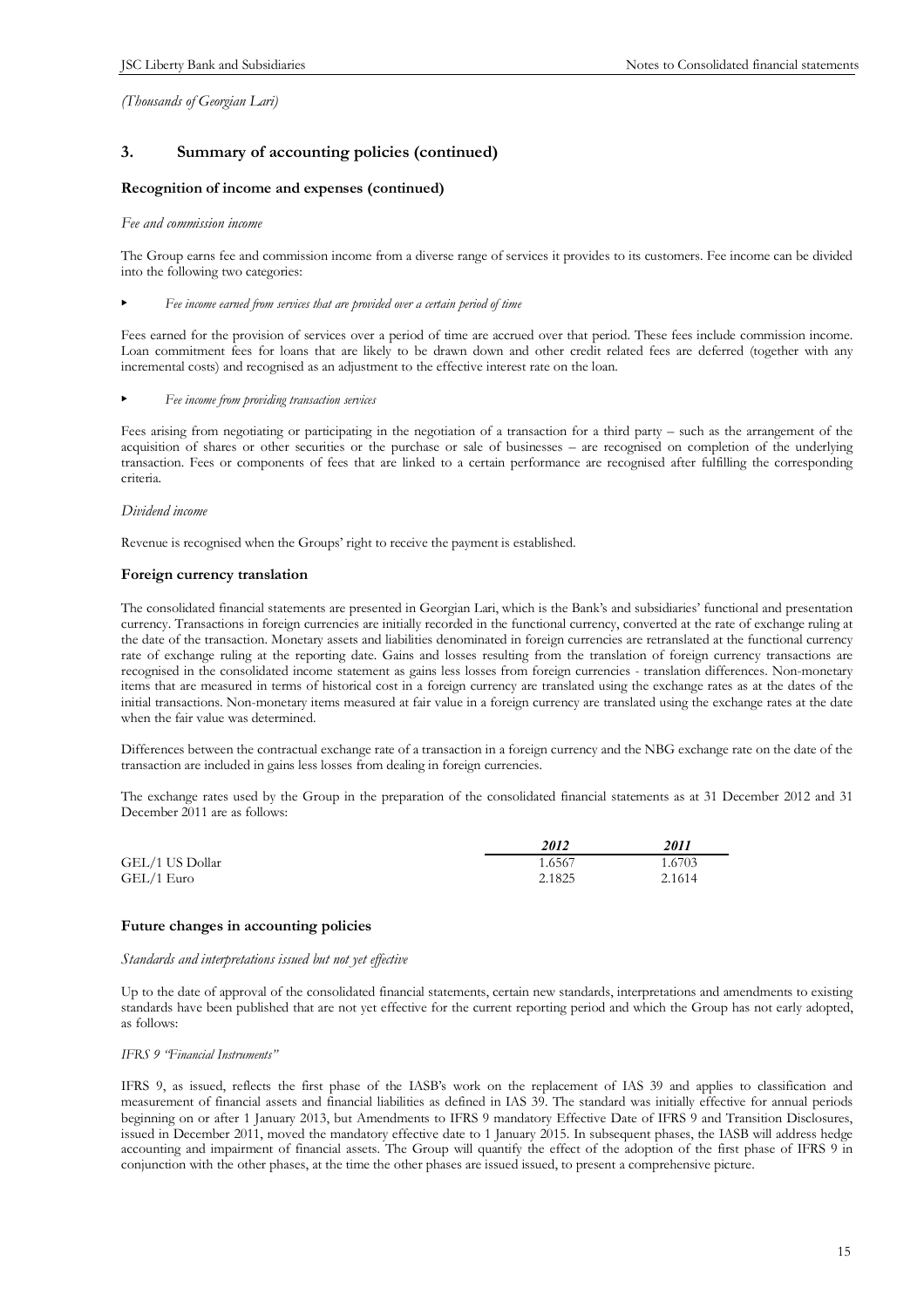# **3. Summary of accounting policies (continued)**

#### **Future changes in accounting policies (continued)**

#### *IFRS 10 Consolidated Financial Statements*

IFRS 10 establishes a single control model that applies to all entities including special purpose entities. The changes introduced by IFRS 10 will require management to exercise significant judgement to determine which entities are controlled, and therefore, are required to be consolidated by a parent, compared with the requirements that were in IAS 27. In addition IFRS 10 introduces specific application guidance for agency relationships. IFRS 10 replaces the portion of IAS 27 Consolidated and Separate Financial Statements that addresses the accounting for consolidated financial statements. It also includes the issues raised in SIC-12 Consolidation -Special Purpose Entities. It is effective for annual periods beginning on or after 1 January 2013. Earlier application is permitted. The Group is currently evaluating the possible effect of the adoption of IFRS 10 on its financial position and performance.

#### *IFRS 11 Joint Arrangements*

IFRS 11 removes the option to account for jointly controlled entities (JCEs) using proportionate consolidation. Instead, JCEs that meet the definition of a joint venture must be accounted for using the equity method. IFRS 11 supersedes IAS 31 Interests in Joint Ventures and SIC-13 Jointly Controlled Entities—Non-monetary Contributions by Venturers and is effective for annual periods beginning on or after 1 January 2013. Earlier application is permitted. The Group expects that adoption of IFRS 11 will have no effect on its financial position and performance.

#### *IFRS 12 Disclosure of Interests in Other Entities*

IFRS 12 is effective for annual periods beginning on or after 1 January 2013. IFRS 12 includes all of the disclosures that were previously in IAS 27 related to consolidated financial statements, as well as all of the disclosures that were previously included in IAS 31 and IAS 28. These disclosures relate to an entity's interests in subsidiaries, joint arrangements, associates and structured entities. A number of new disclosures are also required. In particular, the Group will need to disclose more information about the consolidated and unconsolidated structured entities with which it is involved or which it has sponsored. However, the standard will have no impact on Group's financial position or performance.

#### *IFRS 13 Fair Value Measurement*

IFRS 13 establishes a single source of guidance under IFRS for all fair value measurements. IFRS 13 does not change when an entity is required to use fair value, but rather provides guidance on how to measure fair value under IFRS when fair value is required or permitted. IFRS 13 is effective for annual periods beginning on or after 1 January 2013. Earlier application is permitted. The adoption of the IFRS 13 may have effect on the measurement of the Group's assets and liabilities accounted for at fair value. The Group is currently evaluating the possible effect of the adoption of IFRS 13 on its financial position and performance. However, currently the Bank is assessing the impact of this change.

#### *IAS 27 Separate Financial Statements (as revised in 2011)*

As a consequence of the new IFRS 10 and IFRS 12, what remains of IAS 27 is limited to accounting for subsidiaries, jointly controlled entities, and associates in separate financial statements. The amendment becomes effective for annual periods beginning on or after 1 January 2013.

#### *IAS 28 Investments in Associates and Joint Ventures (as revised in 2011)*

As a consequence of the new IFRS 11 and IFRS 12, IAS 28 has been renamed IAS 28 Investments in Associates and Joint Ventures, and describes the application of the equity method to investments in joint ventures in addition to associates. The amendment becomes effective for annual periods beginning on or after 1 January 2013.

#### *Standards and interpretations issued but not yet effective (continued)*

#### *Amendments to IAS 19 Employee Benefits*

The IASB has published amendments to IAS 19 Employee Benefits, effective for annual periods beginning on or after 1 January 2013, which involve major changes to the accounting for employee benefits, including the removal of the option for deferred recognition of changes in pension plan assets and liabilities (known as the "corridor approach"). In addition, these amendments will limit the changes in the net pension asset (liability) recognised in profit or loss to net interest income (expense) and service costs. The Group expects that these amendments will have no impact on the Group's financial position.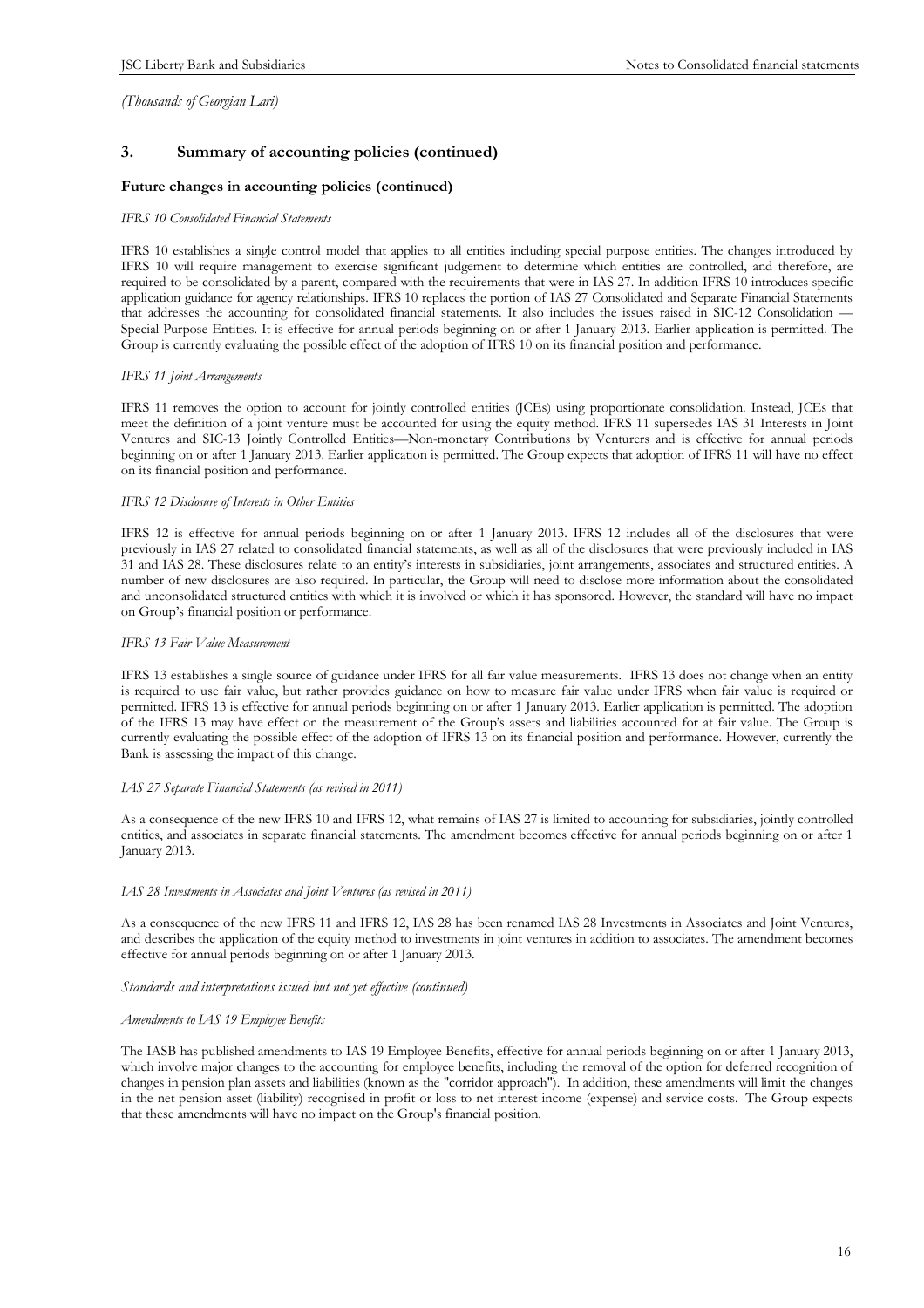# **3. Summary of accounting policies (continued)**

#### **Future changes in accounting policies (continued)**

#### *Amendments to IAS 1 Changes to the Presentation of Other Comprehensive Income*

The amendments to IAS 1 change the grouping of items presented in other comprehensive income. Items that could be reclassified (or recycled) to profit or loss at a future point in time (for example, net losses or gains on available-for-sale financial assets) would be presented separately from items that will never be reclassified (for example, revaluation of buildings). The amendment affects presentation only and has no impact on the Group's financial position or performance. The amendment becomes effective for annual periods beginning on or after 1 July 2012.

#### *Amendments to IFRS 7 Disclosures – Offsetting Financial assets and Financial Liabilities*

These amendments require an entity to disclose information about rights to set-off and related arrangements (e.g., collateral agreements). The disclosures would provide users with information that is useful in evaluating the effect of netting arrangements on an entity's financial position. The new disclosures are required for all recognized financial instruments that are set off in accordance with IAS 32 Financial Instruments: Presentation. The disclosures also apply to recognised financial instruments that are subject to an enforceable master netting arrangement or similar agreements, irrespective of whether they are set off in accordance with IAS 32. These amendments will not impact the Group's financial position or performance. These amendments will become effective for annual periods beginning on or after 1 January 2013.

#### *Amendments to IAS 32 – Offsetting Financial Assets and Financial Liabilities*

These amendments clarify the meaning of "currently has a legally enforceable right to set-off". It will be necessary to assess the impact to the Group by reviewing settlement procedures and legal documentation to ensure that offsetting is still possible in cases where it has been achieved in the past. In certain cases, offsetting may no longer be achieved. In other cases, contracts may have to be renegotiated. The requirement that the right of set-off be available for all counterparties to the netting agreement may prove to be a challenge for contracts where only one party has the right to offset in the event of default.

The amendments also clarify the application of the IAS 32 offsetting criteria to settlement systems (such as central clearing house systems) which apply gross settlement mechanisms that are not simultaneous. While many settlement systems are expected to meet the new criteria, some may not. As the impact of the adoption depends on the Group's examination of the operational procedures applied by the central clearing houses and settlement systems it deals with to determine if they meet the new criteria, it is not practical to quantify the effects.

These amendments become effective for annual periods beginning on or after 1 January 2014.

#### *Amendment to IFRS 1 – Government loans*

These amendments require first-time adopters to apply the requirements of *IAS 20 Accounting for Government Grants and Disclosure of Government Assistance*, prospectively to government loans existing at the date of transition to IFRS. The amendment will have no impact on the Group.

#### *Improvements to IFRS*

The amendments are effective for annual periods beginning on or after 1 January 2013 and will have no impact on the Group:

- IFRS 1 First-time Adoption of International Financial Reporting Standards: This improvement clarifies that an entity that stopped applying IFRS in the past and chooses, or is required, to apply IFRS, has the option to re-apply IFRS 1. If IFRS 1 is not re-applied, an entity must retrospectively restate its financial statements as if it had never stopped applying IFRS.
- IAS 1 Presentation of Financial Statements: This improvement clarifies the difference between voluntary additional comparative information and the minimum required comparative information. Generally, the minimum required comparative information is the previous period.
- IAS 16 Property Plant and Equipment: This improvement clarifies that major spare parts and servicing equipment that meet the definition of property, plant and equipment are not inventory.
- IAS 32 Financial Instruments, Presentation: This improvement clarifies that income taxes arising from distributions to equity holders are accounted for in accordance with IAS 12 Income Taxes.
- · IAS 34 Interim Financial Reporting: The amendment aligns the disclosure requirements for total segment assets with total segment liabilities in interim financial statements. This clarification also ensures that interim disclosures are aligned with annual disclosures.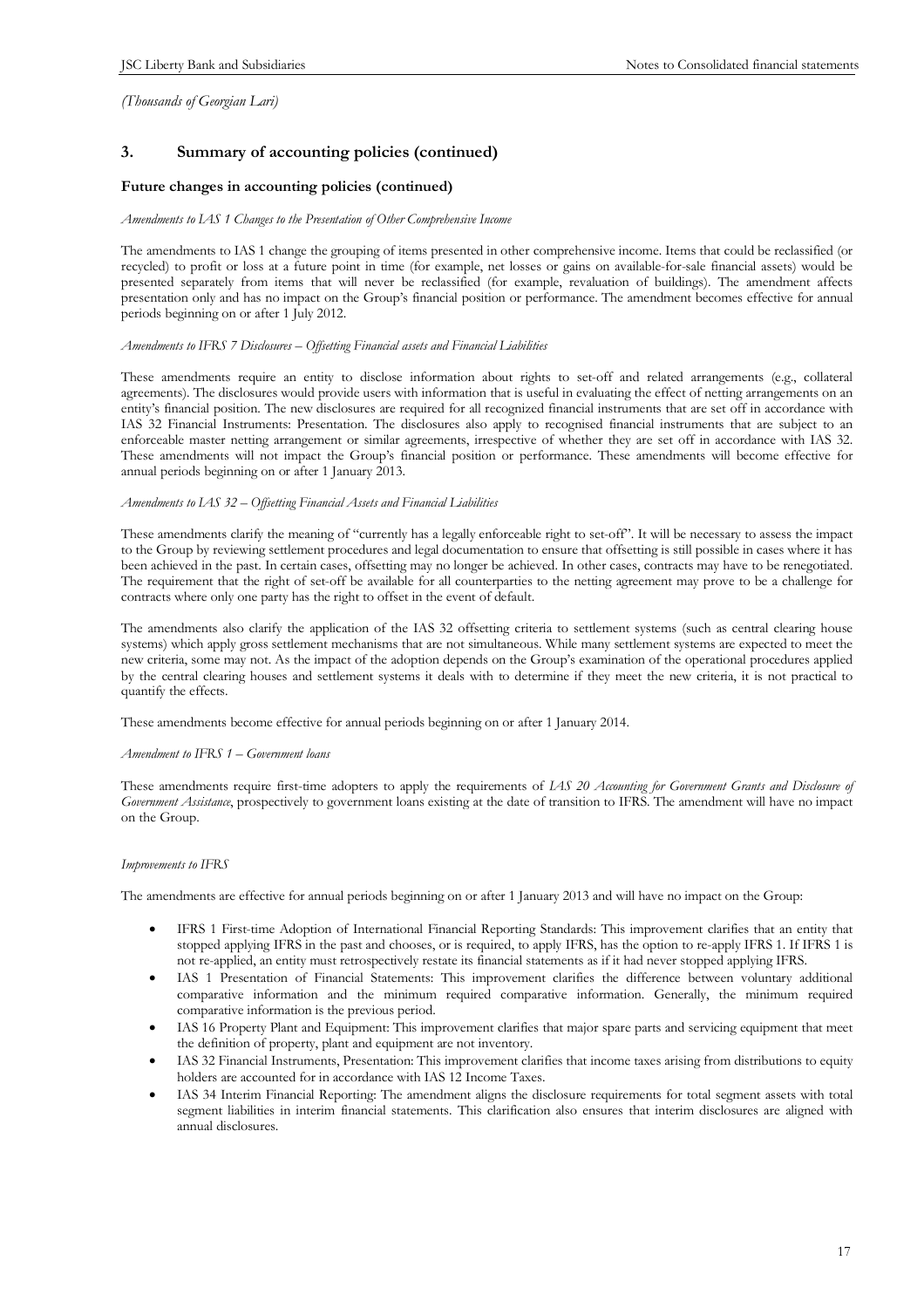#### **4. Significant accounting judgments and estimates**

The preparation of the Group's consolidated financial statements requires management to make estimates and judgments that affect the reported amounts of assets and liabilities at the balance sheet date and the reported amount of income and expenses during the year ended. Management evaluates its estimates and judgments on an ongoing basis. Management bases its estimates and judgments on historical experience and on various other factors that are believed to be reasonable under the circumstances. Actual results may differ from these estimates under different assumptions or conditions. The following estimates and judgments are considered important to the Group's financial condition.

#### *Allowance for impairment of loans*

The Group regularly reviews its loans to assess for impairment. The Group's loan impairment provisions are established to recognize incurred impairment losses in its portfolio of loans and receivables. The Group considers accounting estimates related to allowance for impairment of loans and receivables a key source of estimation uncertainty because (i) they are highly susceptible to change from period to period as the assumptions about future default rates and valuation of potential losses relating to impaired loans and receivables are based on recent performance experience, and (ii) any significant difference between the Group's estimated losses and actual losses would require the Group to record provisions which could have a material impact on its consolidated financial statements in future periods.

The Group uses management's judgment to estimate the amount of any impairment loss in cases where a borrower has financial difficulties and there are few available sources of historical data relating to similar borrowers. Similarly, the Group estimates changes in future cash flows based on past performance, past customer behavior, observable data indicating an adverse change in the payment status of borrowers in a group, and national or local economic conditions that correlate with defaults on assets in the group. Management uses estimates based on historical loss experience for assets with credit risk characteristics and objective evidence of impairment similar to those in the group of loans. The Group uses management's judgment to adjust observable data for a group of loans to reflect current circumstances not reflected in historical data.

The Group considers the fair value of collateral when estimating the amount of impairment loss for collateralized loans and receivables and finance lease receivables. Management monitors market value of collateral on a regular basis. Management uses its experienced judgment or independent opinion to adjust the fair value to reflect current circumstances. The amount and type of collateral required depends on the assessment of credit risk of the counterparty.

The allowances for impairment of financial assets in the consolidated financial statements have been determined on the basis of existing economic and political conditions. The Group is not in a position to predict what changes in conditions will take place in Georgia and what effect such changes might have on the adequacy of the allowances for impairment of financial assets in future periods.

#### *Measurement of fair value of investment properties and buildings*

Investment properties and buildings are stated at fair value. The fair value represents the amount at which the assets could be exchanged between a knowledgeable, willing buyer and a knowledgeable, willing seller in an arm's length transaction at the date of valuation, in accordance with International Valuation Standards Committee standards.

Buildings of the Group are subject to revaluation on a regular basis. The date of latest revaluation was 31 December 2011. As at 31 December 2012 the Group analysed market prices for its premises and concluded that the market price of premises was not materially different from their carrying value. Refer to Note 11.

Fair value of investment properties was determined by independent professionally qualified appraisers as at 31 December 2012. Fair value was determined by applying income approach based on discounted cash flow method, supported by the terms of any existing lease and other contracts and, when available, by external evidence such as current market rents for similar properties in a comparable location and condition, and using discount rates that reflect current market assessments of the uncertainty in the amount and timing of the cash flows. The estimates of future cash flows include projections of cash outflows for rent or purchase of the land. The key assumptions used to determine the fair value of the investment properties, are further explained in Note 10.

The estimates described above are subject to change as new transaction data and market evidence become available.

#### *Taxation*

Tax legislation in Georgia is subject to varying interpretations, and changes can occur frequently. Management interpretation of such legislation and changes as applied to the transactions and activity of the Bank may be challenged by the relevant authorities. As such, additional taxes, penalties and interest may be assessed. Fiscal periods remain open to review by the authorities in respect of taxes for six years including the year of review. Management believes that as at 31 December 2012 its interpretation of the relevant legislation is appropriate and that the Bank's tax position will be sustained.

Management of the Bank believes that it is probable that sufficient taxable profits will be available to utilise the tax loss carry-forward before its expiration.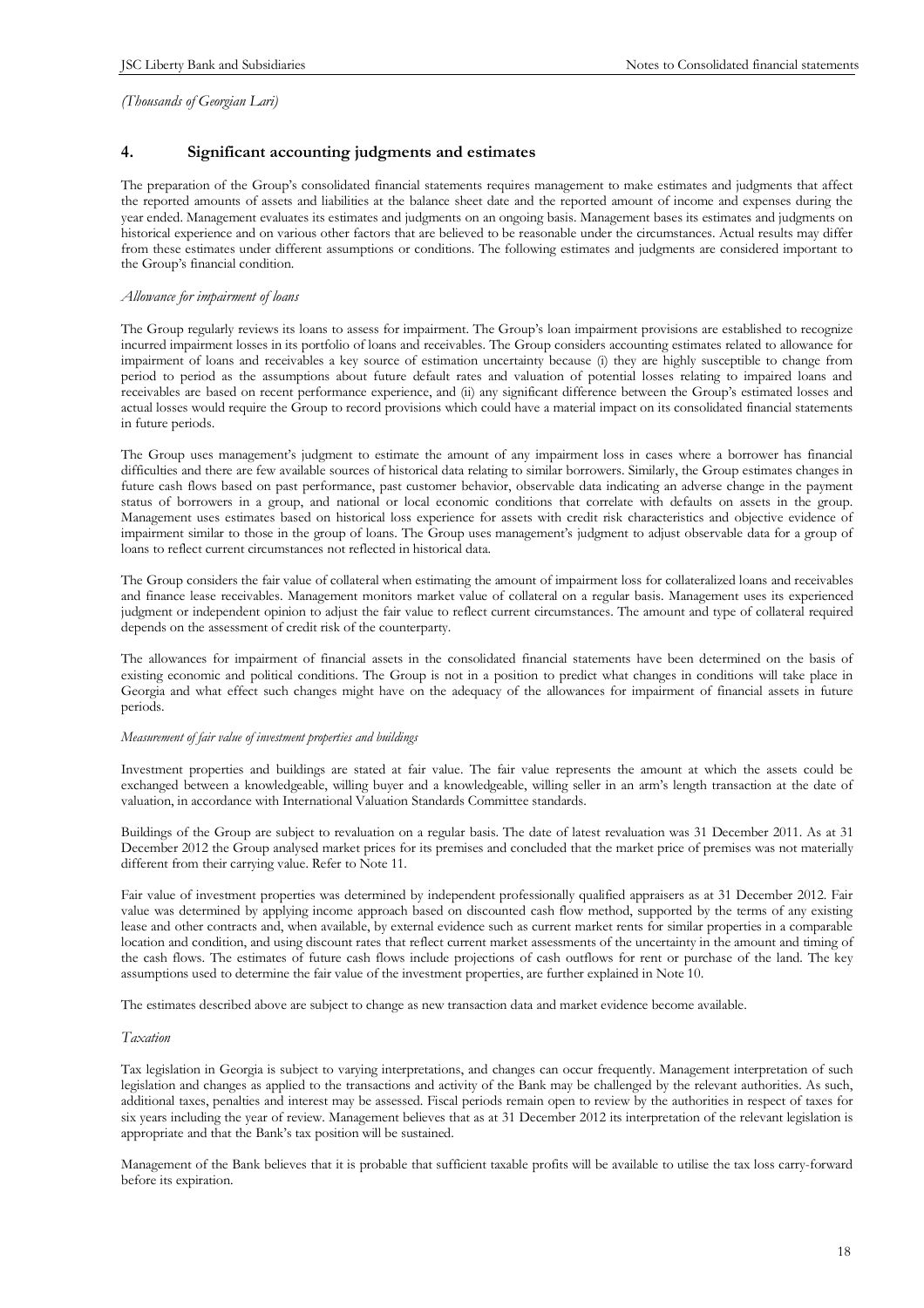# **5. Segment information**

For management purposes, the Group is organised into the following operating segments based on products and service:

| Retail Banking            | Principally handling individual customers' deposits, and providing consumer loans, overdrafts,<br>credit cards facilities and funds transfer facilities. |
|---------------------------|----------------------------------------------------------------------------------------------------------------------------------------------------------|
| Corporate and SME Banking | Principally handling loans and other credit facilities and deposit and current accounts for<br>corporate and institutional customers.                    |
| Private Banking           | Principally providing private banking and wealth management services to high net worth<br>individuals.                                                   |
| Corporate Centre          | Principally providing treasury and back office services to all operating segments of the Bank.                                                           |
| Other                     | Segments not classified above, comprising non-banking operations.                                                                                        |

Management monitors the operating results of its business units separately for the purpose of making decisions about resource allocation and performance assessment. Segment performance, as explained in the table below, is measured differently from profit or loss in the consolidated financial statements. Income taxes are managed on a group basis and are not allocated to operating segments.

The Group operates in one geographical market – Georgia. Since the Group's assets are located in single geographical area, the Group's external income, total assets and capital expenditure are allocated to single location.

Transactions between operating segments are on an arm's length basis in a manner similar to transactions with third parties.

Revenue from transactions with Social Service Agency amounted to GEL 8,499 (2011: GEL 17,199) representing 9.43% (2011: 20.0%) of the Group's total revenue for the year ended 31 December 2012.

| 2012                                 | Retail<br><b>Banking</b> | Corporate &<br><b>SME</b> Banking | Private<br><b>Banking</b> | Corporate<br>Centre | Other | <b>Adjustments</b><br>&<br><b>Eliminations</b> | Total     |
|--------------------------------------|--------------------------|-----------------------------------|---------------------------|---------------------|-------|------------------------------------------------|-----------|
| Revenue                              |                          |                                   |                           |                     |       |                                                |           |
| Net interest income                  | 37,692                   | 4,634                             | 754                       | 8,850               | 2     | 3                                              | 51,935    |
| Net fee and commission income        | 17,360                   | 7,737                             | 72                        | 3,730               | (44)  |                                                | 28,855    |
| Net gains from foreign currencies    | 1,196                    | 896                               | 119                       | 3,768               |       |                                                | 5,979     |
| Other income                         | 400                      | 3,660                             | 47                        | 573                 | 443   | (306)                                          | 4,817     |
| Total revenue                        | 56,648                   | 16,927                            | 992                       | 16,921              | 401   | (303)                                          | 91,586    |
| Net impairment charge on interest-   |                          |                                   |                           |                     |       |                                                |           |
| bearing assets                       | (2,707)                  | (5, 549)                          | (55)                      | (4,691)             |       | 498                                            | (12,504)  |
| Personnel expenses                   | (27, 816)                | (5,886)                           | (372)                     | (3,510)             | (21)  | (0)                                            | (37,605)  |
| Depreciation and amortisation        | (6,427)                  | (1, 482)                          |                           | (1,976)             | (120) | (0)                                            | (10,005)  |
| Other impairment and provisions      | (228)                    | (131)                             | (9)                       | (20)                |       | (497)                                          | (885)     |
| General and administrative and other |                          |                                   |                           |                     |       |                                                |           |
| operating expenses                   | (12, 334)                | (4,025)                           | (315)                     | (4,072)             | (350) | 294                                            | (20, 802) |
| Segment results                      | 7,136                    | (146)                             | 241                       | 2,652               | (90)  | $\overline{(8)}$                               | 9,785     |
| Income tax expense                   |                          |                                   |                           |                     |       |                                                | (4,601)   |
| Profit for the year                  |                          |                                   |                           |                     |       |                                                | 5,184     |
| Segment assets                       | 747,590                  | 54,134                            | 14,649                    | 23,353              | 930   | (1, 724)                                       | 838,932   |
| Segment liabilities                  | 252,360                  | 406,558                           | 53,692                    | 27,638              | 179   | (157)                                          | 740,270   |
| Other segment information            |                          |                                   |                           |                     |       |                                                |           |
| Investments in associates            |                          |                                   |                           | 171                 |       |                                                | 171       |
| Share of income of associates        |                          |                                   |                           | (63)                |       |                                                | (63)      |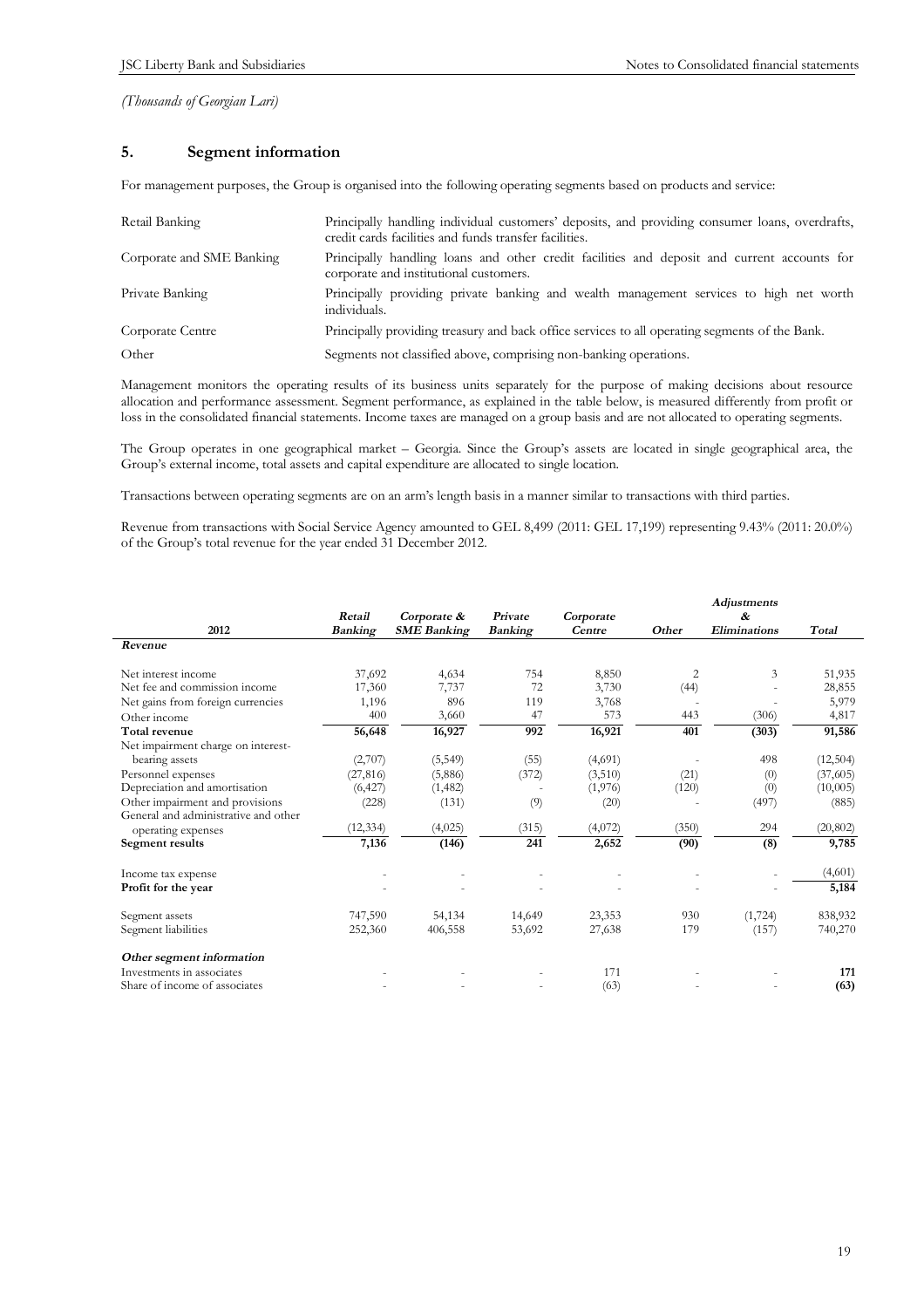# **5. Segment information (continued)**

|                                                            |                |                    |                |                |       | <b>Adjustments</b>  |           |
|------------------------------------------------------------|----------------|--------------------|----------------|----------------|-------|---------------------|-----------|
|                                                            | Retail         | Corporate &        | Private        | Corporate      |       | &                   |           |
| 2011                                                       | <b>Banking</b> | <b>SME</b> Banking | <b>Banking</b> | Centre         | Other | <b>Eliminations</b> | Total     |
| Revenue                                                    |                |                    |                |                |       |                     |           |
| External                                                   |                |                    |                |                |       |                     |           |
| Net interest income                                        | 30,034         | 4,301              | 634            | 6,850          |       | (2)                 | 41,817    |
| Net fee and commission income                              | 20,649         | 9,203              | 85             | 4,436          | (44)  | (1)                 | 34,328    |
| Net gains from foreign currencies                          | 906            | 678                | 90             | 2,852          | (1)   | $\overline{c}$      | 4,527     |
| Other income                                               | 436            | 3,990              | 51             | 625            | 376   | (432)               | 5,046     |
| Total revenue                                              | 52,025         | 18,172             | 860            | 14,763         | 331   | (433)               | 85,718    |
| Net impairment charge on interest-                         |                |                    |                |                |       |                     |           |
| bearing assets                                             | (3,699)        | (7, 584)           | (75)           | (6, 411)       |       | 67                  | (17,702)  |
| Personnel expenses                                         | (22, 376)      | (4,735)            | (299)          | (2,823)        | (38)  | (471)               | (30, 742) |
| Depreciation, amortisation and                             |                |                    |                |                |       |                     |           |
| impairment                                                 | (6,028)        | (1,390)            |                | (1, 854)       | (110) |                     | (9,382)   |
| Other impairment and provisions                            | (65)           | (38)               | (3)            | (6)            |       | (72)                | (183)     |
| General and administrative and other                       |                |                    |                |                |       |                     |           |
| operating expenses                                         | (11,099)       | (3,622)            | (284)          | (3,665)        | (404) | (122)               | (19, 196) |
| Segment results                                            | 8,758          | 803                | 199            | $\overline{4}$ | (220) | (1,031)             | 8,513     |
| Income tax expense                                         |                |                    |                |                |       |                     | (875)     |
| Profit for the year                                        |                |                    |                |                |       |                     | 7,638     |
| Segment assets                                             | 560,496        | 148,161            | 18,159         | 6,243          | 1,194 | (1,881)             | 732,372   |
| Segment liabilities                                        | 173,106        | 418,253            | 37,039         | 31,167         | 152   | (121)               | 659,596   |
| Other segment information                                  |                |                    |                |                |       |                     |           |
| Investments in associates<br>Share of income of associates |                |                    |                | 70<br>23       |       |                     | 70<br>23  |

### **6. Cash and cash equivalents**

| Cash and cash equivalents comprise:                  |         |         |
|------------------------------------------------------|---------|---------|
|                                                      | 2012    | 2011    |
| Cash on hand                                         | 84,839  | 64,753  |
| Current accounts with the NBG                        | 46,867  | 42,442  |
| Current accounts with other credit institutions      | 17.987  | 21,020  |
| Time deposits with credit institutions up to 90 days | 83.261  | 8,500   |
| Cash and cash equivalents                            | 232,954 | 136,715 |

As of 31 December 2012, GEL 11,527 (31 December 2011: GEL 15,705) was placed on current and time deposit accounts with internationally recognised OECD banks that are the counterparties of the Group in performing international settlements. As of 31 December 2012, GEL 83,261 (31 December 2011: GEL 8,500) was placed on short-term time and overnight deposits with the NBG. The interest rates on time deposits with credit institutions up to 90 days range between 2.5% - 5.0% per annum.

### **7. Amounts due from credit institutions**

Amounts due from credit institutions comprise:

|                                      | 2012  | 2011   |
|--------------------------------------|-------|--------|
| Time deposits for more than 90 days  | 2.673 | 4.176  |
| Obligatory reserve with the NBG      |       | 19.287 |
| Amounts due from credit institutions | 2.673 | 23,463 |

As of 31 December 2012, GEL 2,673 (31 December 2011: GEL 4,176) was placed on current accounts and inter-bank deposits with internationally recognised OECD banks, that are the main counterparties of the Group in performing international settlements. The interest rate on such deposits is between 0.1% - 2.5% per annum.

On 21 November 2012 the Bank obtained the Waiver from the NBG to maintain zero obligatory reserves with them for the period starting 22 November 2012 to 16 January 2013. Subsequent to the year end and after the expiration of the Waiver the Bank has maintained the obligatory reserves as required by the NBG.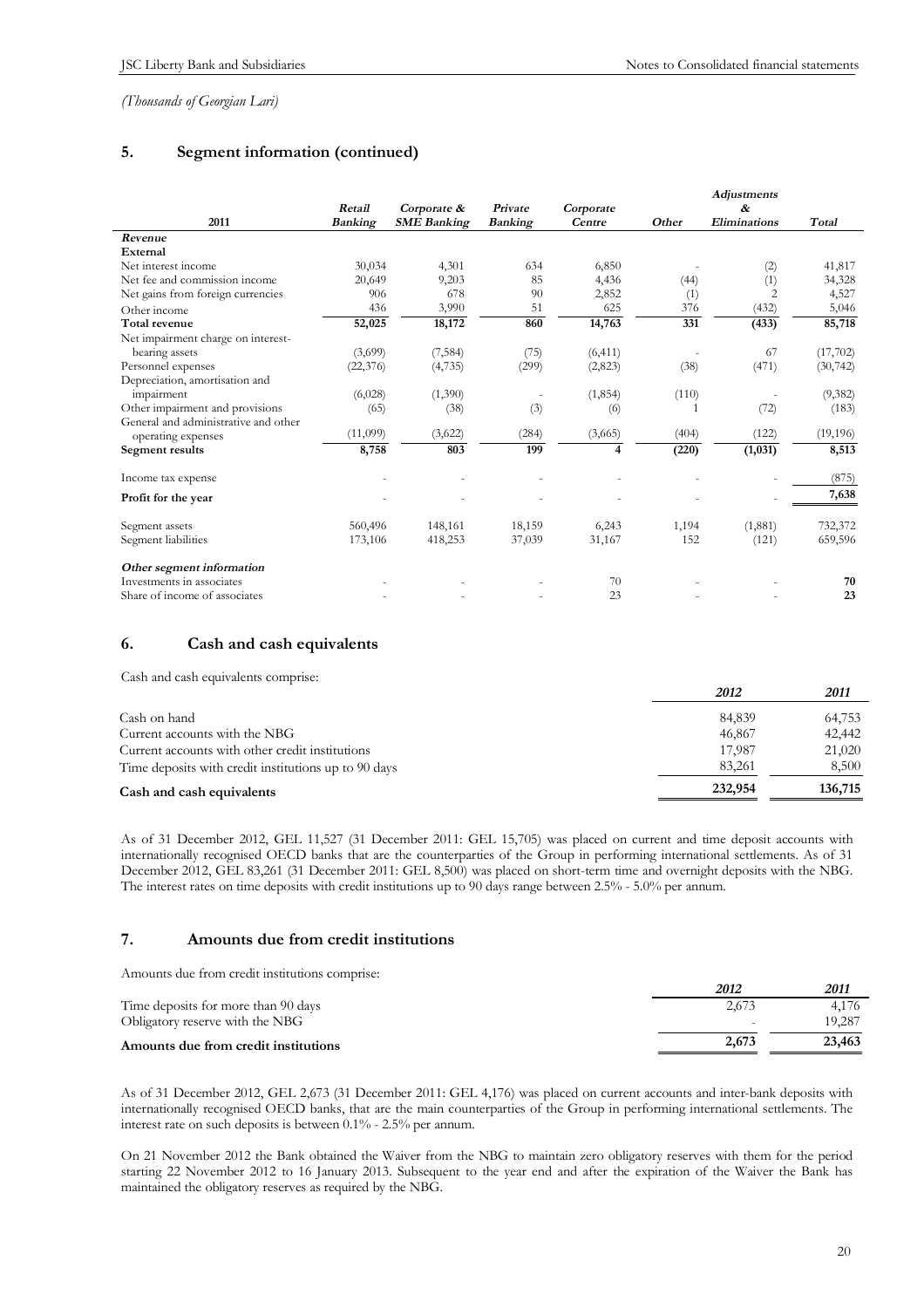# **8. Loans to customers**

|                                              | 2012      | 2011      |
|----------------------------------------------|-----------|-----------|
| Loans to retail clients with regular inflows | 260,038   | 228,763   |
| Corporate & SME loans                        | 38,446    | 78,646    |
| Consumer loans                               | 38,183    | 25,985    |
| Micro loans                                  | 22,634    | 7,409     |
| Gold pawn loans                              | 20,215    | 5,033     |
| Residential mortgage loans                   | 19,428    | 14,540    |
| Gross loans to customers                     | 398,944   | 360,376   |
| Less – allowance for impairment              | (20, 826) | (36, 136) |
| Loans to customers                           | 378,118   | 324,240   |

# **Allowance for impairment of loans to customers**

A reconciliation of the allowance for impairment of loans to customers by class is as follows:

|                                                                                              | Loans to retail<br>clients with<br>regular inflows<br>2012 | Corporate<br>& SME<br>loans 2012 | <b>Consumer</b><br>loans 2012 | Micro<br>loans 2012      | Residential<br>mortgage<br>loans 2012 | Gold<br>pawn<br><i>loans</i> 2012 | Total<br>2012 |
|----------------------------------------------------------------------------------------------|------------------------------------------------------------|----------------------------------|-------------------------------|--------------------------|---------------------------------------|-----------------------------------|---------------|
| At 1 January 2012                                                                            | 9,642                                                      | 17,562                           | 8,358                         | 291                      | 283                                   |                                   | 36,136        |
| Charge for the year                                                                          | 6,860                                                      | 3,496                            | 1,810                         | 156                      | 182                                   |                                   | 12,504        |
| Recoveries                                                                                   | 126                                                        |                                  | 37                            | $\overline{\phantom{0}}$ |                                       |                                   | 163           |
| Amounts written off                                                                          | (5,589)                                                    | (11, 151)                        | (2,249)                       |                          |                                       |                                   | (18,989)      |
| Interest accrued on<br>impaired loans                                                        | (720)                                                      | (5,722)                          | (2, 546)                      |                          |                                       |                                   | (8,988)       |
| At 31 December 2012                                                                          | 10,319                                                     | 4,185                            | 5,410                         | 447                      | 465                                   |                                   | 20,826        |
| Individual impairment                                                                        | 8,358                                                      | 3,750                            | 3,328                         | 149                      | 286                                   |                                   | 15,871        |
| Collective impairment                                                                        | 1,961                                                      | 435                              | 2,082                         | 298                      | 179                                   |                                   | 4,955         |
|                                                                                              | 10,319                                                     | 4,185                            | 5,410                         | 447                      | 465                                   |                                   | 20,826        |
| Gross amount of loans,<br>individually determined<br>to be impaired, before<br>deducting any |                                                            |                                  |                               |                          |                                       |                                   |               |
| individually assessed<br>impairment allowance                                                | 8,358                                                      | 5,012                            | 3,328                         | 149                      | 286                                   |                                   | 17,133        |

|                                                                                                                       | <b>Loans to retail</b><br>clients with<br>regular inflows<br>2011 | Corporate &<br><b>SME</b> loans<br>2011 | <b>Consumer</b><br>loans 2011 | Micro<br>loans 2011 | Residential<br>mortgage<br>loans 2011 | Gold pawn<br>loans<br>2011 | Total<br>2011            |
|-----------------------------------------------------------------------------------------------------------------------|-------------------------------------------------------------------|-----------------------------------------|-------------------------------|---------------------|---------------------------------------|----------------------------|--------------------------|
| At 1 January 2011                                                                                                     | 1,520                                                             | 16,294                                  | 6,965                         |                     |                                       | -                          | 24,779                   |
| Charge for the year<br>Recoveries<br>Amounts written-off                                                              | 8,721<br>3<br>(501)                                               | 4,457<br>(2,985)                        | 3,950<br>91<br>(2, 254)       | 291                 | 283                                   | $\overline{\phantom{0}}$   | 17,702<br>101<br>(5,740) |
| Interest accrued on<br>impaired loans<br>At 31 December 2011                                                          | (101)<br>9,642                                                    | (211)<br>17,562                         | (394)<br>8,358                | 291                 | 283                                   |                            | (706)<br>36,136          |
|                                                                                                                       |                                                                   |                                         |                               |                     |                                       |                            |                          |
| Individual impairment<br>Collective impairment                                                                        | 8,184<br>1,458                                                    | 17,352<br>210                           | 6,511<br>1,847                | 216<br>75           | 140<br>143                            |                            | 32,403<br>3,733          |
| Gross amount of loans,<br>individually determined<br>to be impaired, before<br>deducting any<br>individually assessed | 9,642                                                             | 17,562                                  | 8,358                         | 291                 | 283                                   |                            | 36,136                   |
| impairment allowance                                                                                                  | 8,184                                                             | 23,913                                  | 6,637                         | 216                 | 228                                   |                            | 39,178                   |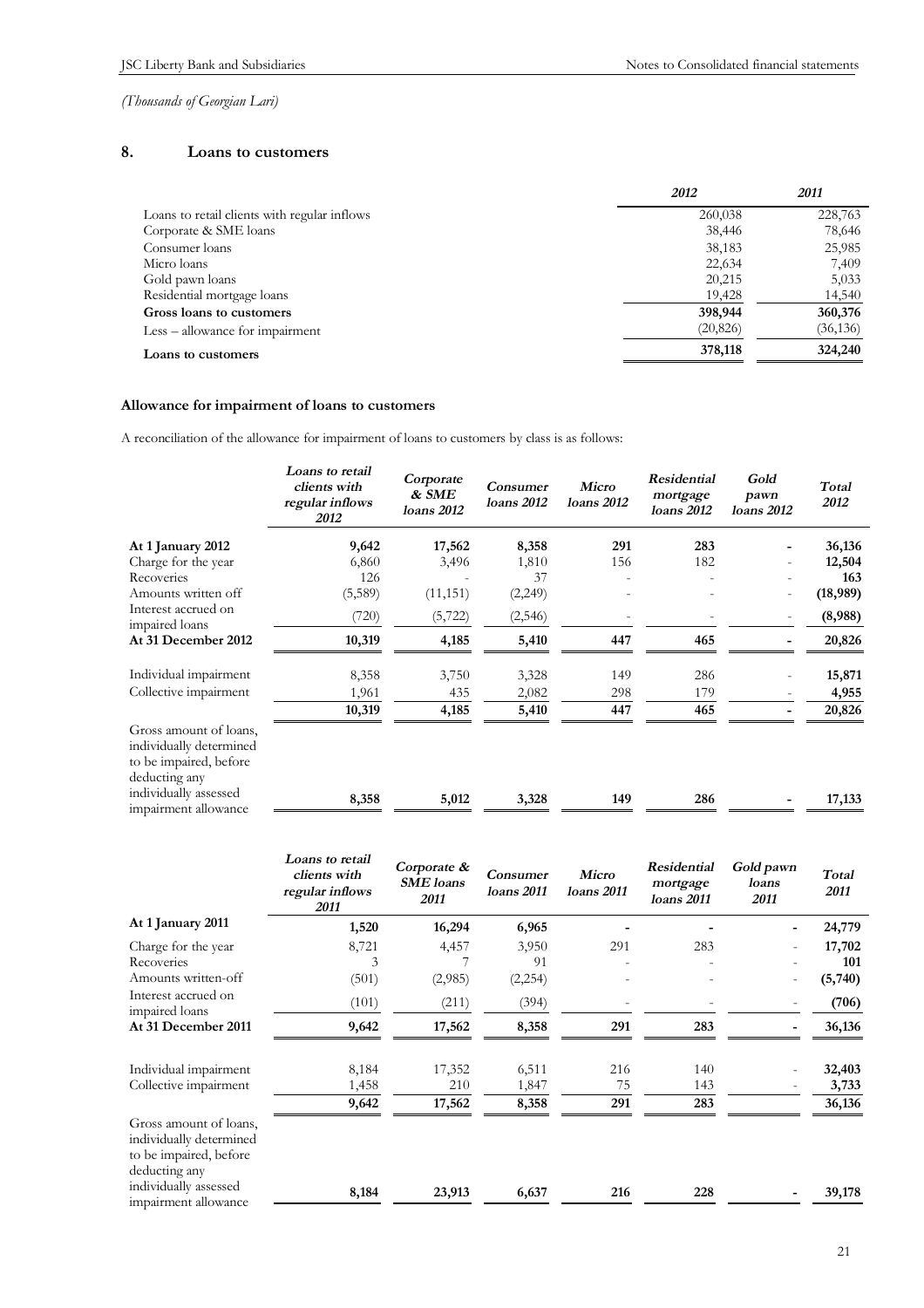# **8. Loans to customers (continued)**

#### **Individually impaired loans**

Interest income accrued on loans, for which individual impairment allowances have been recognised as at 31 December 2012 comprised GEL 2,356 (2011: GEL 8,727). Related allowance charges were recognised both in 2012 and 2011 and are recorded in consolidated income statement under net impairment charge on interest-bearing assets.

#### **Collateral and other credit enhancements**

The amount and type of collateral required depends on an assessment of the credit risk of the counterparty. Guidelines are implemented regarding the acceptability of types of collateral and valuation parameters.

The main types of collateral obtained are as follows:

- For lending to legal entities, charges over real estate properties, inventory and trade receivables,
- For retail lending, mortgages over residential properties and gold over gold pawns.

Management monitors the market value of collateral, requests additional collateral in accordance with the underlying agreement, and monitors the market value of collateral obtained during its review of the adequacy of the allowance for loan impairment.

#### **Concentration of loans to customers**

As of 31 December 2012, the concentration of loans granted by the Group to ten largest third party borrowers comprised GEL 16,096 accounting for 4.0% of the gross loan portfolio of the Group (2011: GEL 43,482 and 12.1%, respectively). An allowance of GEL 2,896 (2011: GEL 16,528) was established against these loans.

Loans have been extended to the following types of customers:

|                                      | 2012      | 2011      |
|--------------------------------------|-----------|-----------|
| Individuals                          | 364,445   | 283,379   |
| Private companies                    | 34,215    | 73,457    |
| State owned companies                | 284       | 3,540     |
| Loans to customers, gross            | 398,944   | 360,376   |
| Less - allowance for loan impairment | (20, 826) | (36, 136) |
| Loans to customers, net              | 378,118   | 324,240   |

Loans are made principally within Georgia in the following industry sectors:

|                                      | 2012      | 2011      |
|--------------------------------------|-----------|-----------|
| Individuals                          | 364,445   | 283,379   |
| Trade and service                    | 26,722    | 57,413    |
| Construction                         | 2,941     | 3,631     |
| Agriculture                          | 61        |           |
| Other                                | 4,775     | 15,953    |
| Loans to customers, gross            | 398,944   | 360,376   |
| Less - allowance for loan impairment | (20, 826) | (36, 136) |
| Loans to customers, net              | 378,118   | 324,240   |

# **9. Investment securities held-to-maturity**

Held-to-maturity securities comprise:

|                                                     | 2012   | 2011    |
|-----------------------------------------------------|--------|---------|
| Treasury bonds of the Ministry of Finance           | 52.184 | 69,198  |
| Treasury bills of the Ministry of Finance           | 6.975  | 29,000  |
| Corporate bonds of state owned Georgian Railway LLC | -      | 2.607   |
| Held-to-maturity securities                         | 59,159 | 100,805 |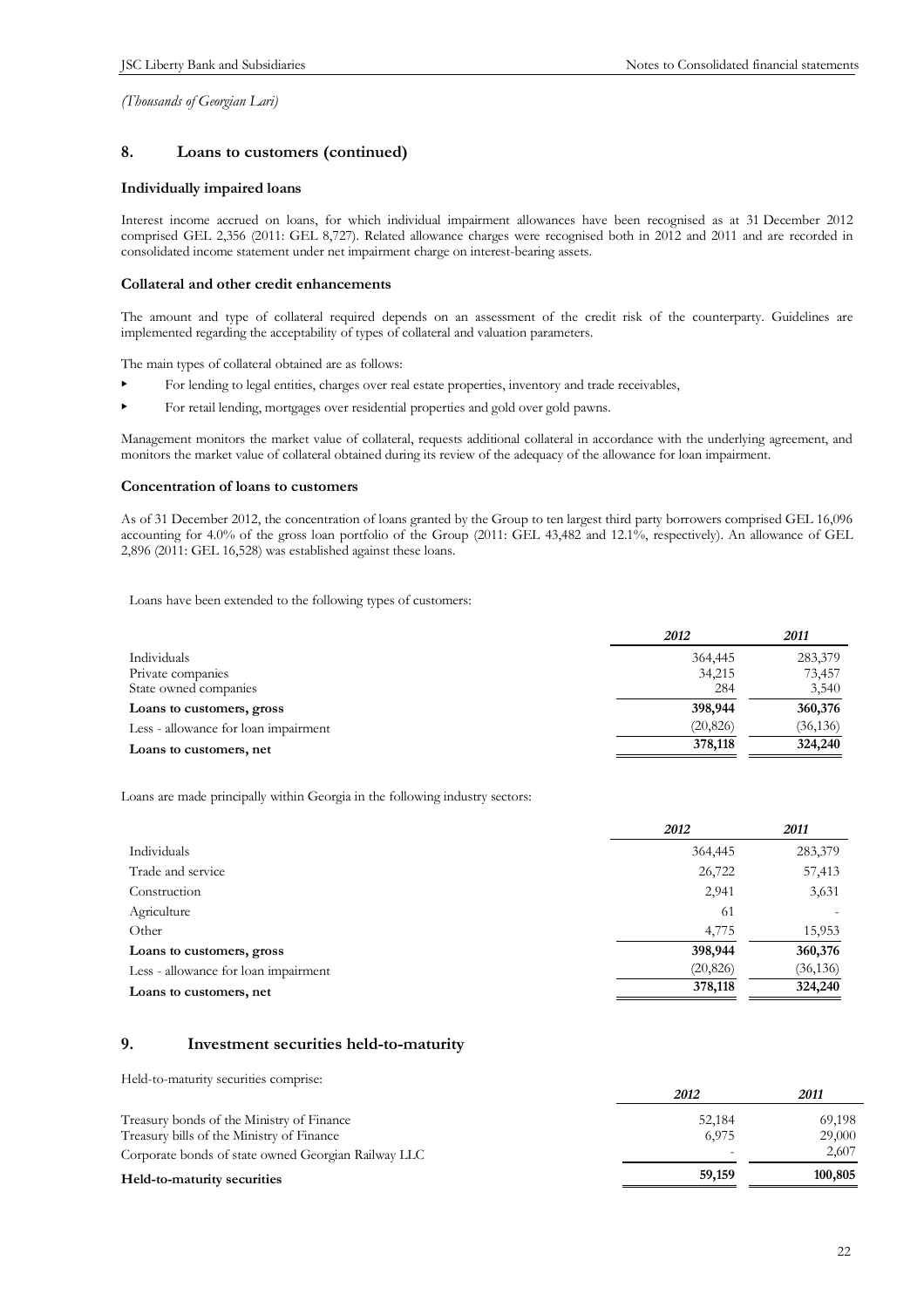### **10. Investment properties**

|                          | 2012                     | 2011   |
|--------------------------|--------------------------|--------|
| At 1 January             | 25,021                   | 21,115 |
| Additions                | $\overline{\phantom{a}}$ | 74     |
| Transfer (out) in        | (20, 204)                | 2,574  |
| Net change in fair value | (24)                     | 1,258  |
| At 31 December           | 4,793                    | 25,021 |

Investment properties primarily comprise of class B office space located in downtown Zugdidi with total rental space of 1,848 square meters and the warehouse building located in an industrial area of Tbilisi with storage space of 7,850 square meters; as well as several other properties located outside of Tbilisi.

The Bank transferred from investment properties the portion of Liberty Tower, which is a 19 storey building in a prime residential and commercial downtown area of Tbilisi and is wholly-owned by the Bank previously recorded as investment property. The primary reason being the fact that as the Bank has expanded its operations almost entire building has been occupied by the Bank and only immaterial portion is rented out.

Investment properties are stated at fair value, which has been determined based on valuation performed by GREMIC, an accredited independent appraiser, as at 31 December 2012. GREMIC is an industry specialist in valuing these types of investment properties. The fair value represents the amount at which the asset could be exchanged between a knowledgeable, willing buyer and a knowledgeable, willing seller in an arm's length transaction at the date of valuation, in accordance with International Valuation Standards Committee standards. GREMIC used the income approach for the purposes of valuation of the investment properties.

The table below sets out the rental income and the direct operating expenses in respect of the investment properties:

|                           | 2012 | 2011 |
|---------------------------|------|------|
| Rental income             | 210  |      |
| Direct operating expenses |      | 26   |

The entire amount of direct operating expenses participated in the generation of rental income during the respective periods.

# **11. Property and equipment**

The movements in property and equipment were as follows:

|                             | Land and<br>buildings | Furniture<br>and fixtures | <b>Computers</b><br>and office<br>equipment | <b>Motor</b><br>vehicles | Leasehold<br>improvements | Assets under<br>construction | Total   |
|-----------------------------|-----------------------|---------------------------|---------------------------------------------|--------------------------|---------------------------|------------------------------|---------|
| Cost or revalued<br>amount  |                       |                           |                                             |                          |                           |                              |         |
| 31 December 2011            | 60,379                | 30,341                    | 11,702                                      | 9,369                    | 4,735                     | 1,740                        | 118,266 |
| Additions                   | 5,080                 | 6,598                     | 3,868                                       | 2,589                    | 722                       | 437                          | 19,294  |
| Write offs                  |                       | (623)                     |                                             | (492)                    | (590)                     |                              | (1,705) |
| Transfers                   | 1,001                 |                           |                                             |                          | 95                        | (1,096)                      |         |
| Reclassification from       |                       |                           |                                             |                          |                           |                              |         |
| Investment property         | 20,204                |                           |                                             |                          |                           |                              | 20,204  |
| Impairment                  | (608)                 |                           |                                             |                          |                           |                              | (608)   |
| 31 December, 2012           | 86,056                | 36,316                    | 15,570                                      | 11,466                   | 4,962                     | 1,081                        | 155,451 |
| Accumulated<br>depreciation |                       |                           |                                             |                          |                           |                              |         |
| 31 December, 2011           | 171                   | 9,696                     | 7,436                                       | 3,380                    | 382                       |                              | 21,065  |
| Depreciation charge         | 1,351                 | 3,470                     | 2,233                                       | 1,889                    | 106                       |                              | 9,049   |
| Write offs                  |                       | (383)                     |                                             | (375)                    |                           |                              | (758)   |
| 31 December 2012            | 1,522                 | 12,783                    | 9,669                                       | 4,894                    | 488                       |                              | 29,356  |
| Net book value:             |                       |                           |                                             |                          |                           |                              |         |
| 31 December 2011            | 60,208                | 20,645                    | 4,266                                       | 5,989                    | 4,353                     | 1,740                        | 97,201  |
| 31 December 2012            | 84,534                | 23,533                    | 5,901                                       | 6,572                    | 4,474                     | 1,081                        | 126,095 |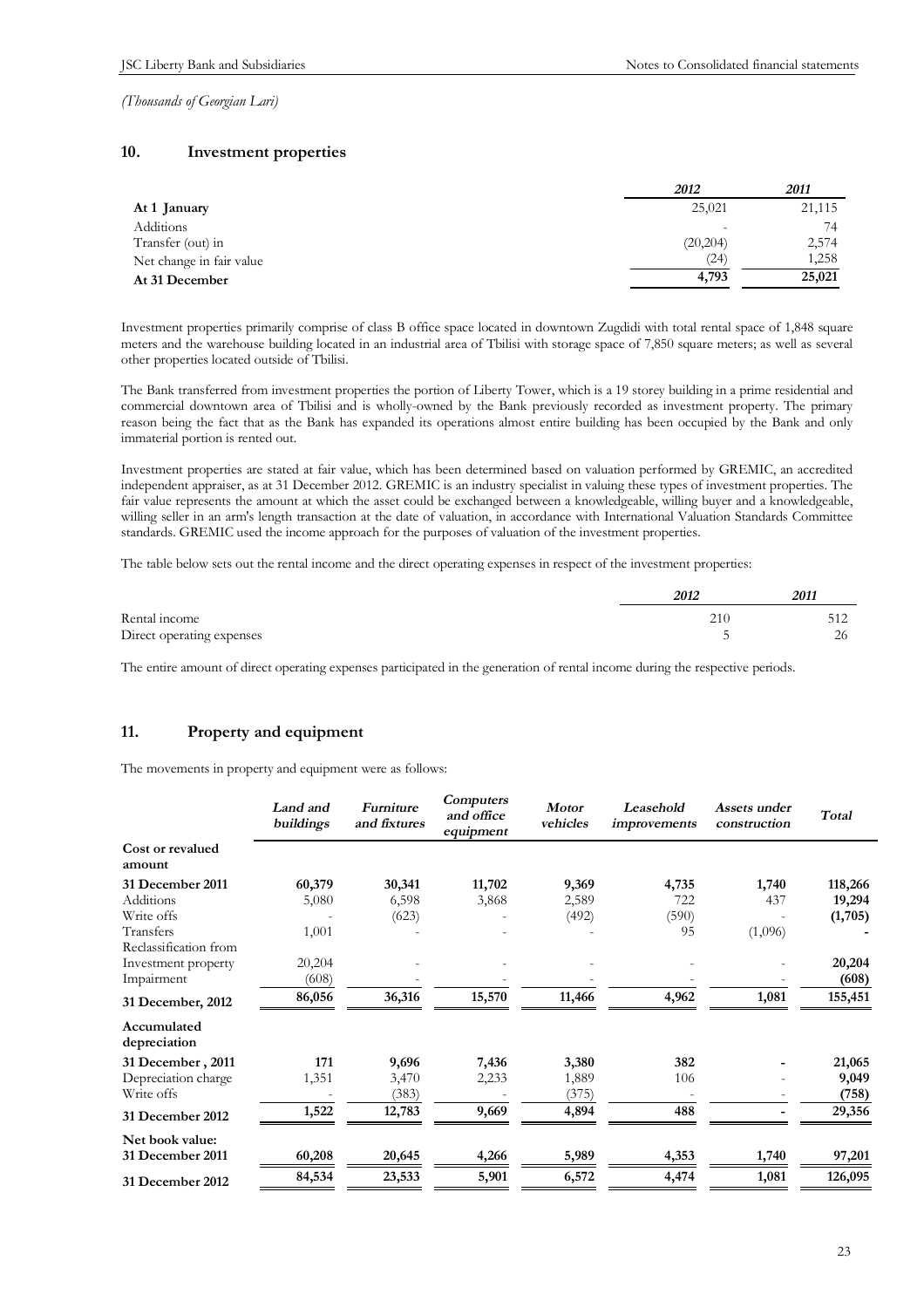# **11. Property and equipment (continued)**

|                                                   | Land and<br>buildings | Furniture<br>and fixtures | Computers<br>and office<br>equipment | <b>Motor</b><br>vehicles | Leasehold<br>improvements | Assets under<br>construction | Total    |
|---------------------------------------------------|-----------------------|---------------------------|--------------------------------------|--------------------------|---------------------------|------------------------------|----------|
| Cost or revalued<br>amount<br>31 December<br>2010 | 59,269                | 27,077                    | 9,623                                | 4,897                    | 4,855                     | 3,284                        | 109,005  |
| Additions                                         | 3,900                 | 4,670                     | 2,110                                | 4,557                    | 987                       | 318                          | 16,542   |
| Disposals                                         | (677)                 | (64)                      | (33)                                 | (33)                     |                           |                              | (807)    |
| Write offs                                        | (476)                 |                           | (11)                                 | (6)                      |                           |                              | (493)    |
| Transfers                                         | 821                   |                           |                                      |                          | 3                         | (824)                        |          |
| Reclassifications                                 | 2,031                 | (1, 342)                  | 13                                   | (46)                     | (1, 110)                  | (1,038)                      | (1, 492) |
| Effect of revaluation                             | (4,489)               |                           |                                      |                          |                           |                              | (4, 489) |
| 31 December, 2011                                 | 60,379                | 30,341                    | 11,702                               | 9,369                    | 4,735                     | 1,740                        | 118,266  |
| Accumulated<br>depreciation                       |                       |                           |                                      |                          |                           |                              |          |
| 31 December, 2010                                 | 1,799                 | 6,513                     | 6,134                                | 2,024                    | 370                       |                              | 16,840   |
| Depreciation charge                               | 1,181                 | 2,873                     | 1,805                                | 1,360                    | 83                        |                              | 7,302    |
| Disposals                                         | (68)                  | (2)                       | (4)                                  |                          |                           |                              | (74)     |
| Write offs                                        | (23)                  |                           |                                      | (6)                      |                           |                              | (29)     |
| Reclassifications                                 | 314                   | 312                       | (499)                                | $\overline{c}$           | (71)                      |                              | 58       |
| Effect of revaluation                             | (3,032)               |                           |                                      |                          |                           | $\overline{\phantom{a}}$     | (3,032)  |
| 31 December 2011                                  | 171                   | 9,696                     | 7,436                                | 3,380                    | 382                       |                              | 21,065   |
| Net book value:                                   |                       |                           |                                      |                          |                           |                              |          |
| 31 December 2010                                  | 57,470                | 20,564                    | 3,489                                | 2,873                    | 4,485                     | 3,284                        | 92,165   |
| 31 December 2011                                  | 60,208                | 20,645                    | 4,266                                | 5,989                    | 4,353                     | 1,740                        | 97,201   |

Premises of the Group are subject to revaluation on a regular basis. The date of latest revaluation was 31 December 2011. As at 31 December 2012 the Group analysed market prices for its premises and concluded that the market price of the premises were not materially different from their carrying value.

If the buildings were measured using the cost model, the carrying amounts would be as follows:

|                                         | 2012     | 2011    |
|-----------------------------------------|----------|---------|
| Cost                                    | 41,417   | 35,942  |
| Accumulated depreciation and impairment | (4, 418) | (3,590) |
| Net carrying amount                     | 36,997   | 32,352  |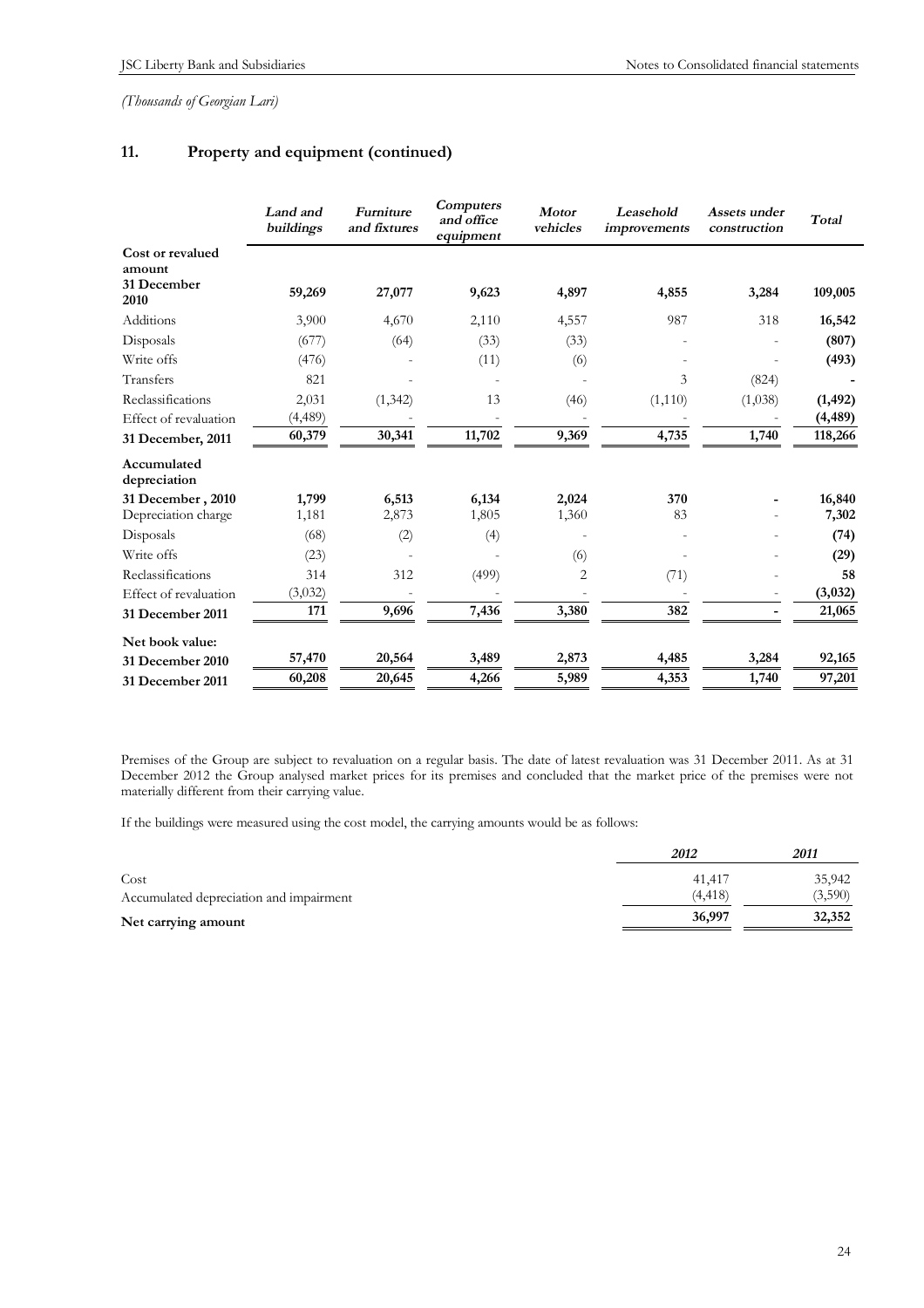# **12. Intangible assets**

The movements in intangible assets, which comprised computer software and licenses, were as follows:

|                          | Computer software<br>and licenses |
|--------------------------|-----------------------------------|
| Cost                     |                                   |
| 31 December 2011         | 8,689                             |
| Additions                | 4,099                             |
| Disposals                | (19)                              |
| 31 December 2012         | 12,769                            |
| Accumulated amortisation |                                   |
| 31 December 2011         | 2,534                             |
| Amortisation charge      | 956                               |
| Disposals                | (1)                               |
| 31 December 2012         | 3,489                             |
| Net book value:          |                                   |
| 31 December 2011         | 6,155                             |
| 31 December 2012         | 9,280                             |
|                          | Computer software<br>and licenses |
| Cost                     |                                   |
| 31 December 2010         | 9,079                             |
| Additions                | 1,562                             |
| Disposals                | (1,952)                           |
| 31 December 2011         | 8,689                             |
| Accumulated amortisation |                                   |
| 31 December 2010         | 3,722                             |
| Amortisation charge      | 762                               |
| Disposals                | (1,950)                           |
| 31 December 2011         | 2,534                             |
| Net book value:          |                                   |
| 31 December 2010         | 5,357                             |
| 31 December 2011         | 6,155                             |

| <b>JI DUULIIDUL 4010</b> | .     |
|--------------------------|-------|
| 31 December 2011<br>.    | 6,155 |
|                          |       |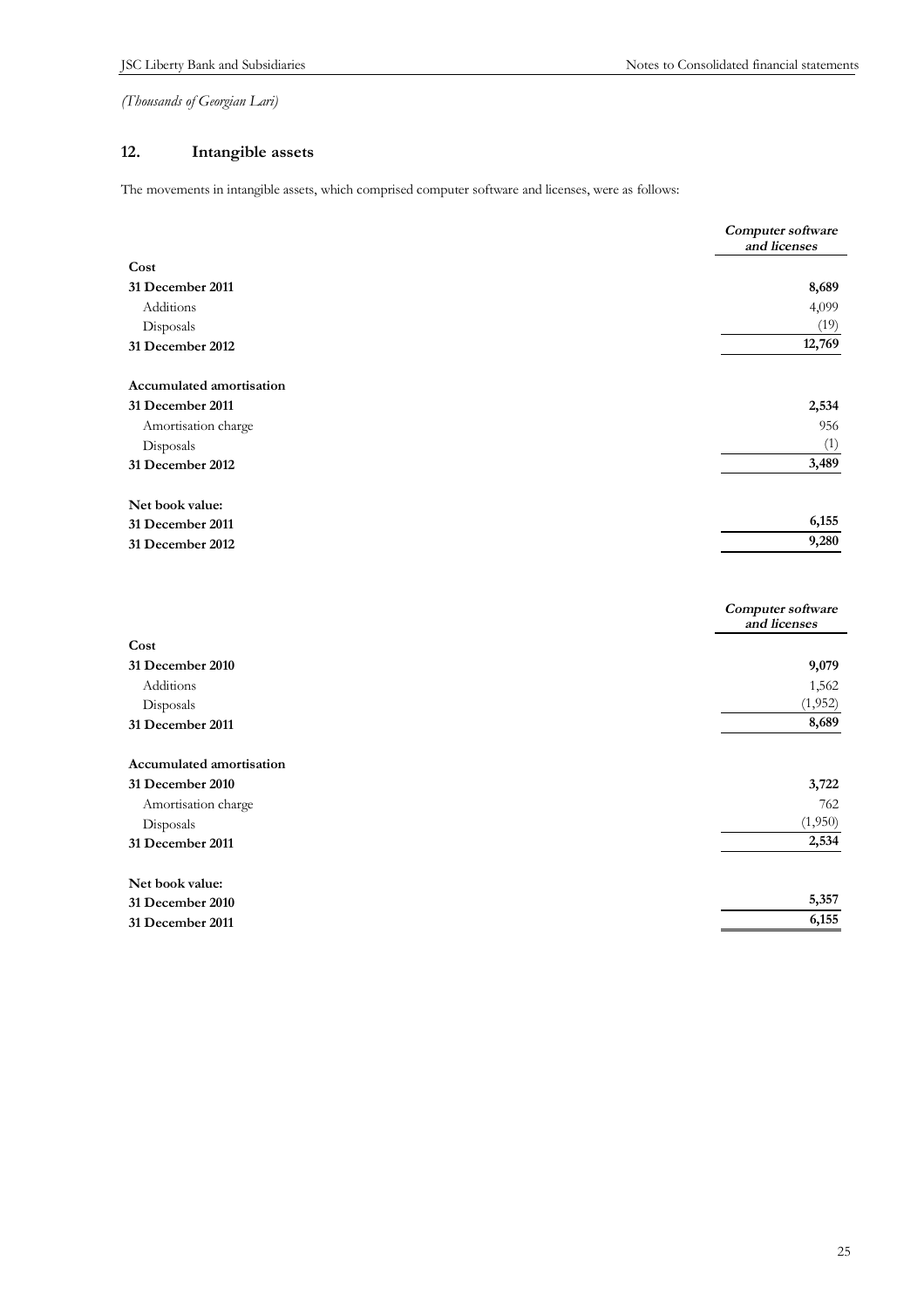# **13. Taxation**

The corporate income tax expense comprised:

|                                                                         | 2012  | 2011 |
|-------------------------------------------------------------------------|-------|------|
| Deferred tax charge – origination and reversal of temporary differences | 4.601 |      |
| Income tax expense                                                      | 4.601 |      |

Georgian legal entities must file individual tax declarations. The tax rate for banks for profits other than on state securities was 15% for 2012 and 2011. The tax rate for interest income on state securities and the NBG deposits is 0%.

The effective income tax rate differs from the statutory income tax rates. A reconciliation of the income tax expense based on statutory rates with actual is as follows:

|                                                      | 2012    | 2011    |
|------------------------------------------------------|---------|---------|
| Profit before income tax                             | 9,785   | 8,513   |
| Statutory tax rate                                   | 15%     | 15%     |
| Theoretical income tax expense at the statutory rate | 1,468   | 1,277   |
| Change in unrecognised deferred tax asset            | 5,072   | 1,309   |
| Income from state securities at $0\%$                | (2,038) | (1,985) |
| Non-taxable income related to sale of subsidiary     |         | 128     |
| Other                                                | 99      | 146     |
| Income tax expense                                   | 4,601   | 875     |

Deferred tax assets and liabilities as of 31 December and their movements for the respective years comprise:

|                                                                               |         | Origination and reversal of<br>temporary differences |                                     |          | Origination and reversal<br>of temporary differences |                                     |          |
|-------------------------------------------------------------------------------|---------|------------------------------------------------------|-------------------------------------|----------|------------------------------------------------------|-------------------------------------|----------|
|                                                                               | 2010    | In the<br>income<br>statement                        | In other<br>comprehensive<br>income | 2011     | In the<br>income<br>statement                        | In other<br>comprehensive<br>income | 2012     |
| Tax effect of deductible temporary<br>differences:                            |         |                                                      |                                     |          |                                                      |                                     |          |
| Property and equipment                                                        | 269     |                                                      |                                     | 269      |                                                      |                                     | 269      |
| Tax loss carried forward                                                      | 7,645   | (507)                                                |                                     | 7,138    | (1,309)                                              |                                     | 5,829    |
| Loans to customers                                                            | 1,163   | 123                                                  |                                     | 1,286    | 430                                                  |                                     | 1,716    |
| Equity investments                                                            | 1,030   | (1)                                                  |                                     | 1,029    | 44                                                   |                                     | 1,073    |
| Other assets                                                                  | 258     | 179                                                  |                                     | 437      | (233)                                                |                                     | 204      |
| Other liabilities                                                             | (134)   | 481                                                  |                                     | 347      | 64                                                   |                                     | 411      |
| Gross deferred tax assets                                                     | 10,231  | 275                                                  |                                     | 10,506   | (1,004)                                              |                                     | 9,502    |
| Unrecognised deferred tax asset                                               | (269)   | (1,309)                                              |                                     | (1,578)  | (4,048)                                              |                                     | (5,626)  |
| Deferred tax asset                                                            | 9,962   | (1,034)                                              |                                     | 8,928    | (5,052)                                              |                                     | 3,876    |
| Tax effect of taxable temporary<br>differences:<br>Property and equipment and |         |                                                      |                                     |          |                                                      |                                     |          |
| intangible assets                                                             | (8,241) | 57                                                   | 20                                  | (8, 164) | 451                                                  | 91                                  | (7, 622) |
| Investment securities                                                         | (109)   | 102                                                  | 7                                   |          |                                                      | $\overline{\phantom{a}}$            |          |
| Deferred tax liabilities                                                      | (8,350) | 159                                                  | 27                                  | (8, 164) | 451                                                  | 91                                  | (7, 622) |
| Net deferred tax assets/<br>(liabilities)                                     | 1,612   | (875)                                                | 27                                  | 764      | (4,601)                                              | 91                                  | (3,746)  |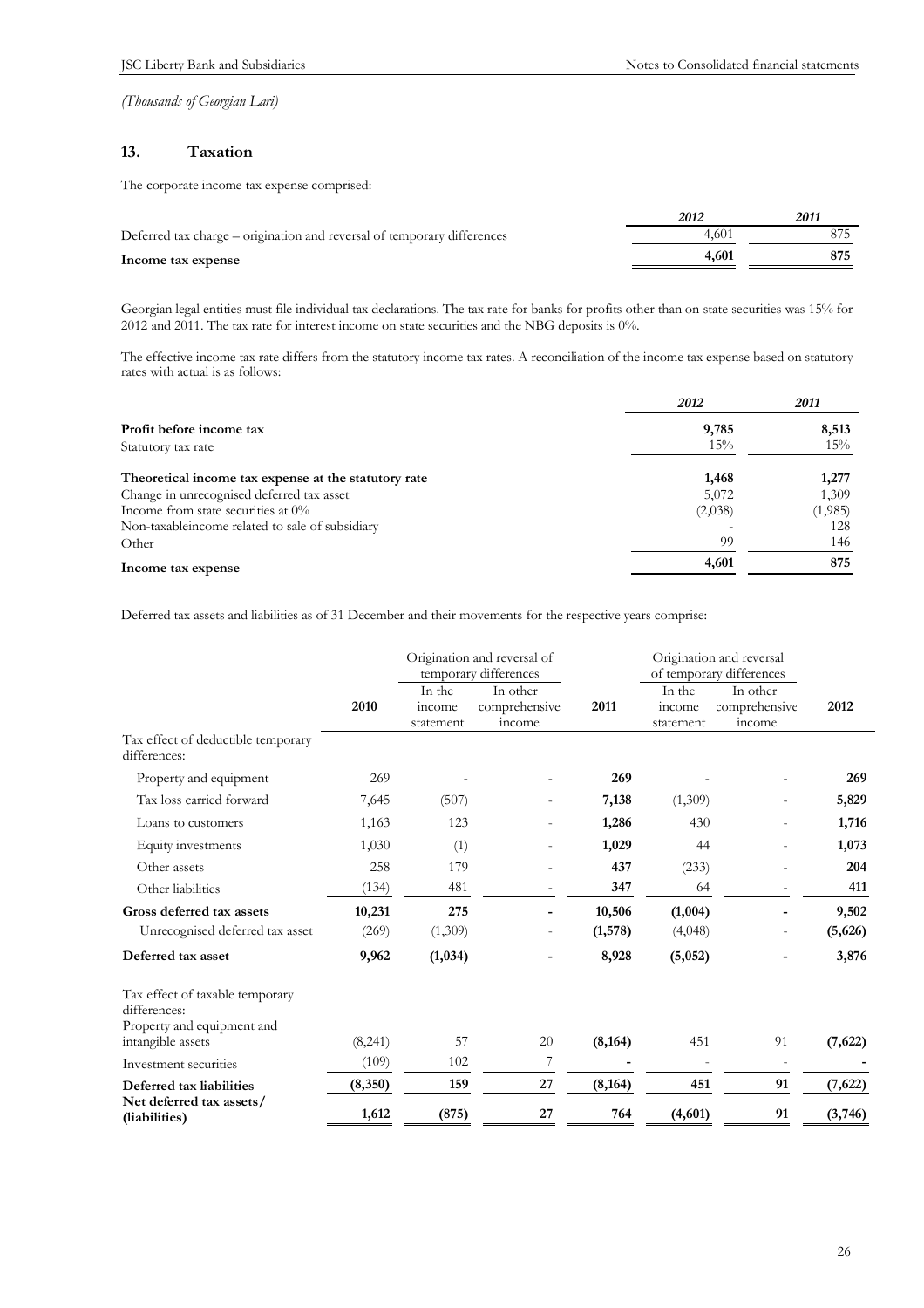# **13. Taxation (continued)**

The Group has available GEL 38,858 (2011: GEL 47,582) of tax losses carried forward which begin to expire in 2013, if not utilised. The Group has recognised a tax loss carry forward related net deferred tax asset of GEL 473 (gross GEL 5,829 less allowance of GEL 5,356) and GEL 5,828 (Gross GEL 7,137 less allowance of GEL 1,309) in 2012 and 2011, respectively. During the year Bank utilised tax loss carry forward by GEL 1,892 (2011: GEL 3,380) and wrote off the expired portion of GEL 6,831 (2011: GEL 0), respective tax effect of utilisation amounted to GEL 285 (2011: GEL 507) and tax effect of write off amounted to GEL 1,024 (2011: GEL 0). The schedule of available tax loss carried forward with respective expiration dates is presented below:

| Year of expiration                    | 2012     | 2011     |
|---------------------------------------|----------|----------|
| 2012                                  |          | 8,724    |
| 2013                                  | 30,226   | 30,226   |
| 2014                                  | 6,310    | 6,310    |
| 2015                                  | 2,322    | 2,322    |
| Tax loss carried forward, gross       | 38,858   | 47,582   |
| Unrecognised tax loss carried forward | (35,708) | (8, 724) |
| Tax loss carried forward, net         | 3,150    | 38,858   |

### **14. Other assets, prepayments and other liabilities**

Other assets comprise:

|                                                 | 2012    | 2011    |
|-------------------------------------------------|---------|---------|
| Receivables from remittances systems operators  | 10,149  | 5,517   |
| Guarantee deposits placed                       | 1,388   | 1,374   |
| Receivable from guarantees paid                 | 794     | 801     |
| Repossessed property                            | 712     | 782     |
| Prepaid taxes other than income tax             | 577     | 542     |
| Receivable from documentary operations          | 231     | 133     |
| Investment in associate                         | 171     | 70      |
| Other                                           | 2,985   | 2,316   |
|                                                 | 17,007  | 11,535  |
| Less – allowance for impairment of other assets | (1,372) | (1,601) |
| Other assets                                    | 15,635  | 9,934   |

Receivables from remittances in the amount of GEL 10,149 (2011: GEL 5,517) represent money transfers made in advance toward the retail clients at the period end that were subsequently settled by the systems operators within several days in accordance with respective service contracts.

Guarantee deposits placed at 31 December 2012 primarily represent pledged funds at VISA Inc. and MasterCard Inc. in the amount of GEL 579 and GEL 757, respectively. (2011: VISA Inc. for GEL 560, MasterCard Inc. for GEL 763).

#### Prepayments comprise:

.

|                                             | 2012  | 2011  |
|---------------------------------------------|-------|-------|
| Prepayments for security services           | 4,401 |       |
| Prepayments for fixed and intangible assets | 3,698 | 5,485 |
| Prepayments for professional services       | 203   | 453   |
| Prepayments for office supplies             | 115   | 252   |
| Prepaid insurance                           | 107   | 126   |
| Other                                       | 1,062 | 712   |
| <b>Total Prepayments</b>                    | 9,586 | 7,028 |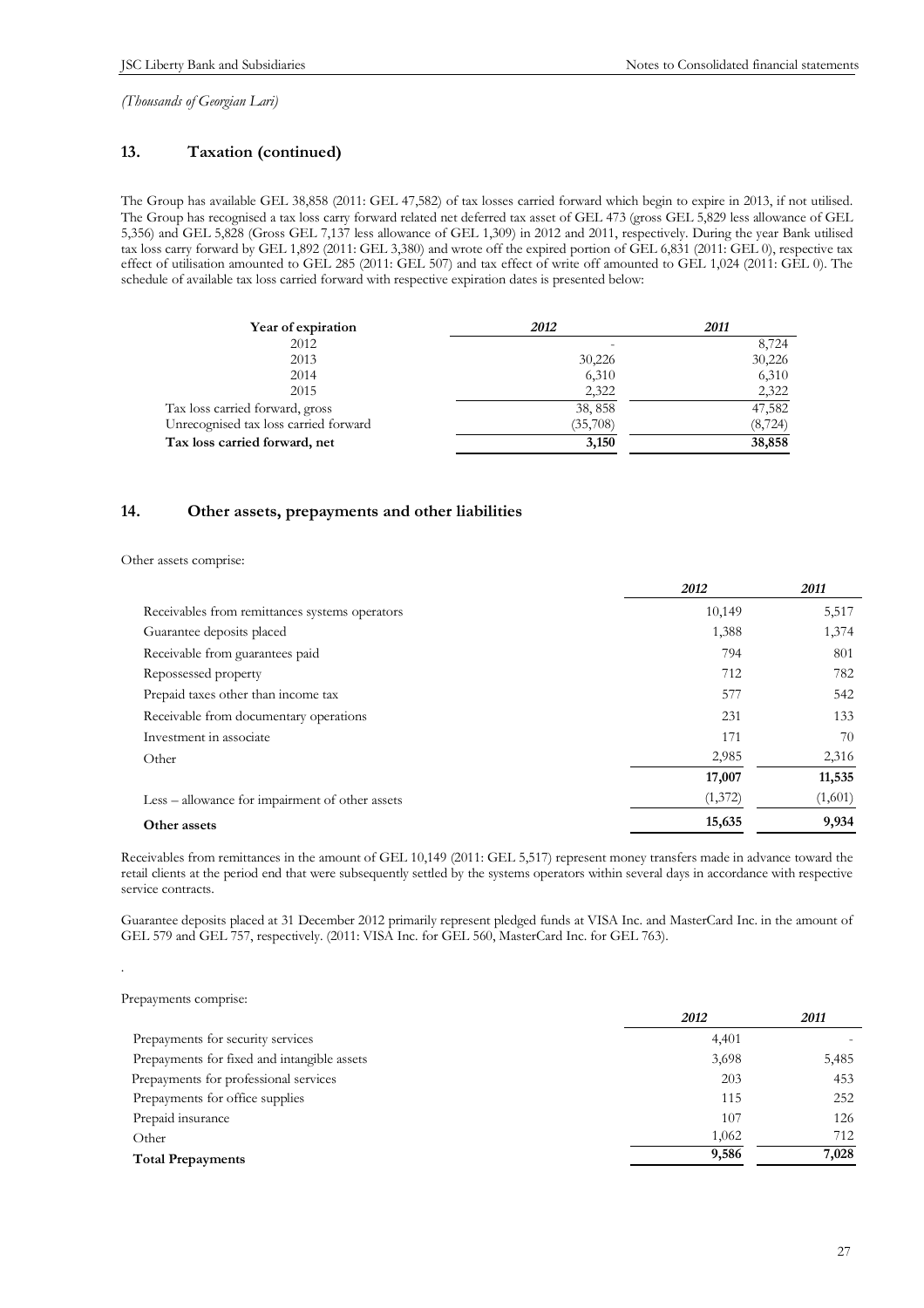### **14. Other assets, prepayments and other liabilities (continued)**

Advances for security service represent a prepayment made to Legal Entity of Public Law (LEPL) Security Police Department (SPD). On 30 May 2012, the Bank signed a five year service agreement with SPD for 63 months until 1 September 2017 in the amount of GEL 5 million. According to the agreement, SPD provides security services at the Bank's head office, branches and other distribution outlets, as well as for vehicles used for cash transportation. In connection with this agreement, the Bank has recognised an expense in the amount of GEL 583 for the year ended 31 December 2012.

Other liabilities comprise:

| 2012   | 2011   |
|--------|--------|
| 4,690  | 7,757  |
| 1,884  | 1,785  |
| 1,498  |        |
| 766    | 1,316  |
| 703    | 345    |
| 272    | 144    |
| 188    | 99     |
|        | 1,437  |
| 1,933  | 1,375  |
| 11,934 | 14,258 |
|        |        |

The movements in other impairment allowances and provisions were as follows:

|                  | Investment<br>securities<br>Available-for-sale | Other assets | Guarantees and<br>commitments | Total |
|------------------|------------------------------------------------|--------------|-------------------------------|-------|
| 31 December 2011 | $\,$                                           | 1,601        | 99                            | 1,700 |
| Charge           | 408                                            | 388          | 89                            | 885   |
| Write-offs       | $\overline{\phantom{a}}$                       | (617)        |                               | (617) |
| 31 December 2012 | 408                                            | 1,372        | 188                           | 1,968 |

|                  | Investment<br>securities<br>Available-for-sale | Other assets | <b>Guarantees and</b><br>commitments | <b>Total</b> |
|------------------|------------------------------------------------|--------------|--------------------------------------|--------------|
| 31 December 2010 |                                                | 1,514        | 69                                   | 1,583        |
| Charge           | 42                                             | 111          | 30                                   | 183          |
| Write-offs       | (42)                                           | (29)         | $\overline{\phantom{a}}$             | (71)         |
| Recoveries       | $\overline{\phantom{0}}$                       | 5            |                                      | 5            |
| 31 December 2011 |                                                | 1,601        | 99                                   | 1,700        |

Provisions for claims, guarantees and commitments are recorded in other liabilities. Impairment of investment securities available-forsale reduced the carrying value of respective asset.

#### **15. Amounts due to credit institutions**

Amounts due to credit institutions comprise:

|                                    | 2012   | 2011   |
|------------------------------------|--------|--------|
| Current accounts                   | 1.035  | 843    |
| Time deposits and loans            | 27,138 | 20,369 |
| Amounts due to credit institutions | 28,173 | 21,212 |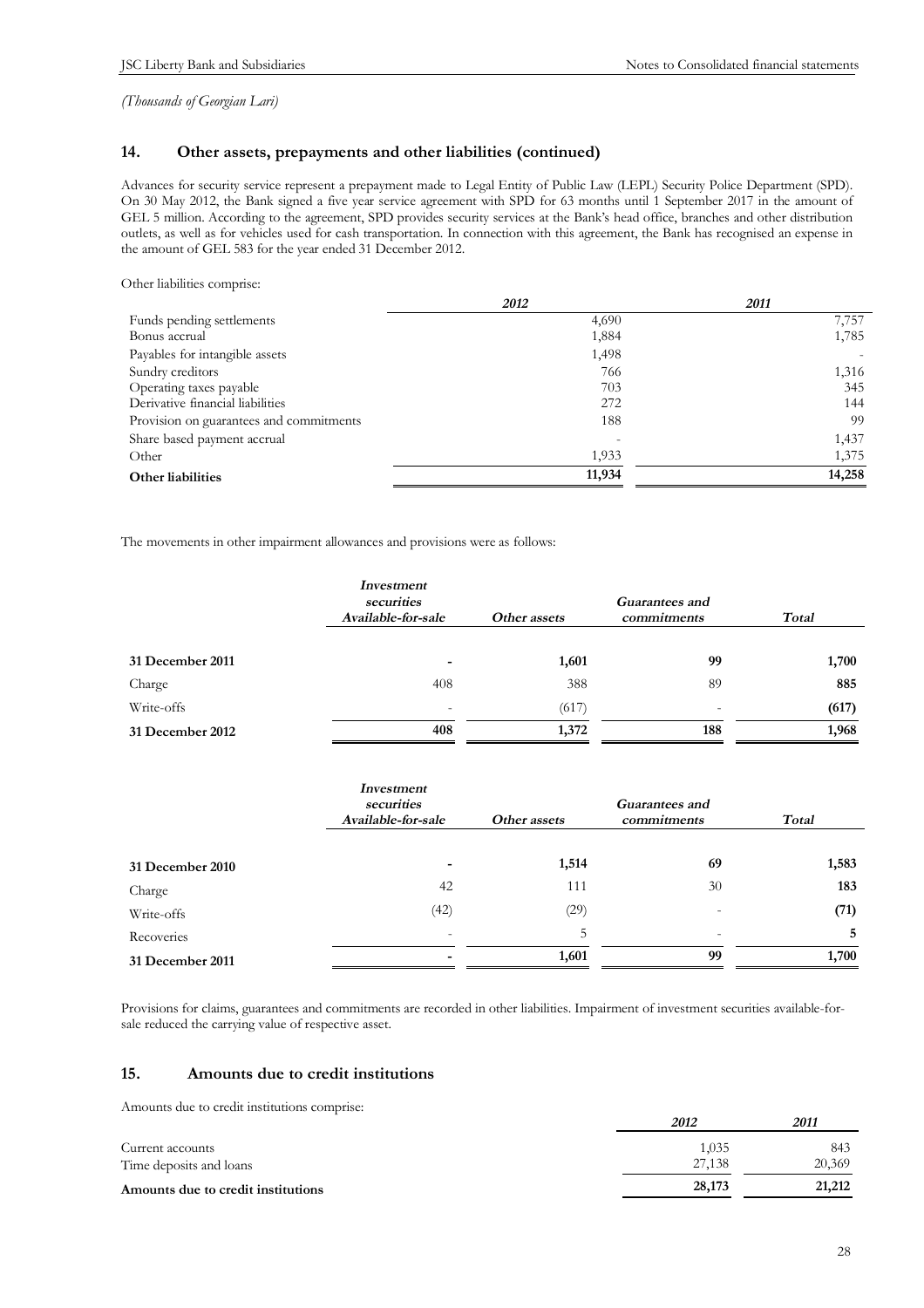# **16. Amounts due to customers**

The amounts due to customers include the following:

|                                            | 2012    | 2011    |
|--------------------------------------------|---------|---------|
| Current accounts                           | 452,766 | 473,481 |
| Time deposits                              | 243,651 | 131,495 |
| Amounts due to customers                   | 696,417 | 604,976 |
| Held as security against guarantees issued | 3,215   | 1,982   |

At 31 December 2012, amounts due to customers of GEL 214,250 (30.8%) were due to the ten largest customers (31 December 2011: GEL 214,870 (35.6%)).

Amounts due to customers include accounts with the following types of customers:

|                          | 2012    | 2011    |
|--------------------------|---------|---------|
| State & public sector    | 323,963 | 326,704 |
| Individuals              | 301,710 | 198,920 |
| Private enterprises      | 70,744  | 79,352  |
| Amounts due to customers | 696,417 | 604,976 |

The amounts due customers by economic sector are as follows:

|                             | 2012    | 2011    |
|-----------------------------|---------|---------|
| State & public sector       | 323,963 | 326,704 |
| Individuals                 | 301,710 | 198,920 |
| Trade                       | 21,961  | 12,723  |
| Real estate constructions   | 4,519   | 3,927   |
| Transport and communication | 4,119   | 2,902   |
| Energy                      | 3,054   | 2,115   |
| Agriculture                 | 1,120   | 11,858  |
| Mining                      | 116     | 1,304   |
| Other                       | 35,855  | 44,523  |
| Amounts due to customers    | 696,417 | 604,976 |

# **17. Equity**

#### *Share capital*

As of 31 December 2012, the authorised share capital of the Bank comprised 6,000,000,000 ordinary shares of which 5,918,670,396 were issued and 5,328,424,621 ordinary shares were fully paid (31 December 2011: 4,468,637,039 ordinary shares, of which 4,270,769,313 were issued and fully paid). Each share has nominal value of GEL 0.01.

Ordinary and preferred shares issued and outstanding, net of treasury shares and movements are described below:

|                                             | Number of shares |           | Nominal amount           |          |              |
|---------------------------------------------|------------------|-----------|--------------------------|----------|--------------|
|                                             | Preferred        | Ordinary  | Preferred                | Ordinary | <b>Total</b> |
| 31 December 2010                            |                  | 2,663,952 |                          | 26,640   | 26,640       |
| Increase in share capital                   |                  | 1,384,152 | $\overline{\phantom{a}}$ | 13,842   | 13,842       |
| Sale of treasury shares                     |                  | 221,815   |                          | 2,218    | 2,218        |
| Increase in share capital arising from ESOP |                  | 850       |                          |          |              |
| 31 December 2011                            |                  | 4,270,769 |                          | 42,708   | 42,708       |
| Increase in share capital                   | 893              | 1,057,655 | 893                      | 10,576   | 11,469       |
| 31 December 2012                            | 893              | 5,328,424 | 893                      | 53,284   | 54,177       |

The share capital of the Bank was contributed by the shareholders in GEL and they are entitled to dividends and any capital distribution in GEL.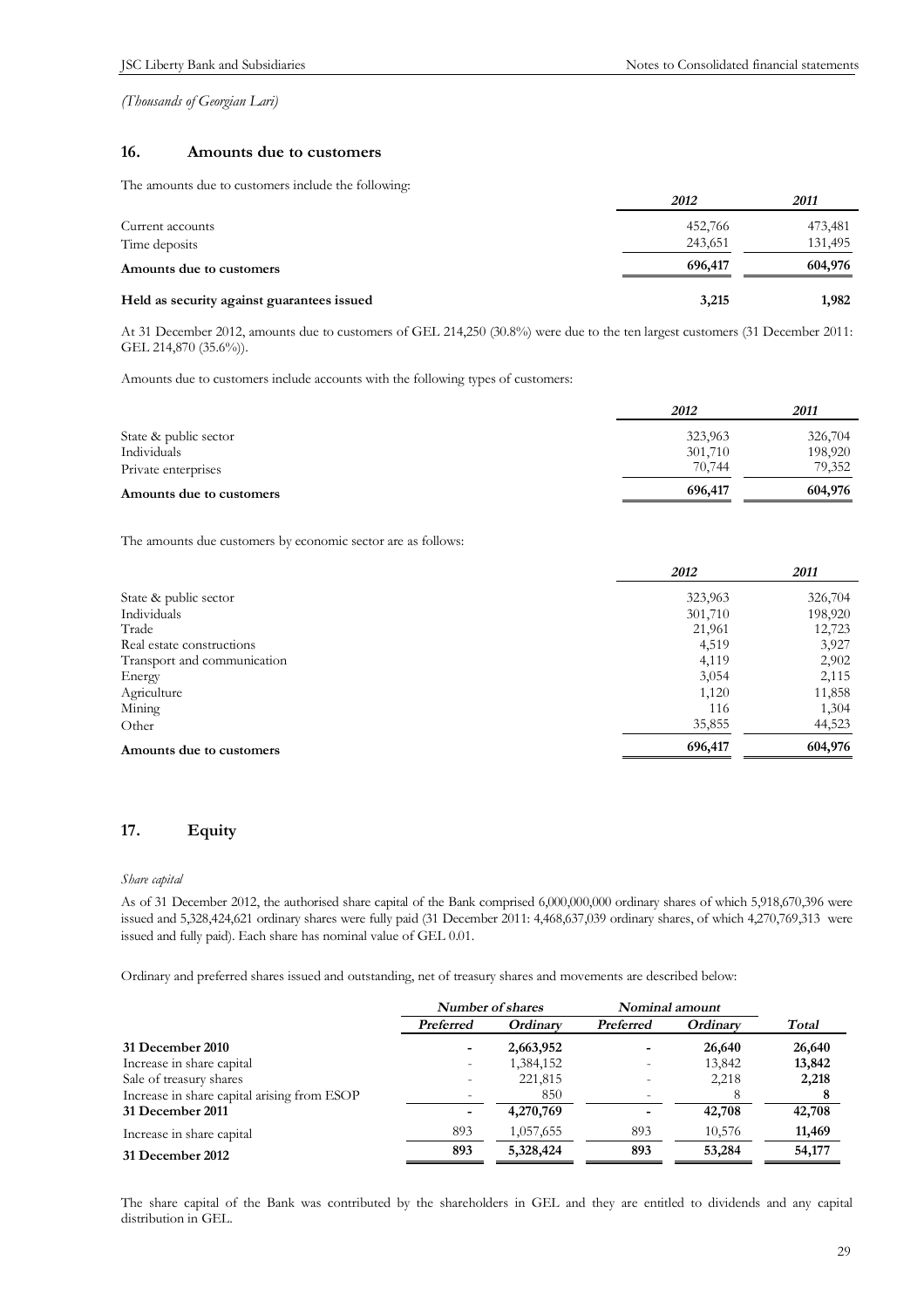# **17. Equity (continued)**

For the year ended 31 December 2012, the Bank raised GEL 18,614 through the conversion of the Contingent Capital Participation Notes (The "CCPN") into 1,057,655,308 newly issued ordinary shares at the conversion price of GEL 0.0176 (resulting an increase of the nominal capital by GEL 10,576 and additional paid-in capital by GEL 8,038). Liberty Holdings Georgia LLC and JSC Liberty Capital held 95.7% of the CCPN, with the remainder held by certain minority shareholders.

On 30 December 2011, the Bank raised GEL 17,661 of new equity through the rights issue. Liberty Holdings Georgia LLC purchased 1,007,621,951 ordinary shares resulting in an increase of GEL 16,525 in the Bank's total shareholder's equity (comprising an increase of the nominal capital by GEL 10,076 and additional paid-in capital by GEL 6,449). The minority shareholders purchased 69,278,122 ordinary shares, resulting in an increase of GEL 1,136 in the Bank's shareholders' equity (comprising an increase of the nominal capital by GEL 693 and additional paid-in capital by GEL 443).

In addition to the rights issue, the Bank sold in 2011 529,067,126 ordinary shares to third parties, resulting in an increase of GEL 13,240 in the Bank's total shareholders' equity (comprising an increase of the nominal capital by GEL 5,291 and additional paid-in capital by GEL 7,950).

For the year ended 31 December 2010, the principal contribution to the Bank's shareholders' equity was made by Liberty Holdings Georgia LLC and JSC Liberty Capital. In February 2010, Liberty Holdings Georgia LLC purchased 975,000,000 ordinary shares resulting in an increase of GEL 17,160 in the Bank's shareholders' equity (comprising an increase of the nominal capital by GEL 9,750 and additional paid-in capital by GEL 7,410). Also, the Bank sold in 2010 151,508,589 ordinary shares to third parties, resulting in an increase of GEL 3,537 in the Bank's total shareholders' equity.

On 4 February 2010 and 18 September 2010 the authorised share capital of the Bank was increased by GEL 10,000 and GEL 20,000, respectively, from GEL 30,000 as of 31 December 2009 to GEL 60,000 by September 2010 comprising of 6,000,000,000 ordinary shares. The increase is in anticipation of the future increase in the share capital by way of selling newly issued ordinary shares to investors.

#### *Preferred shares*

In August 2012, the Bank issued and made available for sale to the general public in a public offer in Georgia 10,000,000 nonredeemable convertible Preferred Shares, of which 892,553 were outstanding and fully paid-up as of 31 December 2012, and the remainder available for sale through the public offer expiring on 30 June 2013. The Bank's Preferred Shares are not listed.

On 25 October 2012, Liberty Holdings Georgia LLC and JSC Liberty Capital purchased GEL 562 and GEL 68 of the convertible preferred shares issued by the Bank.

The dividend rate on the Preferred Shares is 17% per annum, payable annually, subject to the AGM approval in each given year. Preferred shares are non-cumulative. The conversion option was classified as equity component as of initial recognition date and its fair value comprised zero.

The ability to pay dividends is subject to the Bank's financial condition and results of operations and compliance with the prudential capital adequacy requirements and may be restricted by, among other things, applicable laws and regulations, financing arrangements and other agreements and commitments, and by the NBG.

#### *Basic/diluted income per share*

The 2012 net income attributable to ordinary shareholders of the Group comprised GEL 5,184 (2011: GEL 7,638). At 31 December 2012, the weighted average number of ordinary shares outstanding during the year was 4,653,621,404 (2011: 3,220,107,186), resulting in income per share of GEL 0.00111 (full amount) for 2012 (2011: GEL 0.00237). At 31 December 2012 the diluted number of ordinary shares was 4,701,071,753 (31 December 2011: 4,277,762,470), resulting in diluted income per share of GEL 0.00110 (full amount) for 2012 (2011: GEL 0.00234). The dilution includes the potential effect of dilution from the conversion of 892,553 preferred shares into ordinary shares.

#### *ESOP Programme*

The Bank has established a share based management compensation package (the "ESOP") entitling the beneficiaries to purchase allocated ordinary shares of the Bank at the nominal value of GEL 0.01 per share subject to vesting conditions. The effective date of the majority such awards is 1 January 2010 with a vesting period of three years, with one third of the respective nominal-cost option allocations vesting on each of 1 January 2011, 2012, 2013 and 2014 subject to the recipient being employed by the Bank on such vesting dates. The ordinary shares designated for the ESOP programme (174,678,856 newly issued ordinary shares) have been sold in 2010, on a deferred payment basis, to Stichting Liberty ESOP, a foundation incorporated under the laws of the Netherlands.

On 1 January 2012, the Bank awarded the nominal-cost option to purchase 18,661,977 ordinary shares to 10 senior employees, with the vesting period of one year. Subsequent to year end on 1 January 2013, the Bank awarded the nominal-cost options to purchase 9,825,243 ordinary shares to four senior employees, with the vesting period of one year.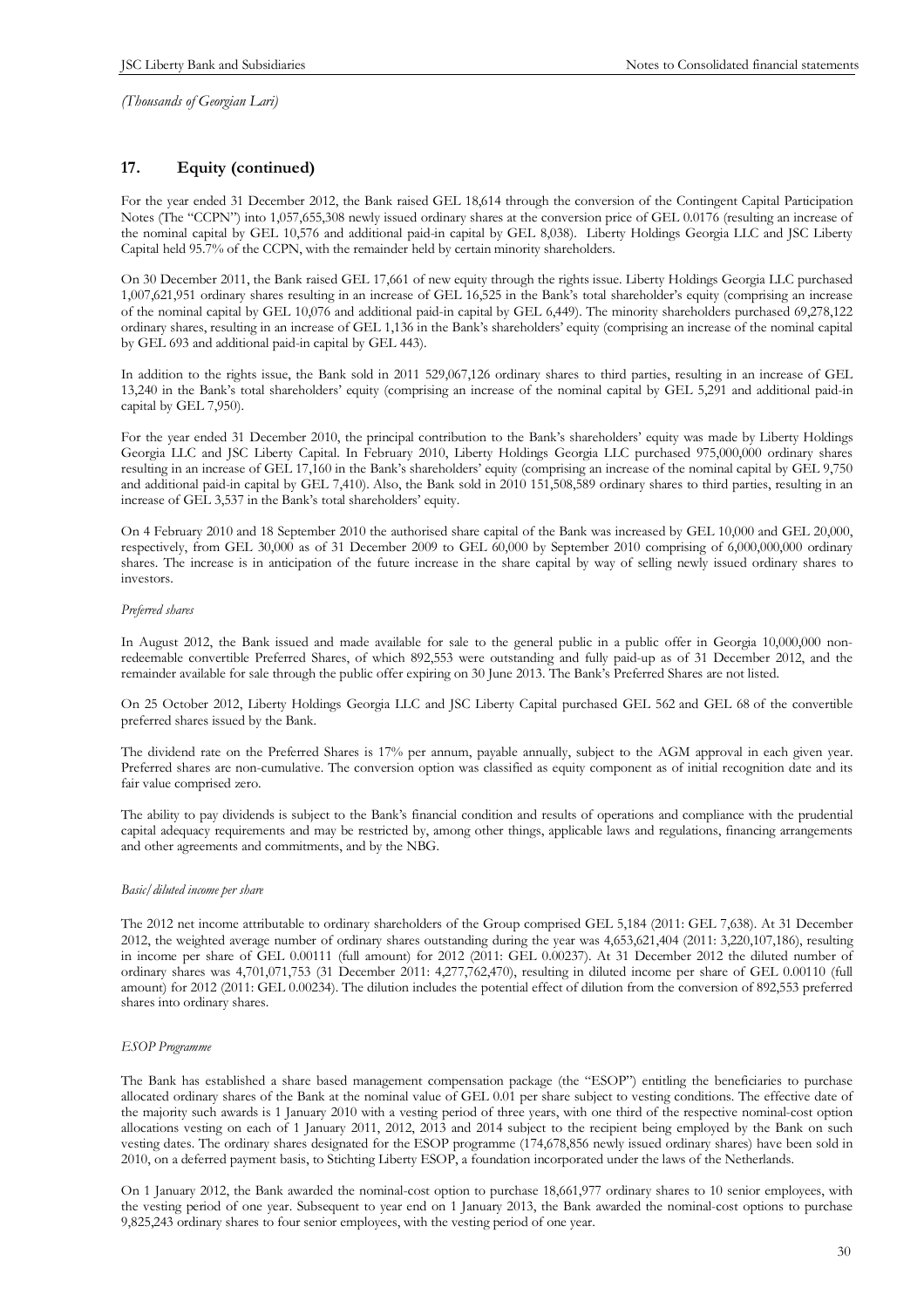# **17. Equity (continued)**

As of 31 December 2012 164,853,613 shares were granted to 30 eligible employees (31 December 2011: 168,128,732, to 48 employees) of the Bank. As of 31 December 2012, 3,275,119 (31 December 2011: 8,559,263) ordinary shares have been forfeited. During the year ended 2012, zero number of (2011: 849,357) nominal-cost option have been exercised.

In connection with the ESOP programme, the Bank has recognised an expense in the amount of GEL 275 for the year ended 31 December 2012 (31 December 2011: GEL 516). This expense is based on the weighted average price of GEL 0.0202 per share, determined on the basis of the quoted market prices at the respective actual dates such awards have been granted during the year.

*Treasury shares* 

No treasury ordinary shares remained as of 31 December 2012 (31 December 2011: nil).

*Dividends* 

The Bank has not paid any dividends on its ordinary shares for the years 2012 and 2011

*Other reserves* 

Movements in other reserves were as follows:

|                                                                                     | <b>Revaluation reserve</b><br>for property<br>and equipment | <b>Unrealised</b><br>gains/(losses) on<br>investment<br>securities<br>available-for-sale | Total  |
|-------------------------------------------------------------------------------------|-------------------------------------------------------------|------------------------------------------------------------------------------------------|--------|
| At 31 December 2010                                                                 | 22,471                                                      | 231                                                                                      | 22,702 |
| Depreciation of revaluation reserve, net of tax                                     | (483)                                                       |                                                                                          | (483)  |
| Reversal of revaluation reserve of sold asset, net of tax                           | (107)                                                       |                                                                                          | (107)  |
| Net unrealised losses on available-for-sale investments, net of tax                 |                                                             | (238)                                                                                    | (238)  |
| Revaluation of buildings, net of tax                                                | (138)                                                       |                                                                                          | (138)  |
| Tax effect of property revaluation and securities available-for-sale,<br>net of tax | 20                                                          |                                                                                          | 27     |
| At 31 December 2011                                                                 | 21,763                                                      |                                                                                          | 21,763 |
| Depreciation of revaluation reserve, net of tax                                     | (481)                                                       |                                                                                          | (481)  |
| Impairment loss as a result of fire, net of tax                                     | (517)                                                       |                                                                                          | (517)  |
| At 31 December 2012                                                                 | 20,765                                                      |                                                                                          | 20,765 |

#### **Nature and purpose of other reserves**

#### *Revaluation reserve for property and equipment*

The revaluation reserve for property and equipment is used to record increases in the fair value of the buildings and decreases to the extent that such decrease relates to an increase on the same asset previously recognised in equity.

*Unrealised gains/(losses) on investment securities available-for-sale* 

This reserve records fair value changes on available-for-sale investments.

### **18. Commitments and contingencies**

#### **Operating environment**

Parliamentary elections of 1 October 2012 and the subsequent transition of power were largely peaceful and thus relieved political uncertainty. The credit rating agencies reconfirmed their ratings for Georgia with stable outlook. Georgia remains under precautionary (non-cash) stand-by arrangement with the IMF which ensures dialogue on all aspects of macro-fiscal and monetary decision-making. All Georgian sovereign and corporate Eurobonds traded on 31 December 2012 above their par value.

In the recent years, Georgia implemented far-reaching structural reforms. Georgia is No.9 in the World Bank Ease of Doing Business global rankings, far ahead of any other country in the broader neighbourhood. Supply-side economic reforms have contributed to the resilience and helped to contain Georgia's exposure to exogenous challenges stemming from the global financial and credit market conditions. After the relatively insignificant dip in 2009, the economy rebounded significantly growing by 6.3% and 7.0% in 2010 and 2011, respectively, with GDP growth projected to exceed 7% in 2012. Baseline 2013 growth forecast by the new government is at 6%.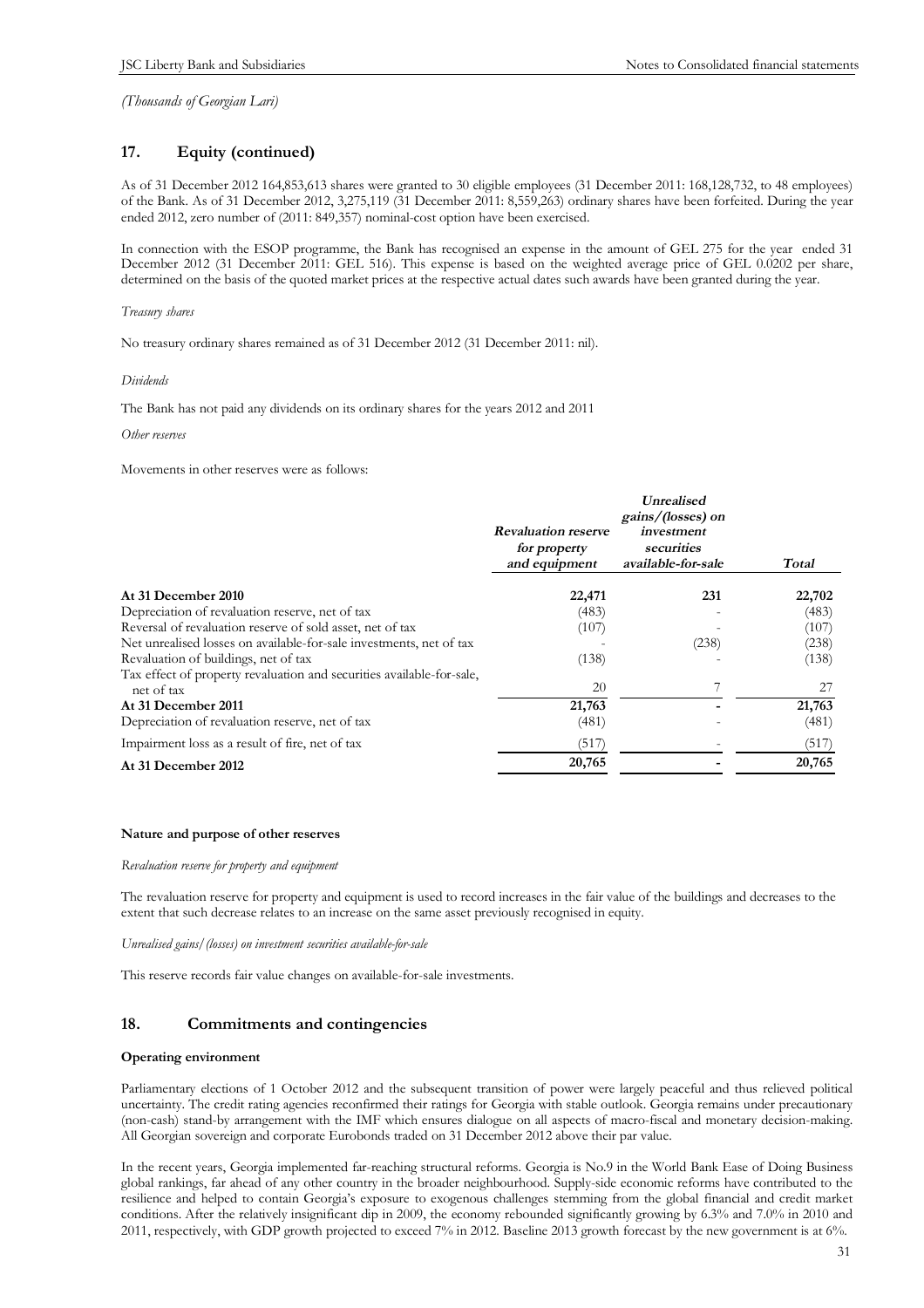# **18. Commitments and contingencies (continued)**

Fiscal decision-making has been generally conservative. In 2009-2012, Georgia went through steep fiscal consolidation, with overall budget deficit expected at below 3% of GDP estimated for in 2013. Significant emphasis on infrastructure development measures has allowed to sustain pronounced positive operating budget balances (calculated as revenues minus recurrent expenditure, at approximately 5% of GDP in 2012), with the bulk of the contribution to the overall deficit formation coming from capital expenditures. Proper fiscal-monetary interaction and prudent banking sector supervision allowed to sustain dynamics in the financial sector and to counter exchange rate and credit risks, providing for incremental loan book growth while keeping system-wide NPLs at a low level. The inflation rate has been negative through the most of 2012. Public debt as share of GDP is on the decline. The government and the NBG sustain sufficient liquidity – in the form of the government cash deposit at the NBG and in the form of the NBG's international reserves – to repay the IMF loan coming due in 2013. Non-IMF public debt amortisation profile remains flat and annual repayment instalments amount to insignificant shares of related annual budget revenues.

Georgia remains a small open economy, which is exposed to exogenous trends and pressures. Fiscal and monetary policies implemented in the recent years helped to create certain shield and policy space, although external capital market sentiment and choppiness of global credit conditions – if these transcend certain scale and depth – might trigger pass-through on the in-country consumer, lender and investment confidence. Relatively high unemployment in Georgia, reduced corporate liquidity and profitability, and corporate and personal insolvencies dating back to 2008 - 2009 continue to affect the Group's borrowers' ability to repay the amounts due to the Group. Changes in economic conditions are correlated with the value of collateral held against loans and other obligations. To the extent that information is available, the Group has reflected revised estimates of expected future cash flows in its impairment assessment.

#### **Legal**

In the ordinary course of business, the Group is subject to legal actions and complaints. Management believes that the ultimate liability, if any, arising from such actions or complaints will not have a material adverse effect on the financial condition or the results of future operations of the Group.

The Group's commitments and contingencies comprised the following:

|                                                             | 2012    | 2011    |
|-------------------------------------------------------------|---------|---------|
| Credit related commitments                                  |         |         |
| Guarantees                                                  | 27,318  | 28,012  |
| Letters of credit                                           |         | 1,559   |
| Undrawn loan commitments                                    | 23,200  | 20,999  |
|                                                             | 50,518  | 50,570  |
| Operating lease commitments                                 |         |         |
| Not later than 1 year                                       | 2,911   | 2,812   |
| Later than 1 year but not later than 5 years                | 7,400   | 6,867   |
| Later than 5 years                                          | 4,872   | 3,999   |
|                                                             | 15,183  | 13,678  |
| Capital expenditure commitments                             | 455     | 1,045   |
| Less $-$ provisions (Note 14)                               | (188)   | (99)    |
| Commitments and contingencies (before deducting collateral) | 65,968  | 65,194  |
| Less – cash held as security against guarantees issued      | (3,215) | (1,982) |
| Commitments and contingencies                               | 62,753  | 63,212  |
|                                                             |         |         |

As of 31 December 2012 and 31 December 2011, the Bank had Bankers Blanket Bond insurance, Directors and Officers liability insurance, Property and Vehicle insurance coverage.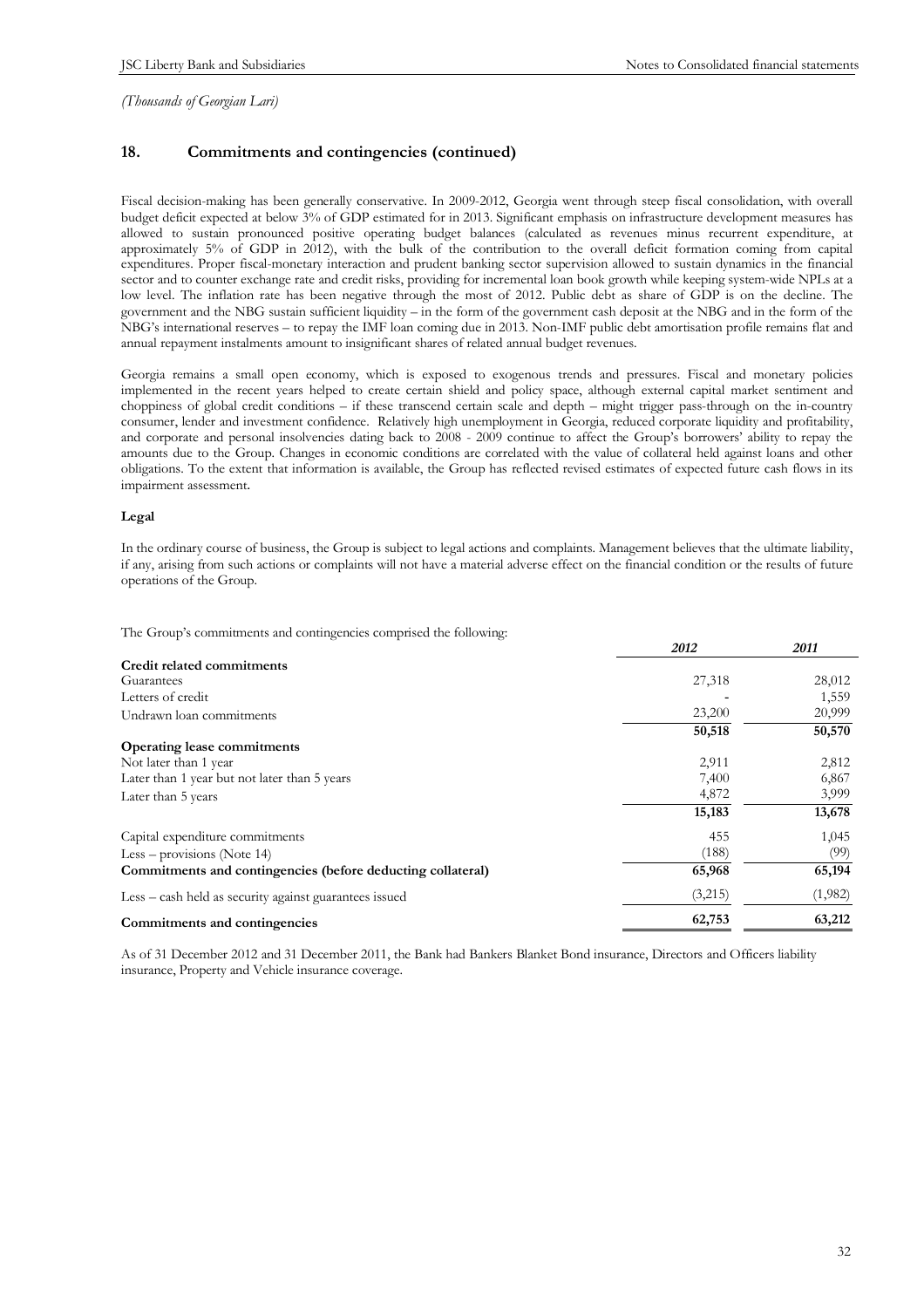# **19. Net fee and commission income**

Net fee and commission income comprised:

|                                                                             | 2012    | 2011    |
|-----------------------------------------------------------------------------|---------|---------|
| Fee income received from the Social Service Agency and other State entities | 8,738   | 17,237  |
| Remittances                                                                 | 7,781   | 7,298   |
| Settlements operations                                                      | 5,098   | 5,020   |
| Plastic card operations                                                     | 4,731   | 5,980   |
| Cash operations                                                             | 2,044   | 1,142   |
| Fee income received from utility payments                                   | 1,574   | 1,279   |
| Guarantees and letters of credit                                            | 1,345   | 614     |
| Other                                                                       | 1,892   | 376     |
| Fee and commission income                                                   | 33,203  | 38,946  |
| Plastic card operations                                                     | (2,058) | (2,786) |
| Settlements operations                                                      | (2,053) | (1,651) |
| Guarantees and letters of credit                                            | (197)   | (176)   |
| Cash operations                                                             | (40)    | (5)     |
| Fee and commission expense                                                  | (4,348) | (4,618) |
| Net fee and commission income                                               | 28,855  | 34,328  |

On 19 June 2012, the Bank renewed an agreement with the Legal Entity of Public Law (LEPL) Social Service Agency (the "Agency'). The Bank distributes the state pensions, welfare payments, state compensations and other public funds on behalf of the Agency and provides related basic banking services, such as the opening and maintenance of the beneficiary's current account and debit card and withdrawal of the public funds in the Bank's branches and ATMs free of any charge. The agreement expires on 31 December 2014. For the year ended 31 December 2012, fee income received from Agency comprised GEL 8,499 (31 December 2011: GEL 17,199)

# **20. Other income**

| 1,485<br>549 |
|--------------|
|              |
|              |
|              |
| 91           |
| 43           |
| -60          |
| 97           |
| 515          |
| 1,258        |
| 464          |
| 4,562        |
|              |

# **21. Personnel and general and administrative expenses**

Personnel and general and administrative expenses comprise:

|                                            | 2012   | 2011   |
|--------------------------------------------|--------|--------|
| Salaries                                   | 33,165 | 27,336 |
| Performance based discretionary bonus pool | 2,297  | 1,785  |
| Variable bonuses                           | 1,868  | 1,105  |
| Share based payment compensation           | 275    | 516    |
| Personnel expenses                         | 37,605 | 30,742 |
|                                            |        |        |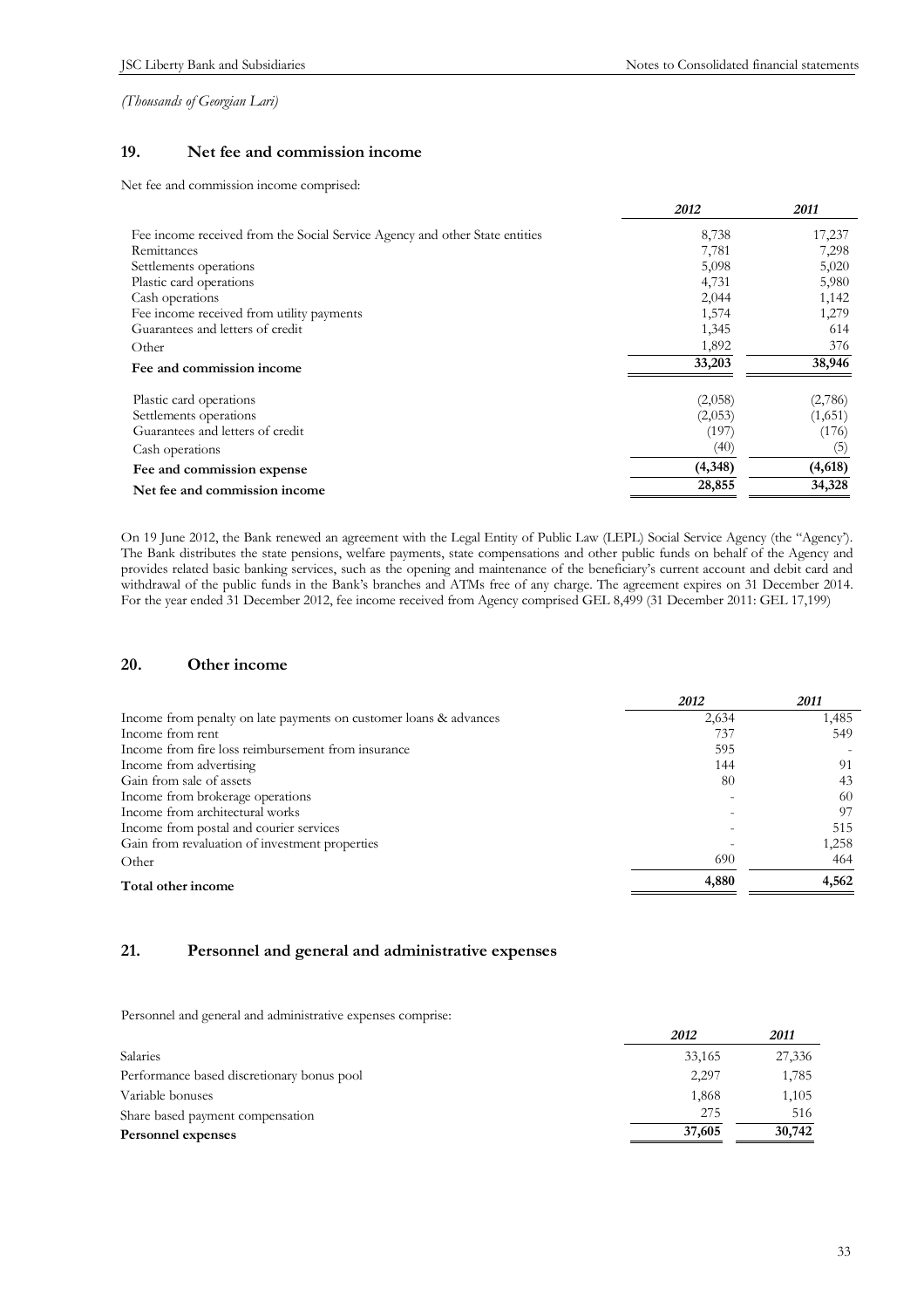# **21. Personnel and general and administrative expenses (continued)**

|                                         | 2012   | 2011   |
|-----------------------------------------|--------|--------|
| Occupancy and rent                      | 3,931  | 4,010  |
| Marketing and advertising               | 2,370  | 2,042  |
| Office supplies                         | 1,729  | 1,318  |
| Utility expense                         | 1,726  | 1,535  |
| Operating taxes                         | 1,320  | 1,367  |
| Legal and other professional services   | 1,112  | 1,202  |
| Security                                | 1,111  | 1,356  |
| Communication                           | 983    | 918    |
| Corporate hospitality and entertainment | 626    | 682    |
| Travel expenses                         | 549    | 672    |
| Insurance                               | 425    | 382    |
| Repair and maintenance                  | 316    | 189    |
| Personnel training and recruitment      | 75     | 100    |
| Other                                   | 2,627  | 1,939  |
| General and administrative expenses     | 18,900 | 17,712 |

### **22. Risk management**

#### **Introduction**

Risk is inherent in the Group's activities but it is managed through a process of ongoing identification, measurement and monitoring, subject to risk limits and other controls. This process of risk management is critical to the Group's continuing profitability and each individual within the Group is accountable for the risk exposures relating to his or her responsibilities. The Group is exposed to credit risk, liquidity risk and market risk. It is also subject to operating risks.

The independent risk control process does not include business risks such as changes in the environment, technology and industry. They are monitored through the Group's strategic planning process.

#### *Risk Management Structure*

The Supervisory Board is ultimately responsible for identifying and controlling risks; however, there are separate independent bodies responsible for managing and monitoring risks.

#### *Management Board*

The Management Board has the responsibility to monitor the overall risk process within the Group.

#### *Audit Committee*

The Audit Committee has the overall responsibility for the development of the risk strategy and implementing principles, frameworks, policies and limits. It is responsible for the fundamental risk issues and manages and monitors relevant risk decisions.

#### *Risk Management*

The Risk Management Unit is responsible for implementing and maintaining risk related procedures to ensure an independent control process.

#### *Bank Treasury*

Group Treasury is responsible for managing the Group's assets and liabilities and the overall financial structure. It is also primarily responsible for the funding and liquidity risks of the Group.

#### *Internal Audit*

Risk management processes throughout the Group are audited annually by the internal audit function, which examines both the adequacy of the procedures and the Group's compliance with the procedures. Internal Audit discusses the results of all assessments with management, and reports its findings and recommendations to the Audit Committee.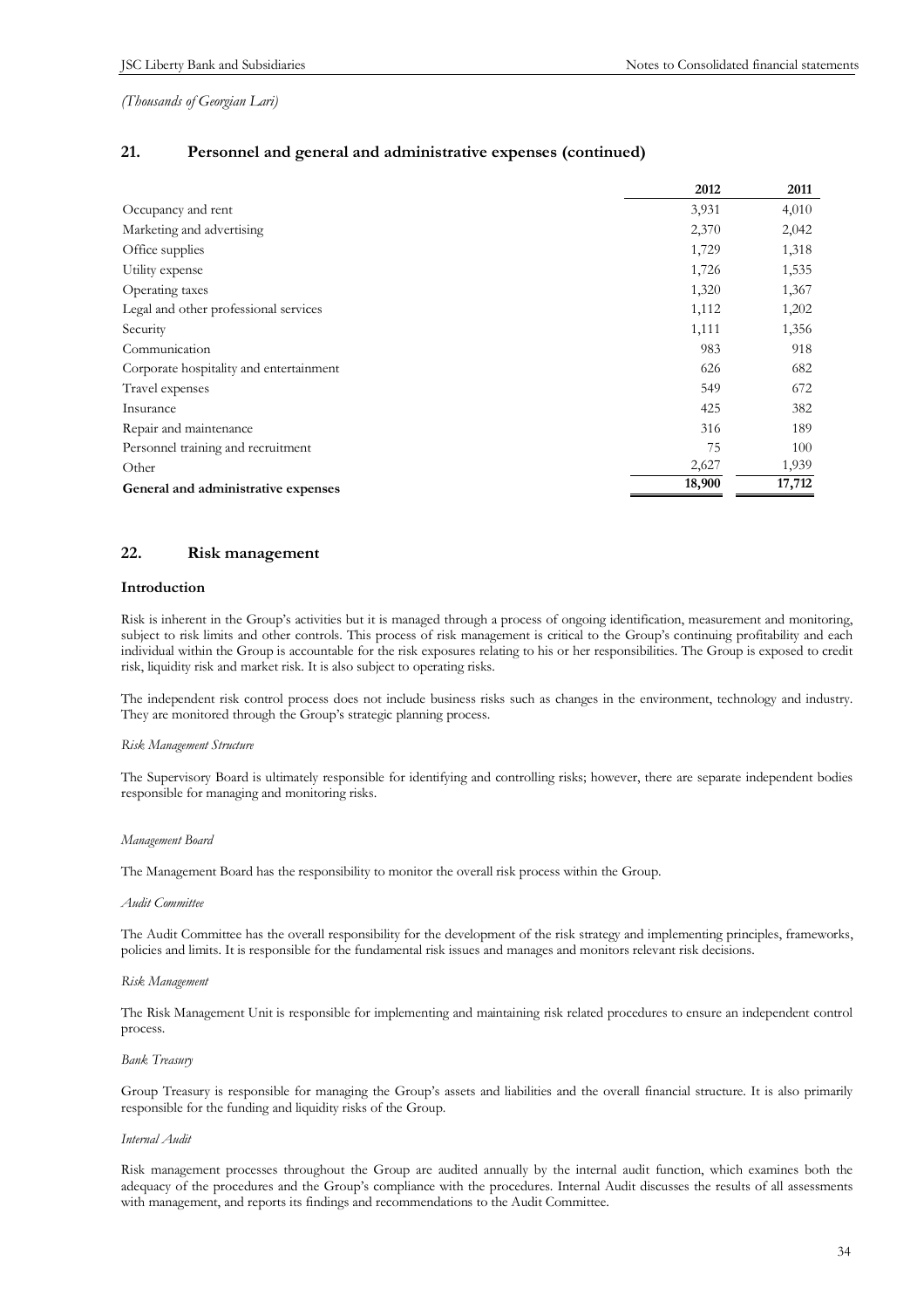# **22. Risk management (continued)**

#### **Introduction (continued)**

#### *Risk Measurement and Reporting Systems*

The Group's risks are measured using a method which reflects both the expected loss likely to arise in normal circumstances and unexpected losses, which are an estimate of the ultimate actual loss based on statistical models. The models make use of probabilities derived from historical experience, adjusted to reflect the economic environment. The Group also runs worst case scenarios that would arise in the event that extreme events which are unlikely to occur do, in fact, occur.

Monitoring and controlling risks is primarily performed based on limits established by the Group. These limits reflect the business strategy and market environment of the Group as well as the level of risk that the Group is willing to accept, with additional emphasis on selected industries.

Information compiled from all the businesses is examined and processed in order to analyse, control and identify early risks. This information is presented and explained to the Management Board, and the head of each business division. The report includes aggregate credit exposure, hold limit exceptions, liquidity ratios and risk profile changes. Senior management assesses the appropriateness of the allowance for credit losses on a monthly basis.

For all levels throughout the Group, specifically tailored risk reports are prepared and distributed in order to ensure that all business divisions have access to extensive, necessary and up-to-date information.

The Group actively uses collateral to reduce its credit risks (see below for more details).

#### *Excessive risk concentration*

Concentrations arise when a number of counterparties are engaged in similar business activities, or activities in the same geographic region, or have similar economic features that would cause their ability to meet contractual obligations to be similarly affected by changes in economic, political or other conditions. Concentrations indicate the relative sensitivity of the Group's performance to developments affecting a particular industry or geographical location.

#### **Credit Risk**

Credit risk is the risk that the Group will incur a loss because its customers, clients or counterparties failed to discharge their contractual obligations. The Group manages and controls credit risk by setting limits on the amount of risk it is willing to accept for individual counterparties and for geographical and industry concentrations, and by monitoring exposures in relation to such limits.

The Group has established a credit quality review process to provide early identification of possible changes in the creditworthiness of counterparties, including regular collateral revisions. The credit quality review process allows the Bank to assess the potential loss as a result of the risks to which it is exposed and take corrective action.

Actual exposure per borrower against limits is monitored on loans granted. The Credit Committee may initiate a change in the limits. Where appropriate, the Bank obtains collateral and corporate guarantees. The credit risks are monitored on a continuous basis and are subject to annual or more frequent reviews.

#### *Credit-related Commitments Risks*

The Group makes available to its customers guarantees which may require that the Group make payments on their behalf. Such payments are collected from customers based on the terms of the letter of credit. They expose the Bank to similar risks to loans and these are mitigated by the same control processes and policies.

#### *Credit quality per class of financial assets*

The credit quality of financial assets is managed by the Group internal credit policies. The table below shows the credit quality by class of asset for loan-related lines in the statement of financial position, based on the categories specified in the tables.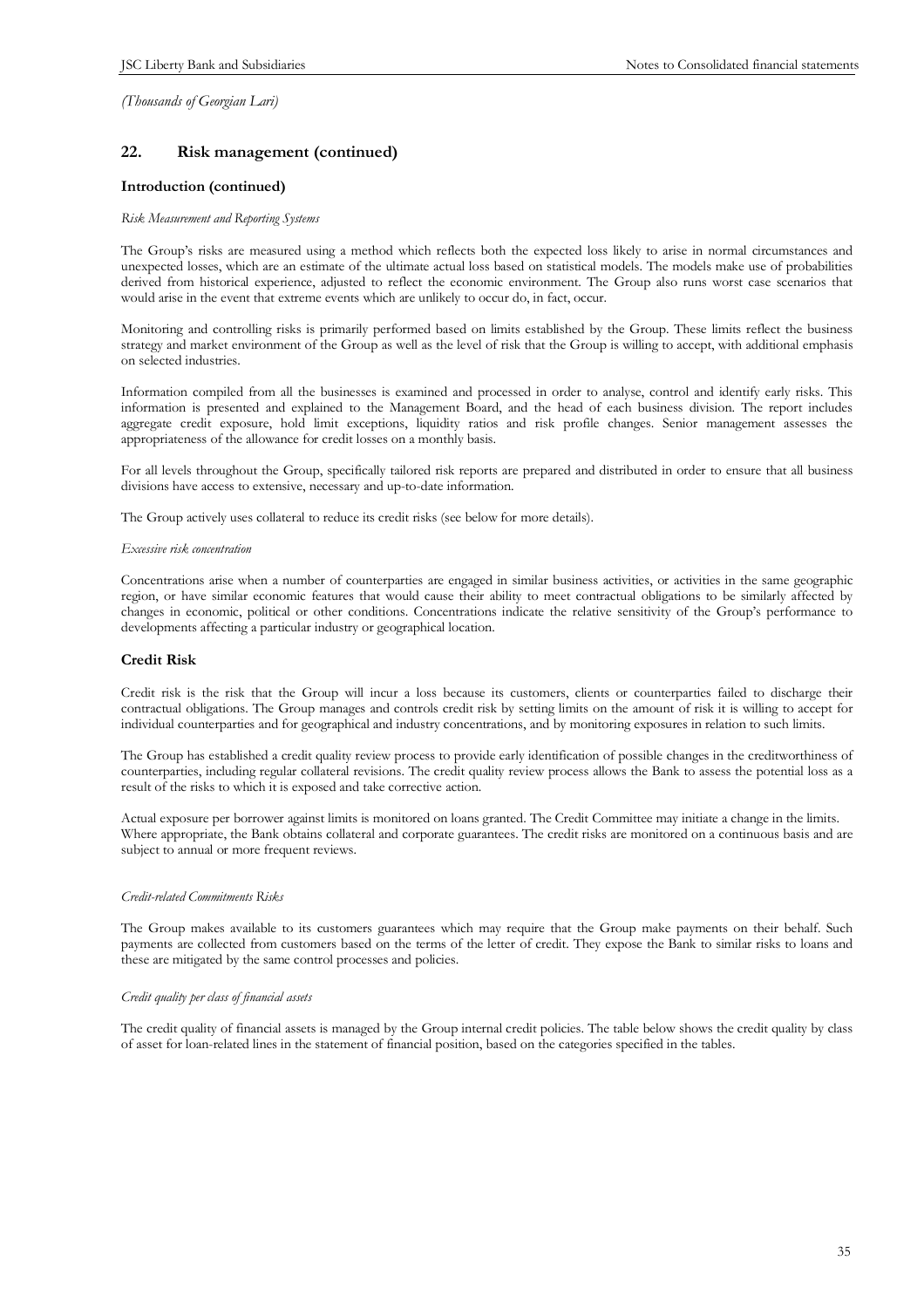# **22. Risk management (continued)**

#### **Credit Risk (continued)**

| As at 31 December 2012                                      | <b>Notes</b> | Neither past<br>due nor<br>impaired 2012 | Past due but not<br>impaired 2012 | Individually<br>impaired 2012 | Total 2012 |
|-------------------------------------------------------------|--------------|------------------------------------------|-----------------------------------|-------------------------------|------------|
| Amounts due from credit institutions                        |              | 2,673                                    |                                   |                               | 2,673      |
| Loans to customers:<br>Loans to retail clients with regular | 8            |                                          |                                   |                               |            |
| inflows                                                     |              | 246,549                                  | 5,130                             | 8,359                         | 260,038    |
| Corporate & SME loans                                       |              | 24,349                                   | 9,086                             | 5,011                         | 38,446     |
| Consumer loans                                              |              | 31,793                                   | 3,062                             | 3,328                         | 38,183     |
| Micro loans                                                 |              | 22,382                                   | 103                               | 149                           | 22,634     |
| Residential mortgage loans                                  |              | 18,338                                   | 804                               | 286                           | 19,428     |
| Gold pawn loans                                             |              | 19,228                                   | 987                               |                               | 20,215     |
|                                                             |              | 362,639                                  | 19,172                            | 17,133                        | 398,944    |
| Investment securities                                       | 9            |                                          |                                   |                               |            |
| Held-to-maturity                                            |              | 59,159                                   |                                   |                               | 59,159     |
|                                                             |              | 59,159                                   |                                   |                               | 59,159     |
| Total                                                       |              | 424,471                                  | 19,172                            | 17,133                        | 460,776    |

| As at 31 December 2011               | <b>Notes</b> | Neither past<br>due nor<br>impaired 2011 | Past due but not<br>impaired 2011 | Individually<br>impaired 2011 | <b>Total 2011</b> |
|--------------------------------------|--------------|------------------------------------------|-----------------------------------|-------------------------------|-------------------|
| Amounts due from credit institutions |              | 23,463                                   |                                   |                               | 23,463            |
| Loans to customers:                  | 8            |                                          |                                   |                               |                   |
| Loans to retail clients with regular |              |                                          |                                   |                               |                   |
| inflows                              |              | 217,459                                  | 3,120                             | 8,184                         | 228,763           |
| Corporate & SME loans                |              | 53,159                                   | 1,574                             | 23,912                        | 78,645            |
| Consumer loans                       |              | 17,636                                   | 1,711                             | 6,638                         | 25,985            |
| Micro loans                          |              | 7,171                                    | 22                                | 216                           | 7,409             |
| Residential mortgage loans           |              | 14,189                                   | 123                               | 228                           | 14,540            |
| Gold pawn loans                      |              | 4,960                                    | 74                                |                               | 5,034             |
|                                      |              | 314,574                                  | 6,624                             | 39,178                        | 360,376           |
| Investment securities                | 9            |                                          |                                   |                               |                   |
| Held-to-maturity                     |              | 100,805                                  |                                   |                               | 100,805           |
|                                      |              | 100,805                                  |                                   |                               | 100,805           |
| Total                                |              | 438,842                                  | 6,624                             | 39,178                        | 484,644           |

An analysis of past due loans, by age, is provided below. The majority of the past due loans are not considered to be impaired.

It is the Group's policy to maintain accurate and consistent risk ratings across the credit portfolio. This facilitates focused management of the applicable risks and the comparison of credit exposures across all lines of business, geographic regions and products. The rating system is supported by a variety of financial analytics, combined with processed market information to provide the main inputs for the measurement of counterparty risk. All internal risk ratings are tailored to the various categories and are derived in accordance with the Group's rating policy. The attributable risk ratings are assessed and updated regularly.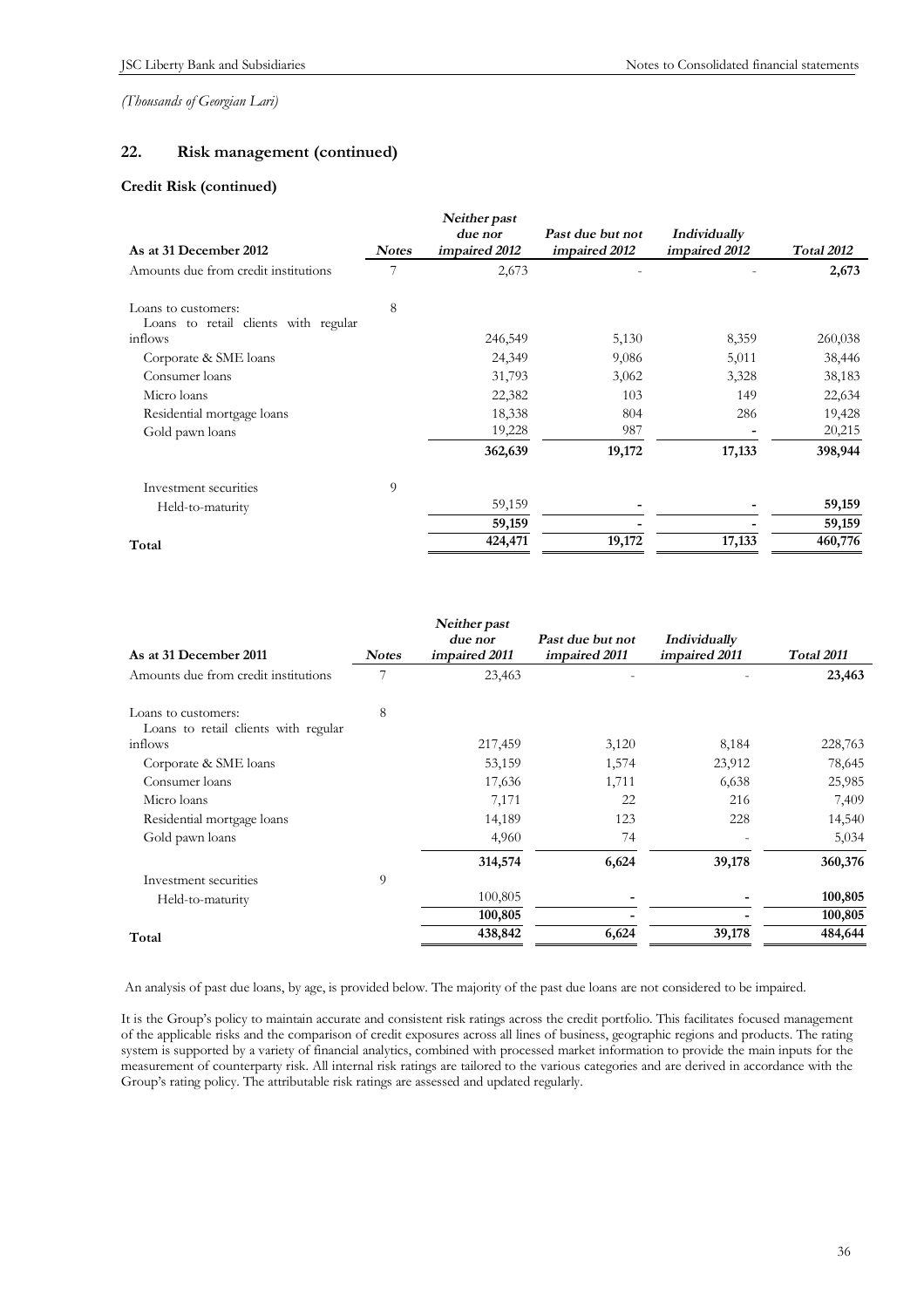# **22. Risk management (continued)**

### **Credit Risk (continued)**

*Aging analysis of past due but not impaired loans per class of financial assets* 

|                                      |              | Less than | 31 to 60 | $61$ to $90$ | More than                | Total  |
|--------------------------------------|--------------|-----------|----------|--------------|--------------------------|--------|
|                                      |              | 30 days   | days     | days         | 90 days                  | 2012   |
| As at 31 December 2012               | <b>Notes</b> | 2012      | 2012     | 2012         | 2012                     |        |
| Loans to customers:                  | 8            |           |          |              |                          |        |
| Loans to retail clients with regular |              |           |          |              |                          |        |
| inflows                              |              | 3,690     | 1,078    | 362          |                          | 5,130  |
| Corporate & SME loans                |              | 2,711     | 1,094    | 695          | 4,586                    | 9,086  |
| Consumer loans                       |              | 1,691     | 768      | 603          | $\overline{\phantom{a}}$ | 3,062  |
| Micro loans                          |              | 72        | 21       | 10           | $\overline{\phantom{a}}$ | 103    |
| Residential mortgage loans           |              | 545       | 201      | 58           | $\overline{\phantom{0}}$ | 804    |
| Gold pawn loans                      |              | 634       | 163      | 68           | 122                      | 987    |
| Total                                |              | 9,343     | 3,325    | 1,796        | 4,708                    | 19,172 |

|                                      |              | Less than | 31 to 60       | 61 to 90                 | More than                | Total |
|--------------------------------------|--------------|-----------|----------------|--------------------------|--------------------------|-------|
|                                      |              | 30 days   | days           | days                     | 90 days                  | 2011  |
| As at 31 December 2011               | <b>Notes</b> | 2011      | 2011           | 2011                     | 2011                     |       |
| Loans to customers:                  | 8            |           |                |                          |                          |       |
| Loans to retail clients with regular |              |           |                |                          |                          |       |
| inflows                              |              | 2,280     | 522            | 318                      |                          | 3,120 |
| Corporate & SME                      |              | 606       | 274            |                          | 694                      | 1,574 |
| Consumer loans                       |              | 978       | 413            | 320                      | $\overline{\phantom{a}}$ | 1,711 |
| Micro loans                          |              | 17        | 3              | 2                        |                          | 22    |
| Residential mortgage loans           |              | 99        | 24             | $\overline{\phantom{a}}$ |                          | 123   |
| Gold pawn loans                      |              | 72        | $\overline{1}$ |                          |                          | 74    |
| Total                                |              | 4,052     | 1,237          | 641                      | 694                      | 6,624 |

See Note 8 for more detailed information with respect to the allowance for impairment of loans to customers.

*Carrying amount per class of financial assets whose terms have been renegotiated* 

The table below shows the carrying amount for renegotiated financial assets, by class.

|                                              | 2012   | 2011   |
|----------------------------------------------|--------|--------|
| Loans to customers:                          |        |        |
| Loans to retail clients with regular inflows | 101    | 252    |
| Corporate & SME loans                        | 4,488  | 23,802 |
| Consumer loans                               | 8,805  | 4,044  |
| Micro Loans                                  | 239    | 22     |
| Residential Mortgage loans                   | 143    | 180    |
| Total                                        | 13,776 | 28,300 |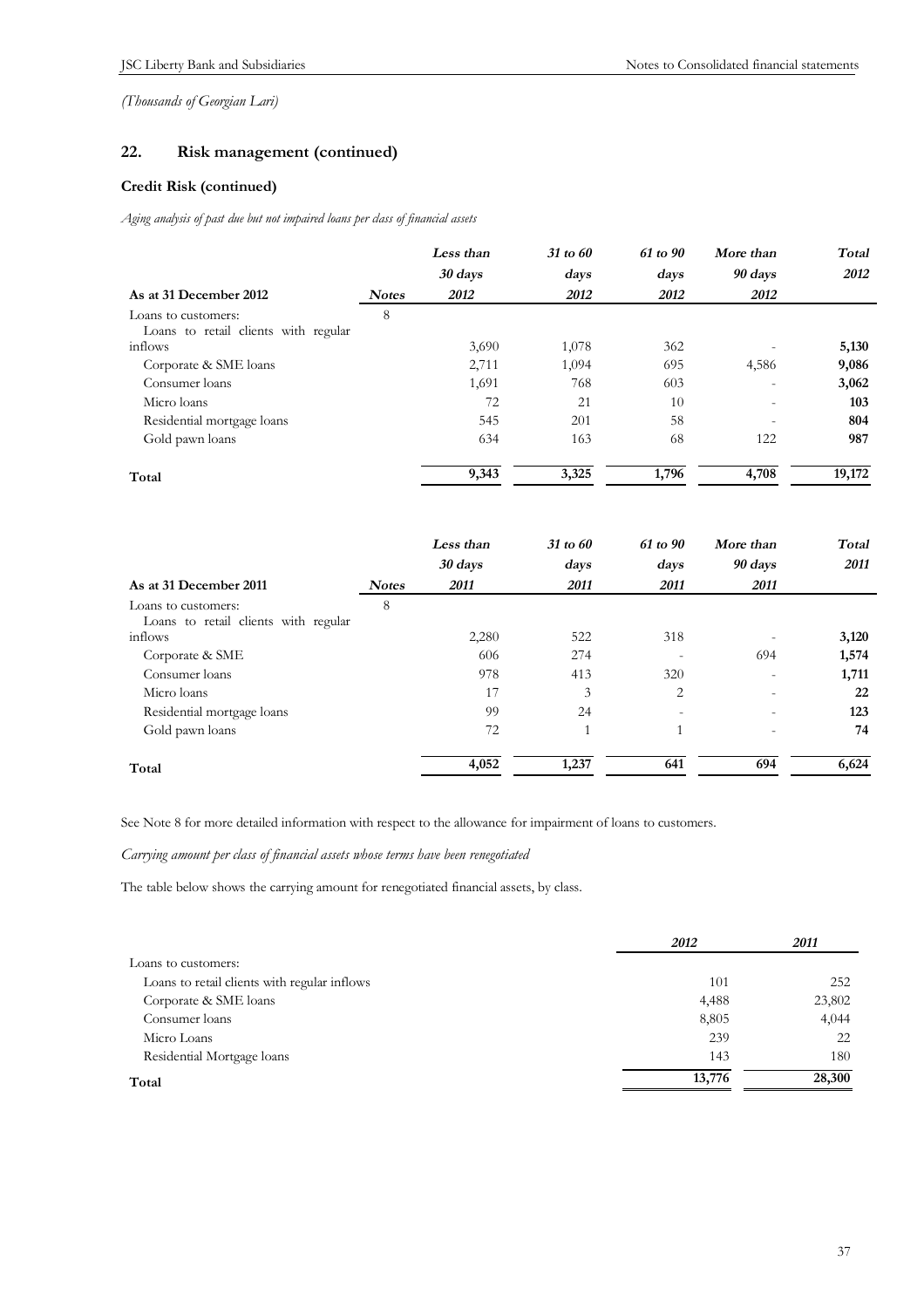# **22. Risk management (continued)**

#### **Credit Risk (continued)**

#### *Impairment assessment*

The main considerations for the loan impairment assessment include whether any payments of principal or interest are overdue by more than 90 days or there are any known difficulties in the cash flows of counterparties, credit rating downgrades, or infringement of the original terms of the contract. The Group addresses impairment assessment in two areas: individually assessed allowances and collectively assessed allowances.

#### *Individually assessed allowances*

The Group determines the allowances appropriate for each individually significant loan on an individual basis. Items considered when determining allowance amounts include the sustainability of the counterparty's business plan, its ability to improve performance once a financial difficulty has arisen, projected receipts and the expected dividend payout should bankruptcy ensue, the availability of other financial support and the realisable value of collateral, and the timing of the expected cash flows. The impairment losses are evaluated at each reporting date, unless unforeseen circumstances require more careful attention.

#### *Collectively assessed allowances*

Allowances are assessed collectively for losses on loans to customers that are not individually significant (including credit cards, residential mortgages and unsecured consumer lending, payroll loans, pension advances) and for individually significant loans where there is not yet objective evidence of individual impairment. Allowances are evaluated on each reporting date with each portfolio receiving a separate review.

The collective assessment takes account of impairment that is likely to be present in the portfolio even though there is no yet objective evidence of the impairment in an individual assessment. Impairment losses are estimated by taking into consideration of the following information: historical losses on the portfolio, current economic conditions, the appropriate delay between the time a loss is likely to have been incurred and the time it will be identified as requiring an individually assessed impairment allowance, and expected receipts and recoveries once impaired. Local management is responsible for deciding the length of this period which can extend for as long as one year. The impairment allowance is then reviewed by credit management to ensure alignment with the Group's overall policy.

Financial guarantees and letters of credit are assessed and provisions are made in a similar manner as for loans.

The geographical concentration of the group's assets and liabilities is put out below:

|                                                      | 2012    |             |                                          |         | 2011    |             |                                          |         |
|------------------------------------------------------|---------|-------------|------------------------------------------|---------|---------|-------------|------------------------------------------|---------|
|                                                      | Georgia | <b>OECD</b> | CIS and<br>other<br>foreign<br>countries | Total   | Georgia | <b>OECD</b> | CIS and<br>other<br>foreign<br>countries | Total   |
| Assets:                                              |         |             |                                          |         |         |             |                                          |         |
| Cash and cash equivalents<br>Amounts due from credit | 215,312 | 11,527      | 6,115                                    | 232,954 | 116,566 | 15,705      | 4,444                                    | 136,715 |
| institutions                                         | 80      | 2,593       |                                          | 2,673   | 19,287  | 4,176       |                                          | 23,463  |
| Loans to customers                                   | 378,118 |             |                                          | 378,118 | 324,240 |             |                                          | 324,240 |
| Investment securities:                               |         |             |                                          |         |         |             |                                          |         |
| - available-for-sale                                 | 2       |             |                                          | 2       | 411     |             |                                          | 411     |
| - held-to-maturity                                   | 59,159  |             |                                          | 59,159  | 100,805 |             |                                          | 100,805 |
| All other assets                                     | 164,688 | 1,338       |                                          | 166,026 | 145,414 | 1,324       |                                          | 146,738 |
|                                                      | 817,359 | 15,458      | 6,115                                    | 838,932 | 706,723 | 21,205      | 4,444                                    | 732,372 |
| Liabilities:                                         |         |             |                                          |         |         |             |                                          |         |
| Amounts due to credit                                |         |             |                                          |         |         |             |                                          |         |
| institutions                                         | 28,173  |             |                                          | 28,173  | 21,018  | 194         |                                          | 21,212  |
| Derivative financial                                 |         |             |                                          |         |         |             |                                          |         |
| liabilities                                          | 232     | 40          |                                          | 272     |         | 144         |                                          | 144     |
| Amounts due to                                       |         |             |                                          |         |         |             |                                          |         |
| customers                                            | 667,798 | 7,814       | 20,805                                   | 696,417 | 592,303 | 3,758       | 8,915                                    | 604,976 |
| Contingent capital<br>participation notes            |         |             |                                          |         | 19,150  |             |                                          | 19,150  |
| All other liabilities                                | 15,408  |             |                                          | 15,408  | 14,114  |             |                                          | 14,114  |
|                                                      | 711,611 | 7,854       | 20,805                                   | 740,270 | 646,585 | 4,096       | 8,915                                    | 659,596 |
| Net Assets /                                         |         |             |                                          |         |         |             |                                          |         |
| (Liabilities)                                        | 105,748 | 7,604       | (14,690)                                 | 98,662  | 60,138  | 17,109      | (4, 471)                                 | 72,776  |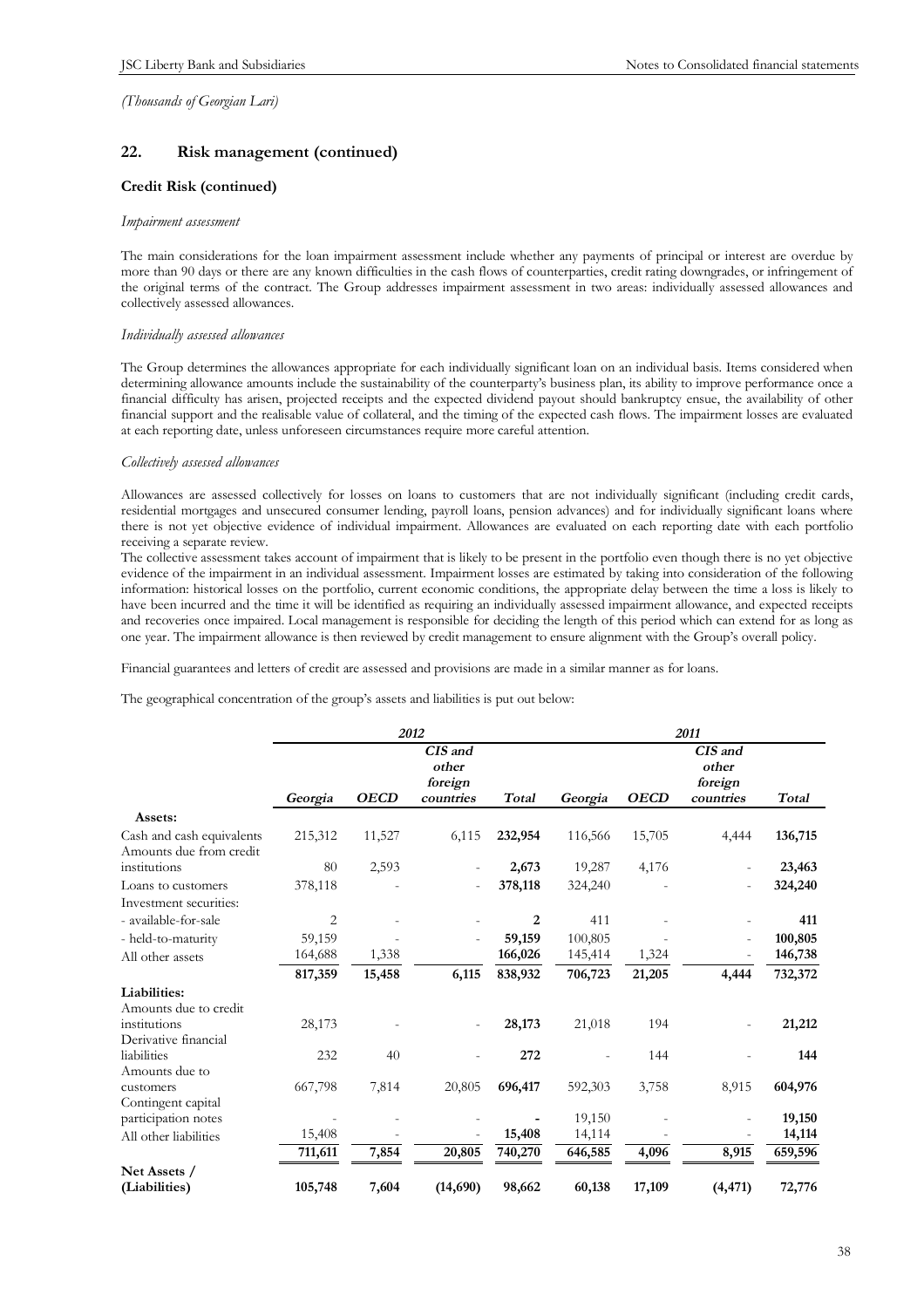# **22. Risk management (continued)**

#### **Liquidity risk and funding management**

The tables below summarise the maturity profile of the Group's financial liabilities at 31 December 2012, 31 December 2011 based on contractual undiscounted repayment obligations. Repayments which are subject to notice are treated as if notice were to be given immediately. However, the Bank expects that many customers will not request repayment on the earliest date the Bank could be required to pay and the table does not reflect the expected cash flows indicated by the Bank's deposit retention history.

| <b>Financial liabilities</b>             | Less than | $3$ to 12 | 1 to 5 | Over    |         |
|------------------------------------------|-----------|-----------|--------|---------|---------|
| As at 31 December 2012                   | 3 months  | months    | vears  | 5 years | Total   |
| Amounts due to credit institutions       | 1,411     | 26,933    |        |         | 28,344  |
| Amounts due to customers                 | 497,470   | 187,027   | 31,923 | 1,423   | 717,843 |
| Other financial liabilities              |           |           |        |         |         |
| Total undiscounted financial liabilities | 498,881   | 213,960   | 31,923 | 1,423   | 746,187 |
| <b>Financial liabilities</b>             | Less than | 3 to 12   | 1 to 5 | Over    |         |
| As at 31 December 2011                   | 3 months  | months    | vears  | 5 years | Total   |
| Amounts due to credit institutions       | 20,973    | 100       | 168    |         | 21,241  |
| Amounts due to customers                 | 503,547   | 98,760    | 10,603 | 645     | 613,555 |
| Other financial liabilities              | 704       | 20,718    |        |         | 21,422  |
| Total undiscounted financial liabilities | 525,224   | 119,578   | 10,771 | 645     | 656,218 |

The table below shows the contractual expiry by maturity of the Group's financial commitments and contingencies. Each undrawn loan commitment is included in the time band containing the earliest date it can be drawn down. For issued financial guarantee contracts, the maximum amount of the guarantee is allocated to the earliest period in which the guarantee could be called.

|      | Less than | 3 to 12 | 1 to 5 | Over    |        |
|------|-----------|---------|--------|---------|--------|
|      | 3 months  | months  | vears  | 5 years | Total  |
| 2012 | 43,375    | 6,092   | 10,938 | 5,751   | 66,156 |
| 2011 | 37,088    | 9,963   | 13,362 | 4,880   | 65,293 |

The Group expects that not all of the contingent liabilities or commitments will be drawn before expiry of the commitments.

The maturity analysis does not reflect the historical stability of current accounts. Their liquidation has historically taken place over a longer period than indicated in the tables above. These balances are included in amounts due in less than three months in the tables above.

#### **Market risk**

Market risk is the risk that the fair value or future cash flows of financial instruments will fluctuate due to changes in market variables such as interest rates, foreign exchanges, and equity prices. The Bank has no significant concentration of market risk.

#### *Interest rate risk*

Interest rate risk arises from the possibility that changes in interest rates will affect future cash flows or the fair values of financial instruments.

The sensitivity of the income statement is the effect of the assumed changes in interest rates on the net interest income for one year, based on the floating rate non-trading financial assets and financial liabilities held at 31 December. Since all the interest bearing assets and liabilities of the Bank are at fixed rates the Bank is not open to interest rate risk fluctuations on the existing interest bearing assets and liabilities.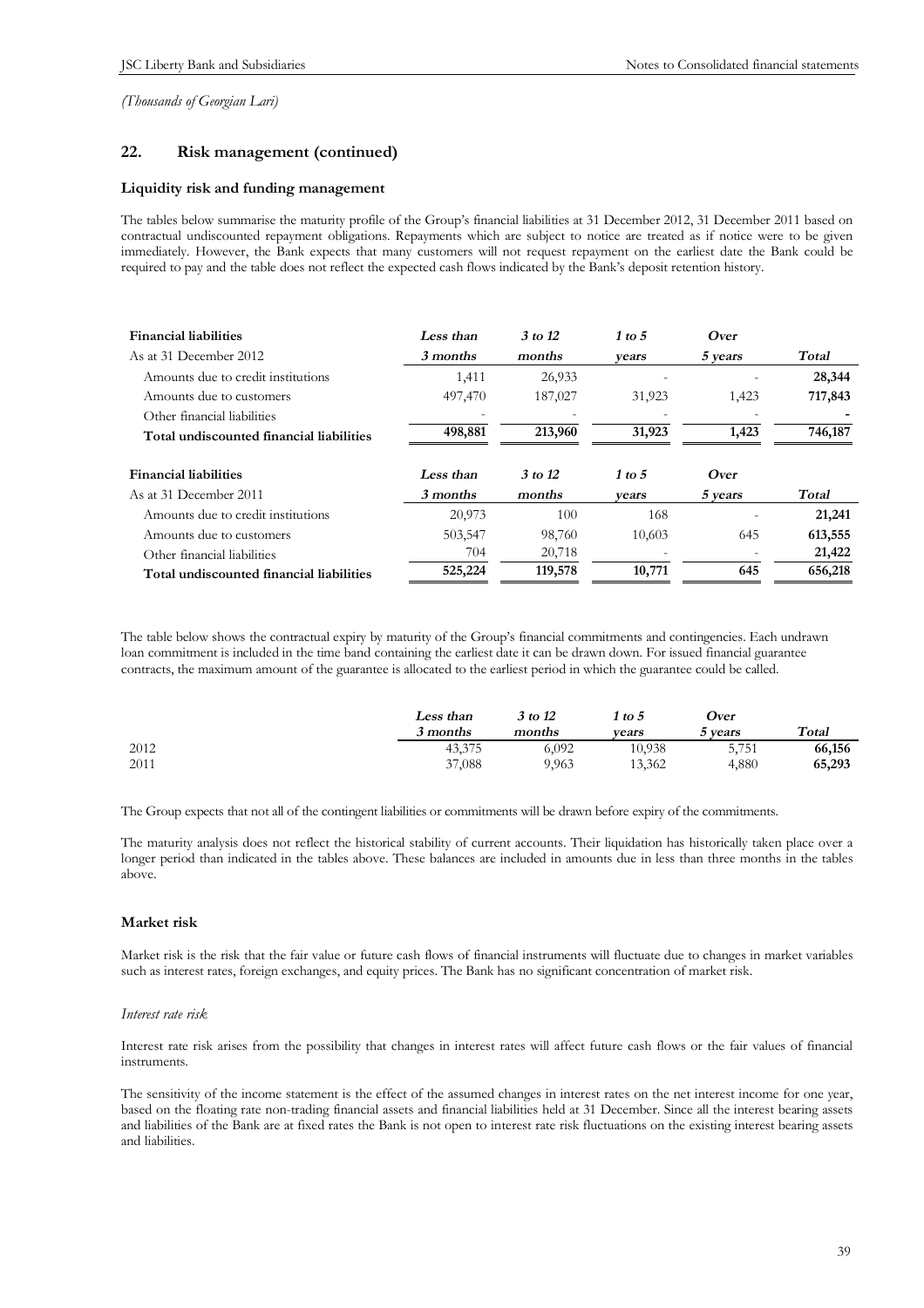# **22. Risk management (continued)**

#### **Market Risk (continued)**

#### *Currency risk*

Currency risk is the risk that the value of a financial instrument will fluctuate due to changes in foreign exchange rates. The Management Board has set limits on positions by currency based on the NBG regulations. Positions are monitored on a daily basis.

The tables below indicate the currencies to which the Group had significant exposure at 31 December on its non-trading monetary assets and liabilities. The analysis calculates the effect of a reasonably possible movement of the currency rate against the GEL, with all other variables held constant on the income statement (due to the fair value of currency sensitive non-trading monetary assets and liabilities). The effect on equity does not differ from the effect on the income statement. A negative amount in the table reflects a potential net reduction in income statement or equity, while a positive amount reflects a net potential increase.

|            | <b>Estimated</b><br>appreciation/(depreciation)<br>of the exchange rate of GEL |                  | <b>Estimated</b><br>appreciation/(depreciation)<br>of the exchange rate of GEL |                  |
|------------|--------------------------------------------------------------------------------|------------------|--------------------------------------------------------------------------------|------------------|
| Currency   | against the respective                                                         | Effect on profit | against the respective                                                         | Effect on profit |
|            | currency in $%$                                                                | before tax       | currency in $%$                                                                | before tax       |
|            | 2012                                                                           | 2012             | <i>2011</i>                                                                    | 2011             |
| <b>USD</b> | $0.81\%$                                                                       | 30               | 5.78%                                                                          | (680)            |
| <b>EUR</b> | $-0.98%$                                                                       | (8)              | $8.03\%$                                                                       |                  |

#### **Operational risk**

Operational risk is the risk of loss arising from systems failure, human error, fraud or external events. When controls fail to perform, operational risks can cause damage to reputation, have legal or regulatory implications, or lead to financial loss. The Group cannot expect to eliminate all operational risks, but a control framework and monitoring and responding to potential risks could be effective tools to manage the risks. Controls include effective segregation of duties, access, authorisation and reconciliation procedures, staff education and assessment processes, including the use of internal audit.

# **23. Fair values of financial instruments**

The Group uses the following hierarchy for determining and disclosing the fair value of financial instruments by valuation technique:

- Level 1: quoted (unadjusted) prices in active markets for identical assets or liabilities;
- Level 2: techniques for which all inputs which have a significant effect on the recorded fair value are observable, either directly or indirectly; and
- Level 3: techniques which use inputs which have a significant effect on the recorded fair value that are not based on observable market data.

The following table shows an analysis of financial instruments recorded at fair value by level of the fair value hierarchy:

| At 31 December 2012                        | Level 1 | Level 2       | Level 3 | Total                       |
|--------------------------------------------|---------|---------------|---------|-----------------------------|
| <b>Financial</b> assets                    |         |               |         |                             |
| Investment securities – available-for-sale |         |               |         | 2                           |
|                                            |         | $\mathcal{P}$ |         | $\mathcal{D}_{\mathcal{L}}$ |
| <b>Financial liabilities</b>               |         |               |         |                             |
| Derivative financial instruments           |         | 272           |         | 272                         |
|                                            |         | 272           |         | 272                         |
| At 31 December 2011                        | Level 1 | Level 2       | Level 3 | Total                       |
| <b>Financial assets</b>                    |         |               |         |                             |
| Investment securities - available-for-sale |         | 411           |         | 411                         |
|                                            |         | 411           |         | 411                         |
| <b>Financial liabilities</b>               |         |               |         |                             |
| Derivative financial instruments           |         | 144           |         | 144                         |
|                                            |         | 144           |         | 144                         |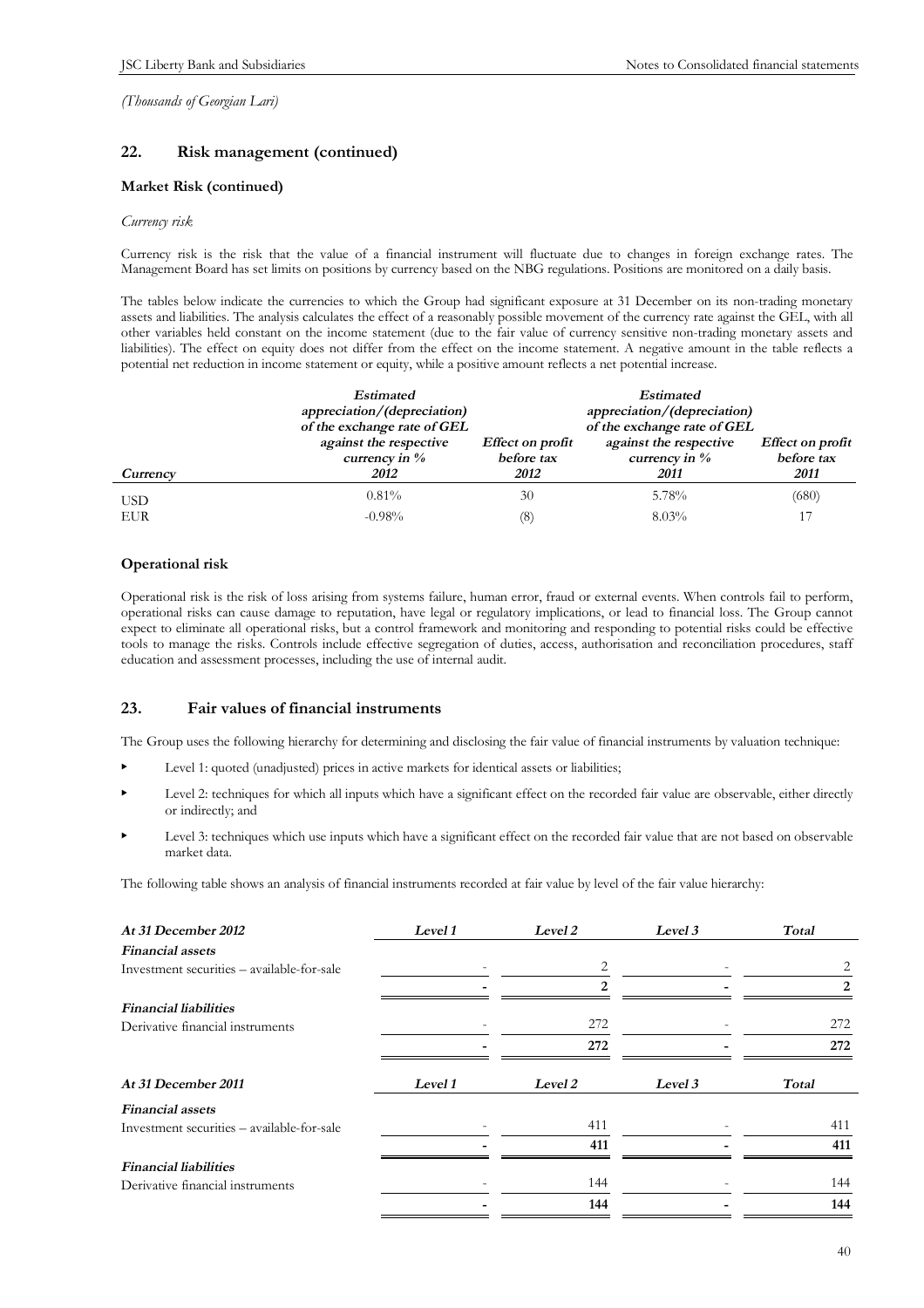# **23. Fair values of financial instruments (continued)**

#### *Financial instruments recorded at fair value*

The following is a description of the determination of fair value for financial instruments which are recorded at fair value using valuation techniques. These incorporate the Group's estimate of assumptions that a market participant would make when valuing the instruments.

#### *Investment securities available-for-sale*

Investment securities available-for-sale valued using a valuation technique or pricing models primarily consist of unquoted equity and debt securities. These securities are valued using models which sometimes only incorporate data observable in the market and at other times use both observable and non-observable data. The non-observable inputs to the models include assumptions regarding the future financial performance of the investee, its risk profile, and economic assumptions regarding the industry and geographical jurisdiction in which the investee operates.

#### *Fair value of financial assets and liabilities not carried at fair value*

Set out below is a comparison by class of the carrying amounts and fair values of the Group's financial instruments that are not carried at fair value in the consolidated statement of financial position. The table does not include the fair values of non-financial assets and non-financial liabilities.

|                                                       | Carrying<br>value<br>2012 | Fair value<br>2012 | Unrecognised<br>gain/(loss)<br>2012 | Carrying<br>value<br>2011 | Fair value<br>2011 | Unrecognised<br>gain/(loss)<br>2011 |
|-------------------------------------------------------|---------------------------|--------------------|-------------------------------------|---------------------------|--------------------|-------------------------------------|
| <b>Financial</b> assets                               |                           |                    |                                     |                           |                    |                                     |
| Cash and cash equivalents                             | 232,954                   | 232,954            |                                     | 136,715                   | 136,715            |                                     |
| Amounts due from credit                               |                           |                    |                                     |                           |                    |                                     |
| institutions                                          | 2,673                     | 2,673              |                                     | 23,463                    | 23,463             |                                     |
| Loans to customers                                    | 378,118                   | 378,118            |                                     | 324,240                   | 324,240            |                                     |
| Investment securities:                                |                           |                    |                                     |                           |                    |                                     |
| - held-to-maturity                                    | 59,159                    | 61,130             | 1,971                               | 100,805                   | 103,946            | 3,141                               |
| <b>Financial liabilities</b>                          |                           |                    |                                     |                           |                    |                                     |
| Amounts due to credit institutions                    | 28,173                    | 28,173             |                                     | 21,212                    | 21,212             |                                     |
| Amounts due to customers                              | 696,417                   | 696,417            |                                     | 604,976                   | 604,976            |                                     |
| Contingent capital participation                      |                           |                    |                                     |                           |                    |                                     |
| notes                                                 |                           |                    |                                     | 19,150                    | 19,150             |                                     |
| Total unrecognised change in<br>unrealised fair value |                           |                    | 1,971                               |                           |                    | 3,141                               |

The following describes the methodologies and assumptions used to determine fair values for those financial instruments which are not already recorded at fair value in the financial statements.

#### *Assets for which fair value approximates carrying value*

For financial assets and financial liabilities that are liquid or having a short term maturity (less than three months) it is assumed that the carrying amounts approximate to their fair value. This assumption is also applied to demand deposits and savings accounts without a specific maturity.

#### *Fixed rate financial instruments*

The fair value of fixed rate financial assets and liabilities carried at amortised cost are estimated by comparing market interest rates when they were first recognised with current market rates offered for similar financial instruments. The estimated fair value of fixed interest bearing deposits is based on discounted cash flows using prevailing money-market interest rates for debts with similar credit risk and maturity.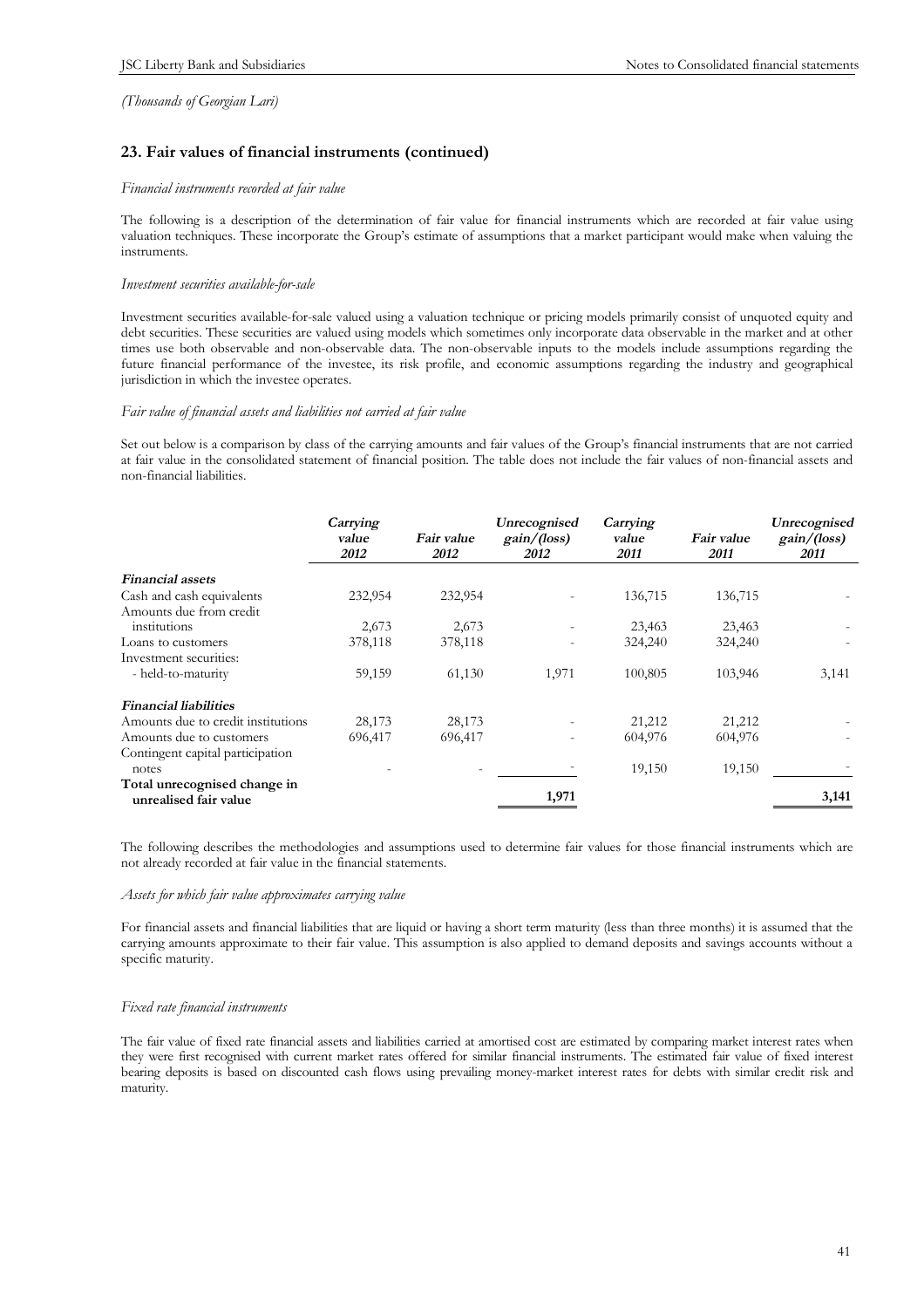# **24. Maturity analysis of assets and liabilities**

The table below shows an analysis of monetary assets and liabilities according to when they are expected to be recovered or settled.

|                                        | 2012               |                              |           | 2011               |                       |           |  |
|----------------------------------------|--------------------|------------------------------|-----------|--------------------|-----------------------|-----------|--|
|                                        | Within one<br>vear | <b>More than</b><br>one year | Total     | Within one<br>vear | More than<br>one year | Total     |  |
| Cash and cash equivalents              | 232,954            |                              | 232,954   | 136,715            |                       | 136,715   |  |
| Amounts due from credit institutions   | 2,673              |                              | 2,673     | 23,463             |                       | 23,463    |  |
| Loans to customers                     | 235,044            | 143,074                      | 378,118   | 205,025            | 119,215               | 324,240   |  |
| Investment securities:                 |                    |                              |           |                    |                       |           |  |
| - available-for-sale                   |                    | 2                            | 2         |                    | 411                   | 411       |  |
| - held-to-maturity                     | 18,412             | 40,747                       | 59,159    | 81,036             | 19,769                | 100,805   |  |
| Total                                  | 489,083            | 183,823                      | 672,906   | 446,239            | 139,395               | 585,634   |  |
| Amounts due to credit institutions     | 28,173             |                              | 28,173    | 21,045             | 167                   | 21,212    |  |
| Amounts due to customers               | 268,963            | 427,454                      | 696,417   | 382,268            | 222,708               | 604,976   |  |
| Contingent capital participation notes |                    |                              |           | 19,150             |                       | 19,150    |  |
| Other liabilities                      | 274                |                              | 274       | 164                |                       | 164       |  |
| Total                                  | 297,410            | 427,454                      | 724,864   | 422,627            | 222,875               | 645,502   |  |
| <b>Net</b>                             | 191,673            | (243, 631)                   | (51, 958) | 23,612             | (83, 480)             | (59, 868) |  |

Customer deposits diversification by number and type of depositors and the past experience of the Group indicate that such accounts and deposits provide a long term and stable source of funding, and as a result they are allocated per expected time of funds outflow in the gap analysis table on the basis of statistical data accumulated by the Group during the previous periods and assumptions regarding the "permanent" part of current account balances.

As of 31 December 2012 total Amounts due to customers amounted to GEL 696,417 (2011: GEL 604,976). The Bank conducts analysis of the stability of the Amounts due to customers for the period of the preceding two years on a monthly basis. These balances have not fallen below GEL 427,454 (2011: GEL 222,708) for the respective periods of the preceding 24 months. As such, it is reasonable to present these funds in Amounts due to customers in more than one year maturity range in the above schedule. If the contractual maturities of Amounts due to customers were considered, the cumulative liquidity gap within one year as of 31 December 2012 would have been negative GEL 208,747 (2011: GEL (189,845)).

The Group has utilized in full a standby facility from the NBG in the amount of GEL 40,000 to be drawn down until 30 November 2012 and maturing in equal monthly installments on 30 April 2013 (the facility has been fully repaid in 2013, for details see Note: 27). On 1 November 2012, Fitch Ratings affirmed the Bank's Long-Term Foreign Currency Issuer Default Rating (IDR) of 'B', Short-term IDR of 'B', Individual Rating of 'D/E', Support Rating of '4' and Support Rating Floor of 'B'. The Outlook for the Long-term IDR is Stable. (In 2010 Fitch Ratings assigned the Bank a Long-Term Foreign Currency Issuer Default Rating (IDR) of 'B', Short-term IDR of 'B', Individual Rating of 'D/E', Support Rating of '4' and Support Rating Floor of 'B'. The Outlook for the Long-term IDR is Stable).

As of 31 December 2012, the Bank had sufficient liquid collateral to additionally draw down GEL 54,622 (2011: GEL 16,169) from the NBG at immediate notice.

# **25. Related party disclosures**

In accordance with IAS 24 "Related Party Disclosures", parties are considered to be related if one party has the ability to control the other party or exercise significant influence over the other party in making financial or operational decisions. In considering each possible related party relationship, attention is directed to the substance of the relationship, not merely the legal form.

Related parties may enter into transactions which unrelated parties might not, and transactions between related parties may not be effected on the same terms, conditions and amounts as transactions between unrelated parties.

The volumes of related party transactions, outstanding balances at the period end, and related expense and income for the periods are as follows: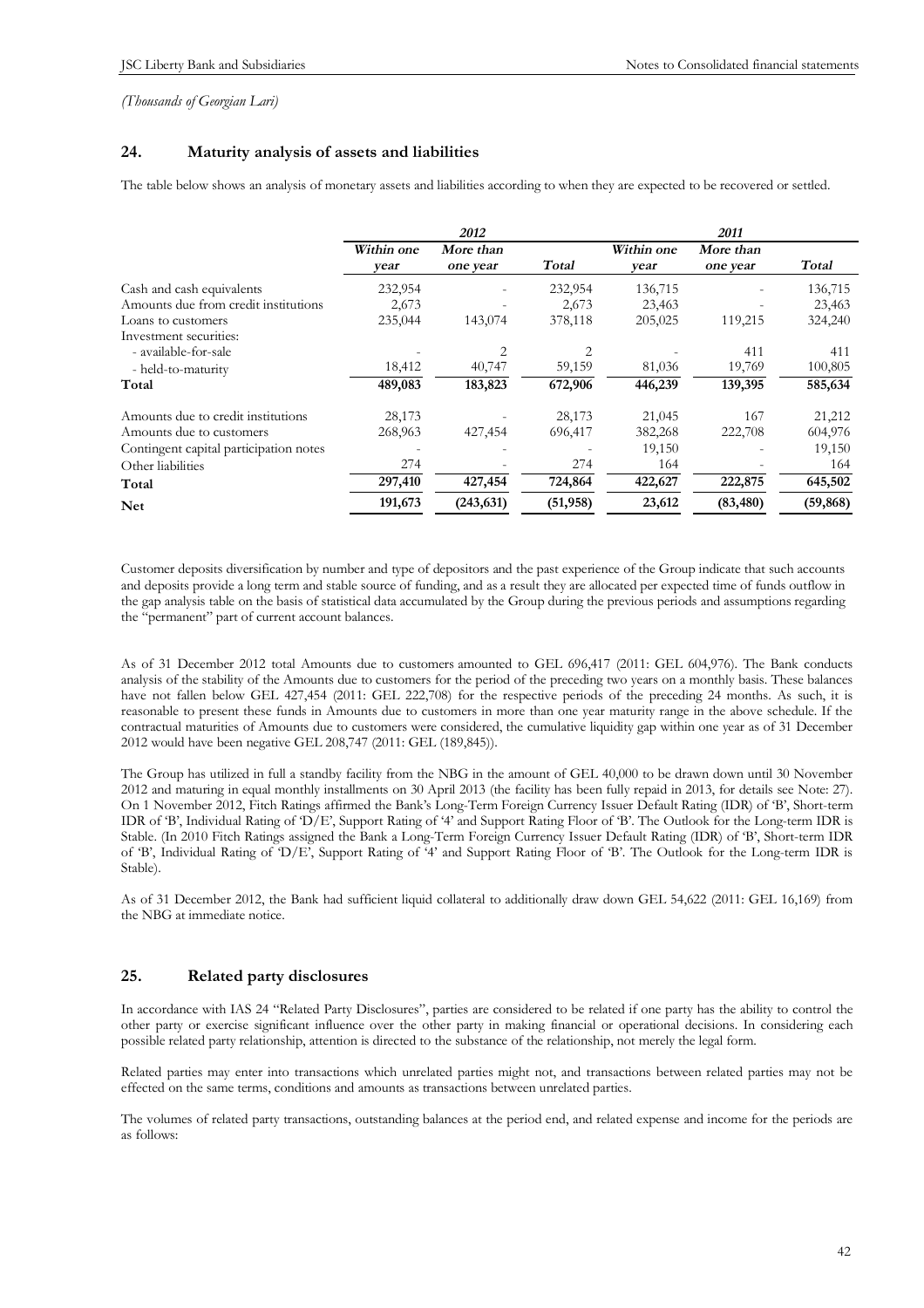# **25. Related party disclosures (continued)**

|                                                             | 2012   |                                                                          |                                               |                                | 2011   |                                                                          |                                               |                                |
|-------------------------------------------------------------|--------|--------------------------------------------------------------------------|-----------------------------------------------|--------------------------------|--------|--------------------------------------------------------------------------|-----------------------------------------------|--------------------------------|
|                                                             | Parent | <b>Entities</b><br>with<br>significant<br>influence<br>over the<br>Group | <b>Entities</b><br>under<br>common<br>control | Key<br>management<br>personnel | Parent | <b>Entities</b><br>with<br>significant<br>influence<br>over the<br>Group | <b>Entities</b><br>under<br>common<br>control | Key<br>management<br>personnel |
| Loans outstanding at                                        |        |                                                                          |                                               | 208                            |        |                                                                          |                                               | 307                            |
| 1 January, gross<br>Loans issued during the year            |        |                                                                          |                                               | 50                             |        | 4,116                                                                    |                                               | 3                              |
| Loan repayments during the                                  |        |                                                                          |                                               |                                |        |                                                                          |                                               |                                |
| year<br>Loans outstanding at                                |        |                                                                          |                                               | $\overline{\phantom{a}}$       |        | 4,116                                                                    |                                               | (102)                          |
| 31 December, gross<br>Less: allowance for                   |        |                                                                          |                                               | 258                            |        |                                                                          |                                               | 208                            |
| impairment at 31 December                                   |        |                                                                          |                                               | 5                              |        |                                                                          |                                               | 5                              |
| Loans outstanding at<br>31 December, net                    |        |                                                                          |                                               | 253                            |        |                                                                          |                                               | 203                            |
| Interest income on loans                                    |        |                                                                          |                                               | 29                             |        | 156                                                                      |                                               | 11                             |
| Impairment charge for loans                                 |        |                                                                          |                                               |                                |        |                                                                          |                                               | $\overline{4}$                 |
| Deposits at 1 January<br>Deposits received during the       |        |                                                                          |                                               | 30                             |        | 17,784                                                                   |                                               | 177                            |
| year<br>Deposits repaid during the                          |        |                                                                          |                                               | 1,905                          |        |                                                                          |                                               |                                |
| year                                                        |        |                                                                          |                                               | 217                            |        | 17,784                                                                   |                                               | 147                            |
| Deposits at 31 December                                     |        |                                                                          |                                               | 1,718                          |        |                                                                          |                                               | 30                             |
| Contingent capital<br>participation notes at 31<br>December |        |                                                                          |                                               |                                | 17,815 |                                                                          |                                               |                                |
| Current accounts at<br>31 December                          | 303    |                                                                          | 574                                           | 631                            | 480    | 1,867                                                                    | 413                                           | 3,828                          |
| Interest expense on deposits<br>Interest expense on the     | 118    |                                                                          |                                               | 271                            | 82     | 1,009                                                                    |                                               | 43                             |
| <b>CCPN</b>                                                 | 2,167  |                                                                          |                                               | ä,                             | 2,672  |                                                                          |                                               |                                |
| Commitments and guarantees<br>issued                        |        |                                                                          |                                               |                                |        |                                                                          |                                               |                                |
| Fee and commission income                                   |        |                                                                          |                                               | $\overline{c}$                 |        |                                                                          |                                               | 3                              |
| Other operating expenses                                    |        |                                                                          |                                               | 335                            |        |                                                                          |                                               | 447                            |

Entities under common control comprises of organizations in which shareholders of the Bank exercise control which represent related parties to the Bank.

The number of key personnel at 31 December 2012 was 12 (2011: 13):

|                                  | 2012  | 201.  |
|----------------------------------|-------|-------|
| Salaries and other benefits      | 2.714 | 2,165 |
| Share based payment compensation |       | 323   |
| Total key personnel compensation | 2.925 | 2,487 |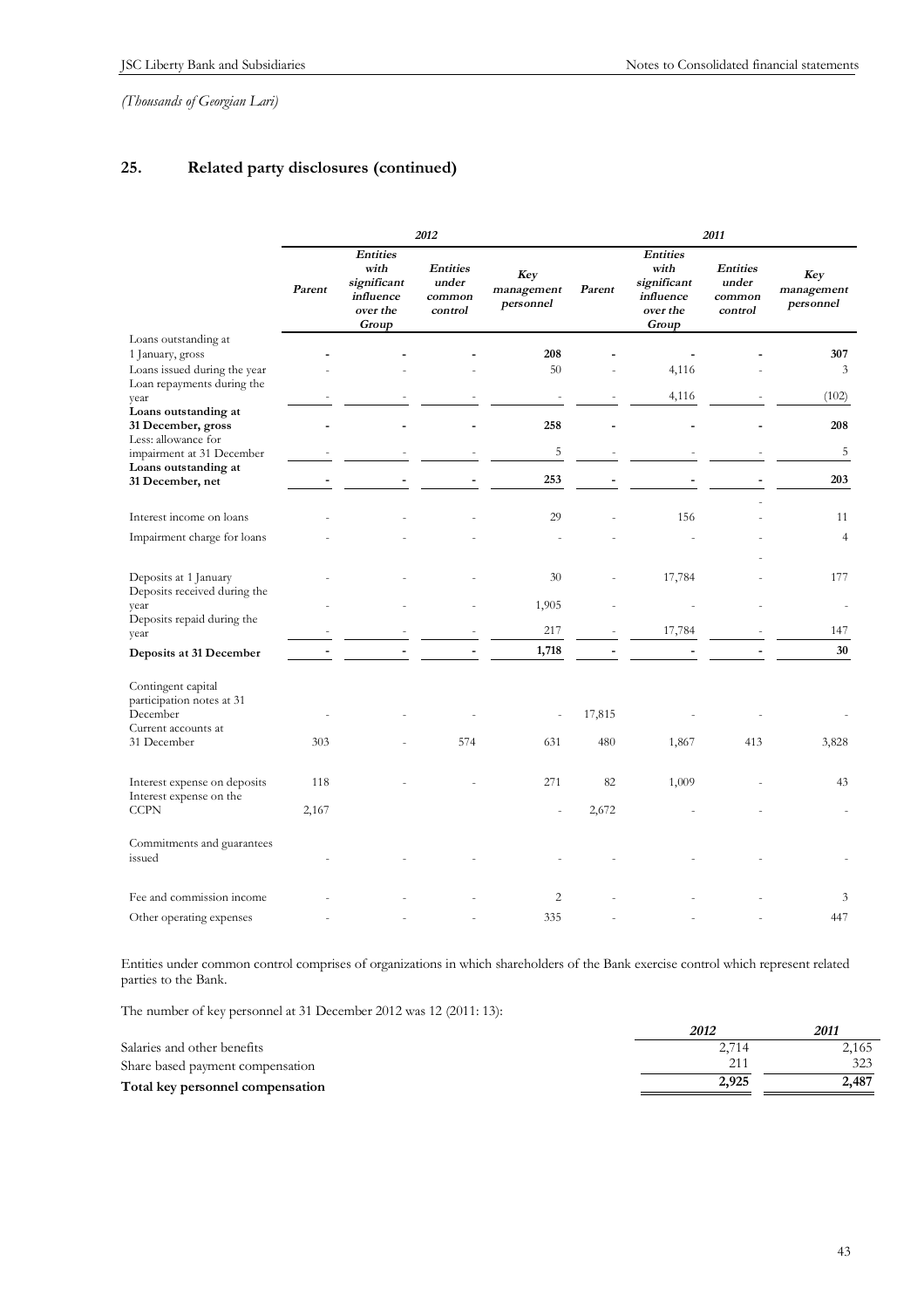# **26. Capital adequacy**

The Bank is regulated by the NBG. As such, the Bank submits to the NBG monthly reports of its financial position and operation (the "Monthly Supervision Report"), which, *inter alia*, contains the Bank's Tier I and Total Capital Adequacy Ratios, calculated in accordance with the methodology required by the NBG. The capital adequacy calculation methodology adopted by the NBG differs in certain material respects from the BIS (Basel I) framework, but has historically been more stringent, due, *inter alia*, to the higher market-risk weighting of the assets.

The Bank maintains an actively managed capital base to cover risks inherent in the business and aims at further enhancing its capital base. The adequacy of the Group's capital is monitored using, among other measures, the ratios established by the NBG and the ratios established by the Basel Capital Accord 1988 in supervising the Group.

The minimum Tier I and the Total Capital Adequacy Ratios required by the NBG are 8% and 12%, respectively, of the risk weighted assets. The Bank's Tier I and Total Capital Adequacy Ratios were above the minimum requirements as of 31 December 2012 and below the minimum requirements as of 31 December 2011. However, at the end of 2011 the Bank operated under the Waiver as explained below.

Prior to 21 September 2009, the Bank had violated established regulatory capital requirements. However, on 17 September 2009, the Bank obtained a written Waiver from the NBG, exempting the Bank from regulatory capital requirements for a three-year period ending 21 September 2012. According to the Waiver letter, the Bank's regulatory capital shall be treated as though it were increased from its current level by GEL 108,000. The amount shall be considered as core capital (Tier 1 capital) and shall be included in the calculation of the prudential ratios, including, without limitation, the capital adequacy ratios.

The Waiver expired on 21 September 2012. In order to enhance the Bank's capital base, Liberty Holdings Georgia LLC, its controlling shareholder, committed at the time of the purchase of a 91.2% equity interest in the Bank, to contribute USD 10 million equivalent in GEL in share capital within six months from the acquisition date. In October 2009, these funds were placed on deposit at the Bank and, in February 2010, were converted into share capital. In 2010 the Bank issued the CCPN in the amount of GEL 18,615 of which 95.7% was purchased by Liberty Holdings Georgia LLC, and the CCPN have been converted in to common equity in October 2012.. On 30 December 2011 Liberty Holdings Georgia LLC invested GEL 16,525 in the Bank's share capital through the rights issue..

#### *NBG capital adequacy ratio*

The NBG requires banks to maintain the minimum capital adequacy ratio of 12% of the RWA, as well as the minimum core capital (Tier 1 capital) adequacy ratio of 8% of the RWA, computed based on the Bank's stand-alone financial statements, prepared in accordance with the NBG requirements. As of 31 December 2012 and 31 December 2011, the Bank's capital adequacy ratios were as follows:

|                               | 2012     | <i>2011</i> |
|-------------------------------|----------|-------------|
| Core capital                  | 59,975   | 42,809      |
| Supplementary capital         | 17,726   | 19,405      |
| Less: deductions from capital | (1, 458) | (1, 458)    |
| Total capital                 | 76,243   | 60,756      |
| Risk-weighted assets          | 620,796  | 557,987     |
| Tier I capital adequacy ratio | 9.66%    | $7.67\%$    |
| Capital adequacy ratio        | 12.28%   | 10.89%      |

#### *Capital adequacy ratio under Basel Capital Accord 1988*

The Group's capital adequacy ratios, computed in accordance with the Basel Capital Accord 1988, with subsequent amendments including the amendment to incorporate market risks, as of 31 December 2012 and 31 December 2011, were as follows:

|                               | 2012    | 2011<br>51,008 |  |
|-------------------------------|---------|----------------|--|
| Tier 1 capital                | 77,897  |                |  |
| Tier 2 capital                | 27,618  | 27,779         |  |
| Less: Deductions from capital |         |                |  |
| Total capital                 | 105,515 | 78,787         |  |
| Risk-weighted assets          | 575,684 | 511,220        |  |
| Tier 1 capital adequacy ratio | 13.53%  | $9.98\%$       |  |
| Total capital adequacy ratio  | 18.33%  | 15.41%         |  |